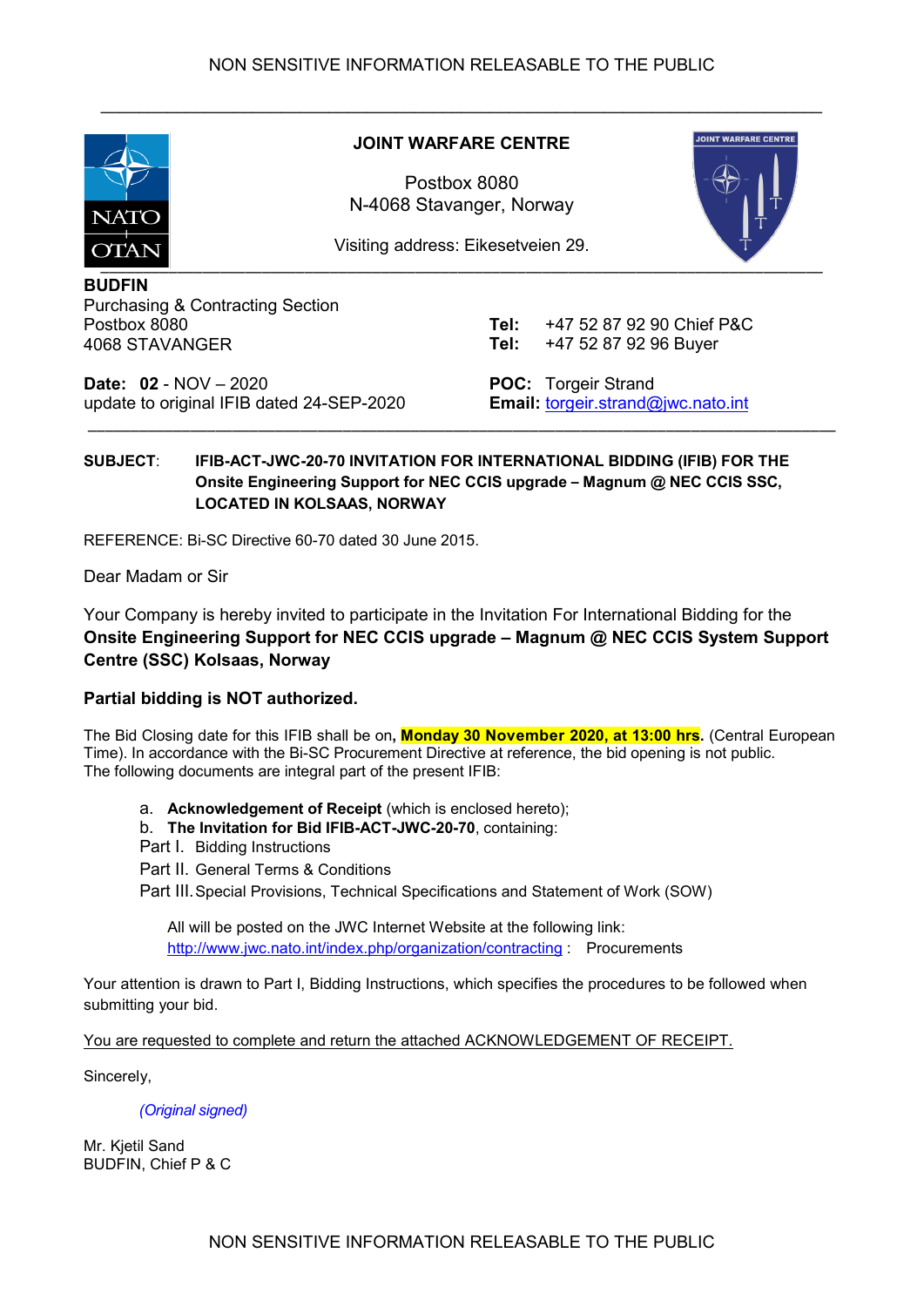# **Acknowledgement of Receipt**

JOINT WARFARE CENTRE (JWC) PO Box 8080 4068 STAVANGER NORWAY

**EMAIL TO:** [pcs@jwc.nato.int](mailto:pcs@jwc.nato.int) and [torgeir.strand@jwc.nato.int](mailto:torgeir.strand@jwc.nato.int)

# **Attention: IFIB-ACT-JWC-20-70**

# **Subject: Acknowledgement of Receipt of Request for Proposal**

We hereby advise that we have received Invitation for Bid **IFIB-ACT-JWC-20-70**

on ........................................., together with all enclosures listed in the cover letter.

## **CHECK ONE**

- { } As of this date and without commitment on our part, **we do intend** to submit a bid.
- { } **We do not** intend to submit a bid.
	- **NOTE:** Only bidders indicating their intention to participate in the bidding will continue to receive all further correspondence related to this IFIB. Unless specified differently, it will be e-mailed to the mentioned address.

| Title:   |  |
|----------|--|
| Company: |  |
| Address: |  |
|          |  |
|          |  |
|          |  |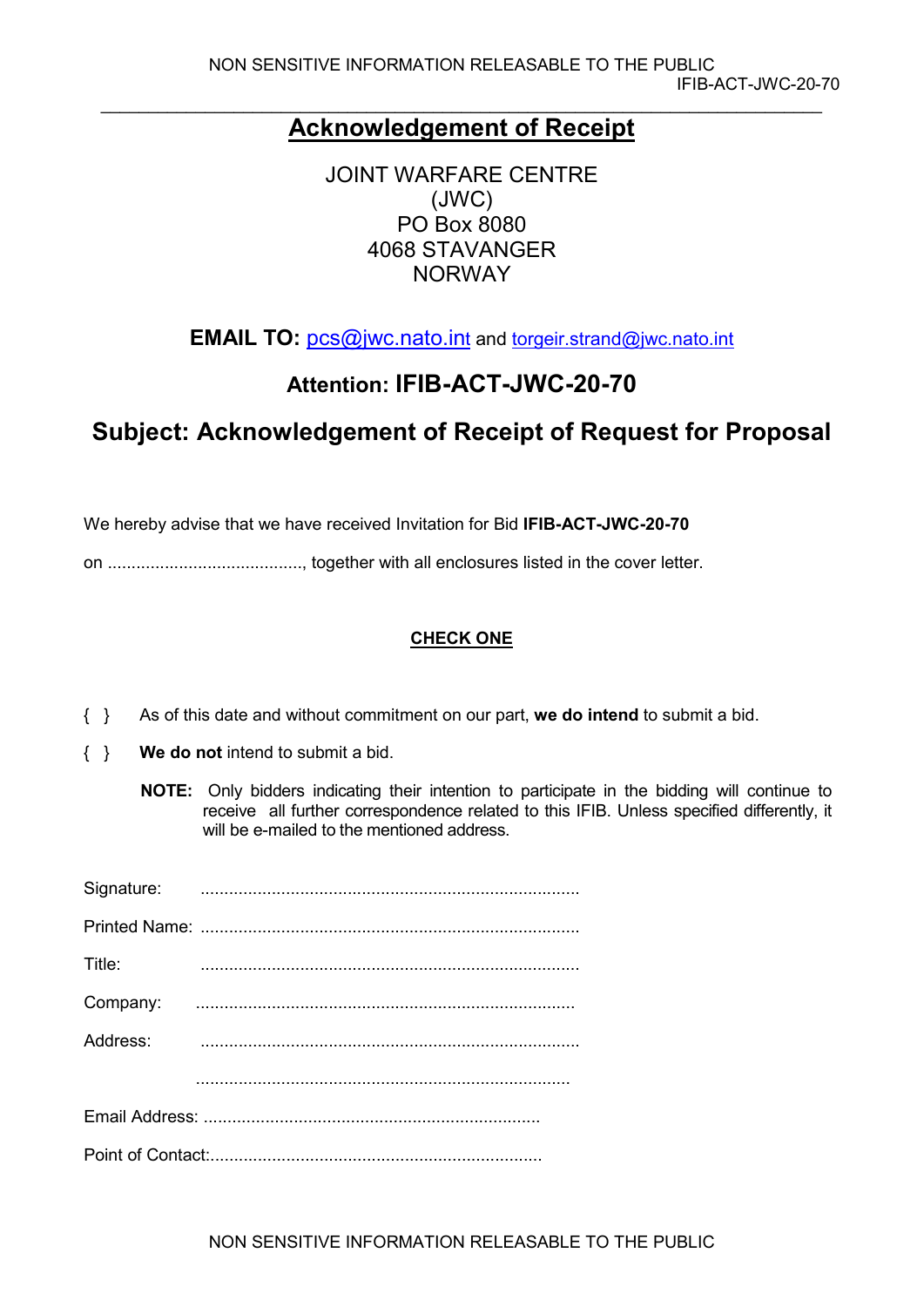

## **JOINT WARFARE CENTRE**

Postbox 8080 N-4068 Stavanger, Norway **Telephone** Direct dial: 52879296 /9290



Visiting address: Gamle Eikesetvei 29, N-4068 Stavanger, Norway

## **On site Engineering Support for NEC CCIS upgrade – Magnum**

## **PART I**

## **BIDDING INSTRUCTIONS – 20201102 updated**

## **IFIB-ACT-JWC-20-70**

## **TABLE OF CONTENTS**

| 1.  | <b>PURPOSE</b>         |  |
|-----|------------------------|--|
| 2.  |                        |  |
| 3.  |                        |  |
| 4.  |                        |  |
| 5.  | <b>CLASSIFICATION</b>  |  |
| 6.  | <b>PARTIAL BIDDING</b> |  |
| 7.  |                        |  |
| 8.  | <b>COMPLIANCE</b>      |  |
| 9.  |                        |  |
| 10. |                        |  |
| 11. |                        |  |
| 12. |                        |  |
| 13. |                        |  |
| 14. |                        |  |
| 15. |                        |  |
| 16. |                        |  |
| 17. |                        |  |
| 18. |                        |  |

#### **ANNEXES:**

PART I Annex A-1 Compliance Statement IFIB-ACT-JWC-20-70 PART I Annex A-2 Certificate of Legal Name of Bidder IFIB-ACT-JWC-20-70 PART I Annex A-3 Certificate of Independent Determination IFIB-ACT-JWC-20-70 PART I Annex A-4 Certificate of Bid Validity IFIB-ACT-JWC-20-70 PART I Annex A-5 Certificate of Exclusion of Taxes and Charges IFIB-ACT-JWC-20-70 PART I Annex A-6 Certificate of Authorization to Perform IFIB-ACT-JWC-20-70 PART I Annex A-7 Past Performance IFIB-ACT-JWC-20-70 PART I Annex B Bid Form IFIB-ACT-JWC-20-70 20201102 updated PART I Annex C - Application Resume - IFIB-ACT-JWC-20-70 20201102 updated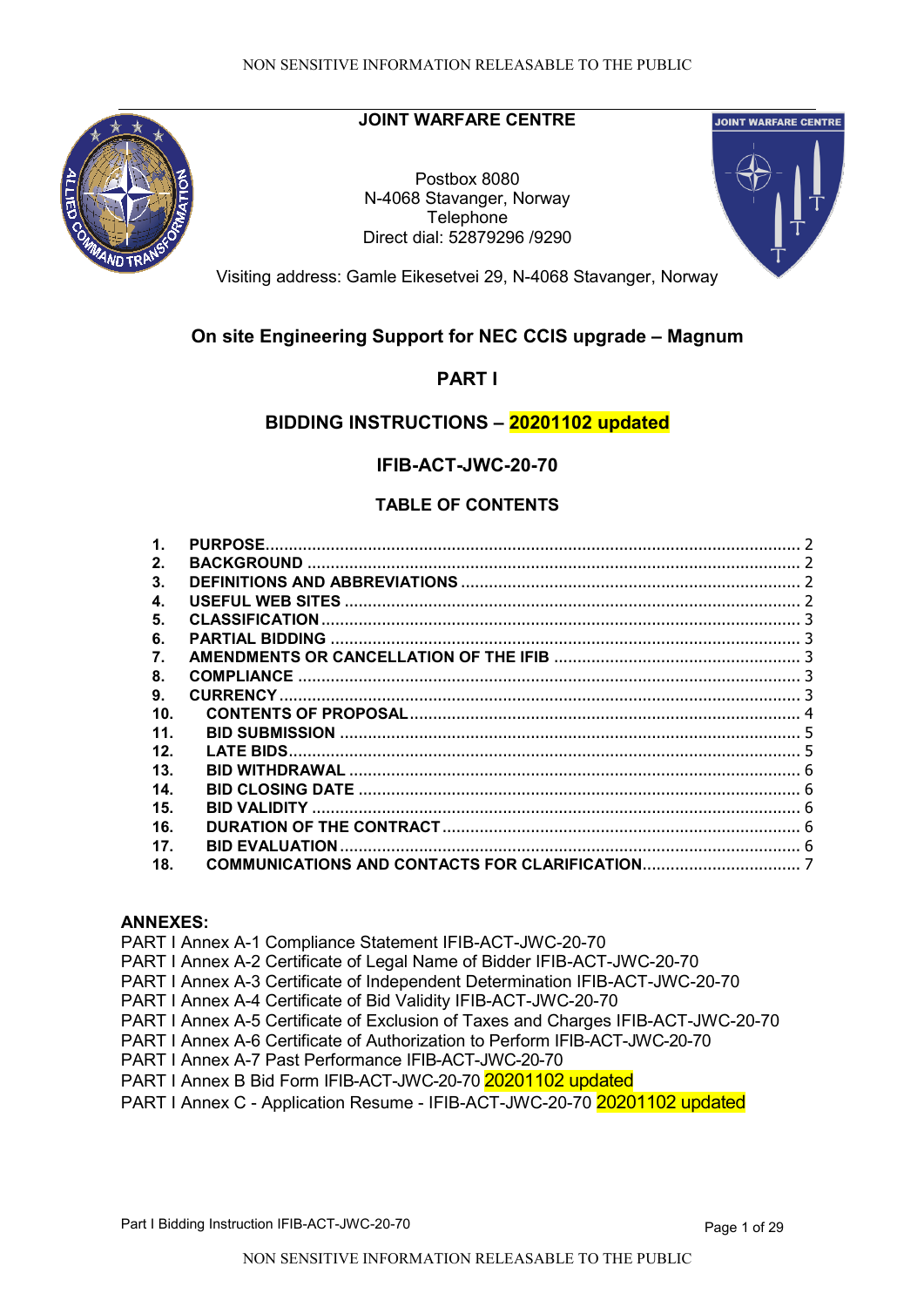### <span id="page-3-0"></span>**1. PURPOSE**

<span id="page-3-1"></span>The purpose of this Invitation for International Bidding (IFIB) process is to award a Contract for Companies to provide commercial personnel services as specified in the Statement of Work (SOW).

These services will be performed on an "as ordered" basis. This IFIB includes an estimate of JWC's requirements during the contract period. However, bidders must understand that total work days awarded will depend on actual requirements, as well as existing budgetary limitations.

The Bidding Instructions should enable the bidders to prepare and submit their quotations for meeting the administrative requirements of this IFIB ACT-JWC-20-70.

#### **2. BACKGROUND**

JWC is seeking on-site engineering support for further develop an enterprise type JavaScript application, complementing the existing NEC CCIS client/server solution. This web client is based on the ExtJS javascript framework. The intention is that this web client will replace the existing desktop client, written in Java. This legacy Java client is formsbased, and the user interface is specified using SANTOS, an in-house (4G) tool. As part of this task, SANTOS shall be updated to create content for the web client.

This bid calls for development resources and support in several different areas. It is therefore required that the bidder company can provide several candidates to meet all these requirements.

#### <span id="page-3-2"></span>**3. DEFINITIONS AND ABBREVIATIONS**

a. "Bidder" means to the bidding entity that has submitted a bid in response to this IFIB.

b. "Contracting Officer" or the "Purchasing & Contracting Officer" or "P&C" means the person executing and managing this contract on behalf of JWC. Only duly designated Contracting Officers have the authority to obligate JWC.

c. "Contracting Officer Representative" or "COR" means a person appointed by the Contracting Officer for the purpose of determining compliance with the technical requirements of the contract.

d. "Days" as used in this IFIB shall, unless otherwise stated, be interpreted as meaning calendar days.

e. "HQ SACT" means the Headquarters, Supreme Allied Commander Transformation, located at Norfolk, VA, United States of America.

f. "JWC" means the Joint Warfare Centre, located in Stavanger, Norway.

g. "North Atlantic Treaty Organisation" is hereafter referred to as "NATO".

h. "Supplier/Company" means a party that supplies goods or services.

i. "Travel on International Duty" or "TDY" means travels in connection with the performance of work duly authorised by the COR.

#### <span id="page-3-3"></span>**4. USEFUL WEB SITES**

Part I Bidding Instruction IFIB-ACT-JWC-20-70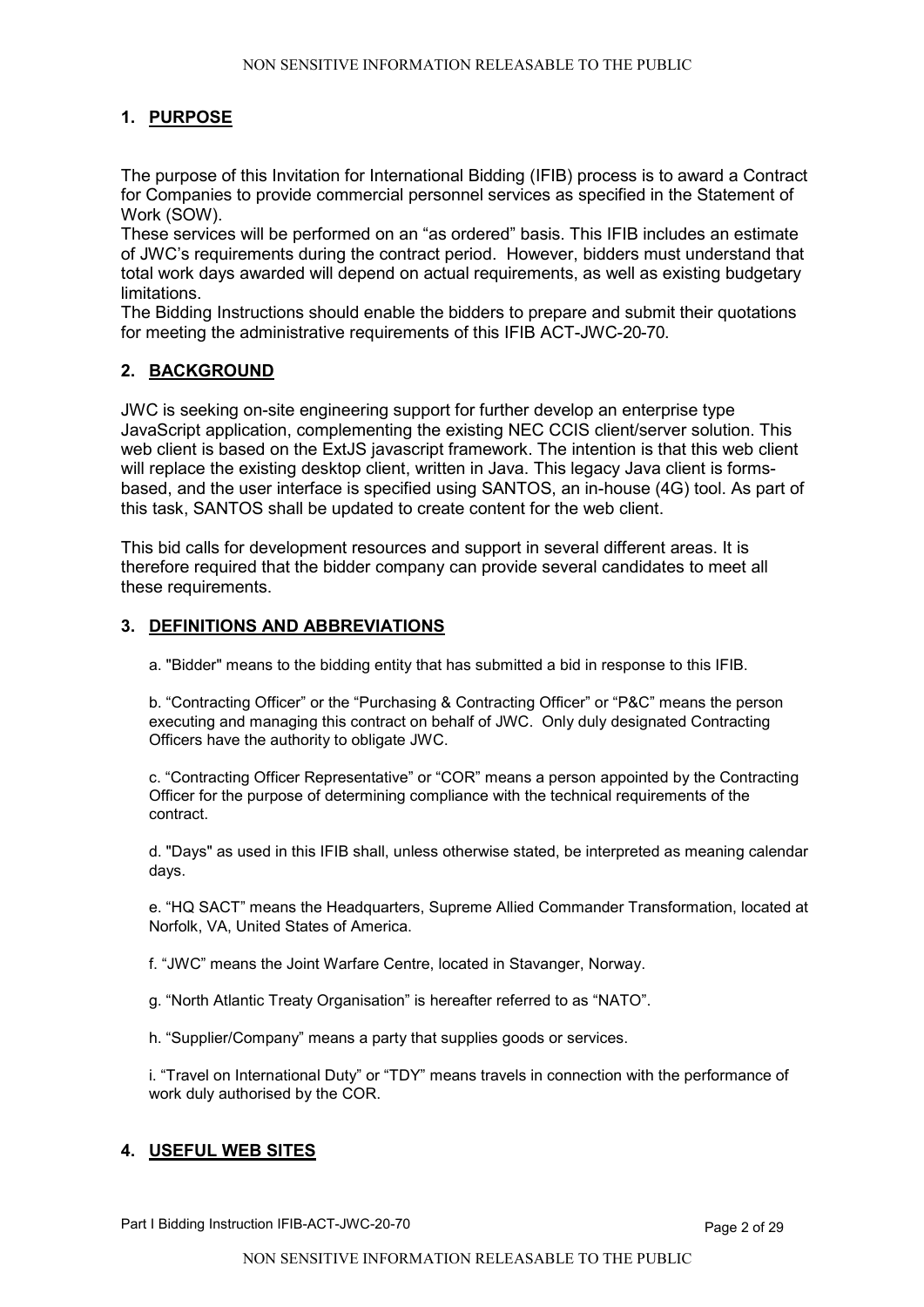The following web sites contain information that may prove useful to the Bidders;

NATO ; [www.nato.int](http://www.nato.int/) JWC; [www.jwc.nato.int](http://www.jwc.nato.int/) Norwegian Tax Authorities; [www.skatteetaten.no](http://www.skatteetaten.no/) Norwegian Work and Welfare Authorities; [www.nav.no/page?id=805312736](http://www.nav.no/page?id=805312736)

### <span id="page-4-0"></span>**5. CLASSIFICATION**

This IFIB is a NON SENSITIVE INFORMATION RELEASABLE TO THE PUBLIC document. However, it may make references to classified documents for which access and/or retention are subject to NATO and national security rules and procedures. JWC will not distribute these classified documents to prospective bidders nor will JWC consider any request for time extension to enable a prospective bidder to obtain these classified documents from national sources. For the performance of the contract, the Companies personnel will be required to obtain, before contract start date, a NATO SECRET security clearance or equivalent national level.

### <span id="page-4-1"></span>**6. PARTIAL BIDDING**

<span id="page-4-2"></span>Partial bidding is NOT AUTHORIZED.

## **7. AMENDMENTS OR CANCELLATION OF THE IFIB**

JWC reserves the right to modify or delete any one or more of the terms, conditions, requirements or provisions of the IFB prior to the date set for the bid closing. JWC reserves the right to cancel this IFB, in its entirety, at any time. No legal liability on the part of JWC for payment of any sort shall arise and in no event will a cause of action lie with any bidders for the recovery of any costs incurred in connection with preparing or submitting a bid in response hereto. All efforts initiated or undertaken by the bidders shall be done considering and accepting this fact. JWC will inform the prospective bidders by email or fax for any changes of this original document. If this IFB is cancelled prior to the bid opening, the bids already received will be returned unopened to the senders.

## <span id="page-4-3"></span>**8. COMPLIANCE**

Bidder's proposal must be based on a full compliance with the terms, conditions, and requirements of the IFB and its future clarifications and/or amendments. The bidder may offer variations in specific implementation and functional details, provided that stated functional and performance requirements of the IFB are fully satisfied.

Each bidder will include in his bid a compliance statement in accordance with Part I, Annex A-1. The bidder shall list thereon, when applicable, all deviations from the Bidding Instructions (Part I), JWC General Provisions (Part II) and the Statement of Work (Part III). Failure to submit a completed compliance sheet may result in disqualification of the bid. In case of conflict between the compliance statement and the detailed evidence or explanations/ comments furnished, the detailed evidence/comments shall take precedence for the actual determination of compliance.

#### <span id="page-4-4"></span>**9. CURRENCY**

<span id="page-4-5"></span>The bid is to be quoted in NOK. Bidders are also advised that all invoices and payments will be made NOK. Bank charges related to payments outside Norway will be charged to the supplier.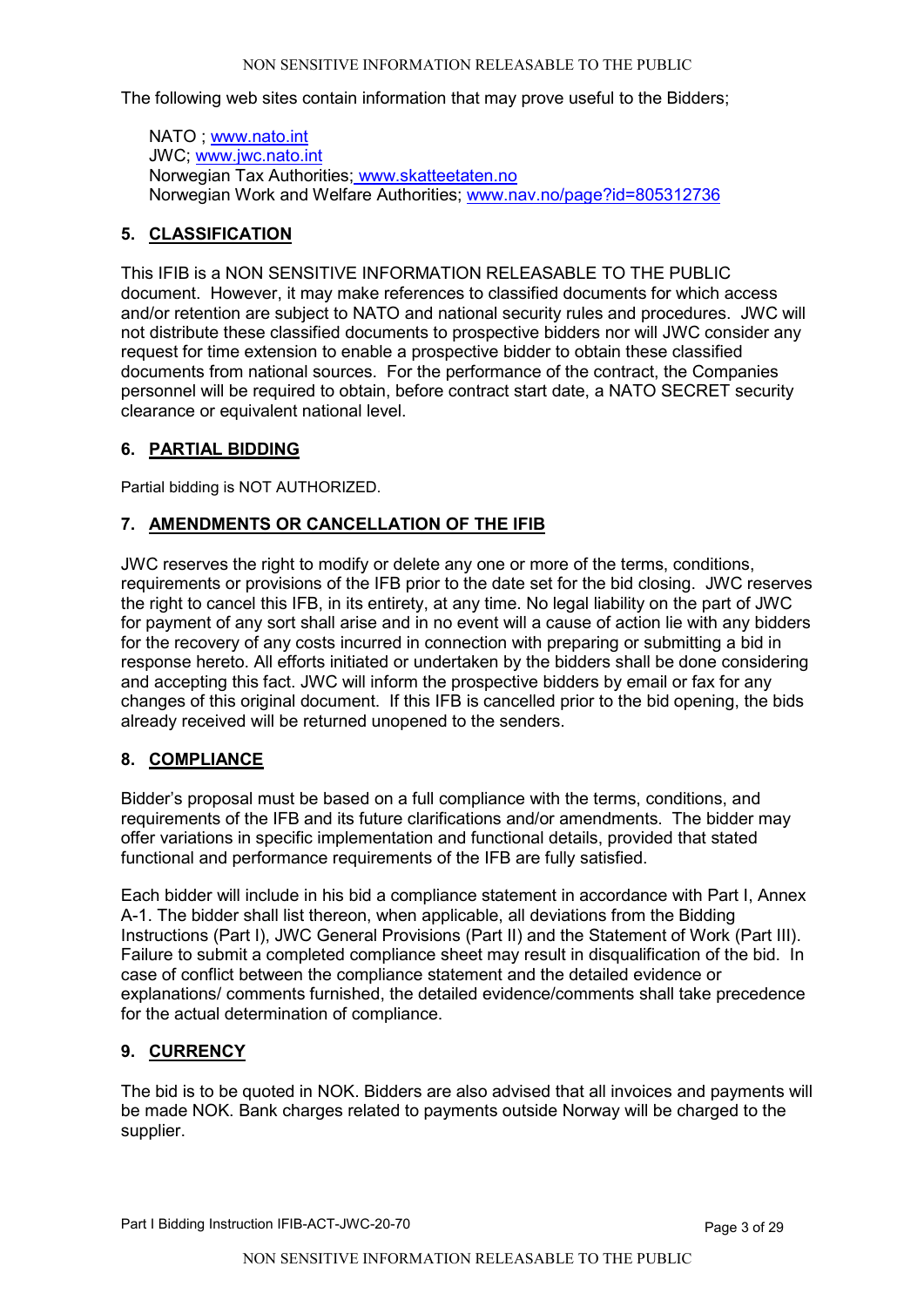#### **10. CONTENTS OF PROPOSAL**

The bid will consist of **three (3) separate sealed bid packages**:

- 1) The Administrative Documentation one (1) original
- 2) The Technical Proposal one (1) original
- 3) The Price Proposal one (1) original

**In addition as a COVID-19 mitigation measure**, to allow for a distributed contract award committee (CAC), the proposal shall also consist of electronic copies (Administrative and Technical only – **not** Price) in addition to the sealed bids hard copies:

- 1) E-mailed as one single PDF file version for the Administrative Documentation.
- 2) E-mailed as one single PDF file version for the Technical proposal.

Both the administrative, technical and price proposal are required no later than **30 November 2020, 13.00 local time**, Stavanger, Norway.

- a) **ENVELOPE 1 – Administrative Documentation:** Each prospective bidder shall include the following certifications, completed, signed and dated (wherever applicable) by the bidder with the minimum the following information:
	- a. 1 Table of Contents Proposal Checklist (Annex A-0)
	- a. 2 The Compliance Statement (Annex A-1)
	- a. 3 The Certificate of Legal Name of Bidder (Annex A-2)
	- a. 4 The Certificate of Independent Determination (Annex A-3)
	- a. 5 The Certificate of Bid Validity (Annex A-4)
	- a. 6 The Certificate of Exclusion of Taxes and Charges (Annex A-5)
	- a. 7 The Certificate of Authorization to Perform (Annex A-6)
- b) **ENVELOPE 2 - Technical Proposal:**
	- b. 1 Past Performance (Annex A-7)
	- b. 2 Completed Application Resume (Annex C) of proposed personnel to work under this contract.
	- b. 3 Financial statements or other relevant financial documentation and certificates for technical, and/or service quality programs. (E.g. ISO)

The Technical Proposal must enable JWC to assess the supplier's current position in promoting quality and financial assurance.

<span id="page-5-0"></span>**c) ENVELOPE 3 - Price Proposal**: The Price Proposal shall be made in accordance with the attached Bid Form (see Part 1, Annex B). The basic presentation and numbering system must not change. The Bid Form (Annex B) must be dated and signed by Bidder's authorized personnel.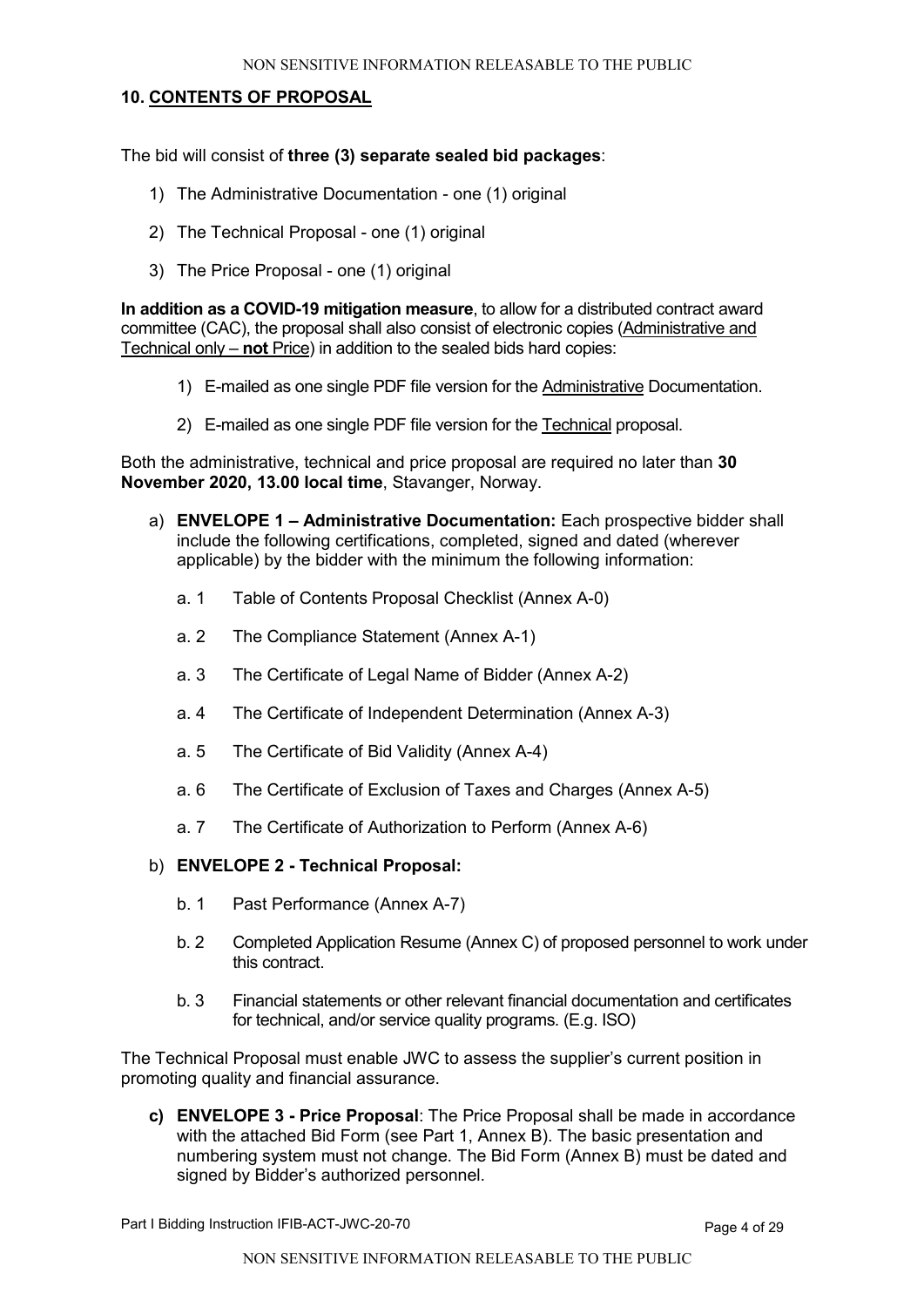#### **11. BID SUBMISSION**

#### **11.1 Language**

Bids shall be submitted in the English language.

#### **11.2 Bid Mailing**

a. Each bid will be placed in a package, which will be sealed and marked "**Sealed Bid to IFIB-ACT-JWC-20-70**". The Administrative-, the Technical and the Price - Proposal must be enclosed in **three (3) separate envelopes**. The package containing the entire sealed bid will be placed in another envelope, also prominently marked with the IFB reference (IFIB- ACT-JWC-20-70) and addressed to:

**"Sealed Bid to IFIB-ACT-JWC-20-70"**

**Mailing address: Joint Warfare Centre BUDFIN – Purchasing and Contracting Branch Post Box 8080 N-4068 Stavanger, Norway**

**Visiting / courier address: Joint Warfare Centre BUDFIN – Purchasing and Contracting Branch Eikesetveien 29 N-4032 Stavanger, Norway Tel: +47 52879296 /9290 /9284 /9294**

b. Bids hand-carried to JWC, delivered by commercial courier, or parcel Delivery Companies are to be handed over to a representative of the Purchasing & Contracting Branch. The Branch is typically open Monday through Friday between 08:00 to 15:30 hrs, please call the office and arrange a time & date to meet at the front gate +47- 52879296 /9290 /9284 /9294. Receipt of the bid (namely time and date) will be recorded on the package, and the delivery agent will be requested to sign the date/time endorsement, signifying transfer of accountability.

**11.3 E-mail to [torgeir.strand@jwc.nato.int](mailto:torgeir.strand@jwc.nato.int)** 

- 1) The Administrative documentation (one PDF)
- 2) The Technical proposal (one PDF)

#### <span id="page-6-0"></span>**12. LATE BIDS**

The bidder must make every effort to ensure that the bid reaches JWC before or on the exact date and time set for the bid closing. Bids received after the established closing date/time will be considered late. Late bids shall be considered only before the contract has been awarded and on condition that their failure to arrive on time can be attributed to the following circumstances:

a. A bidder will not be held responsible for service delays, so long as a bid was sent (Registered Mail or by Certified Mail) through commercial channels at least ten (10) days before the bid closing. An official Post Office date stamp or service receipt will be required in order to substantiate reason for delay.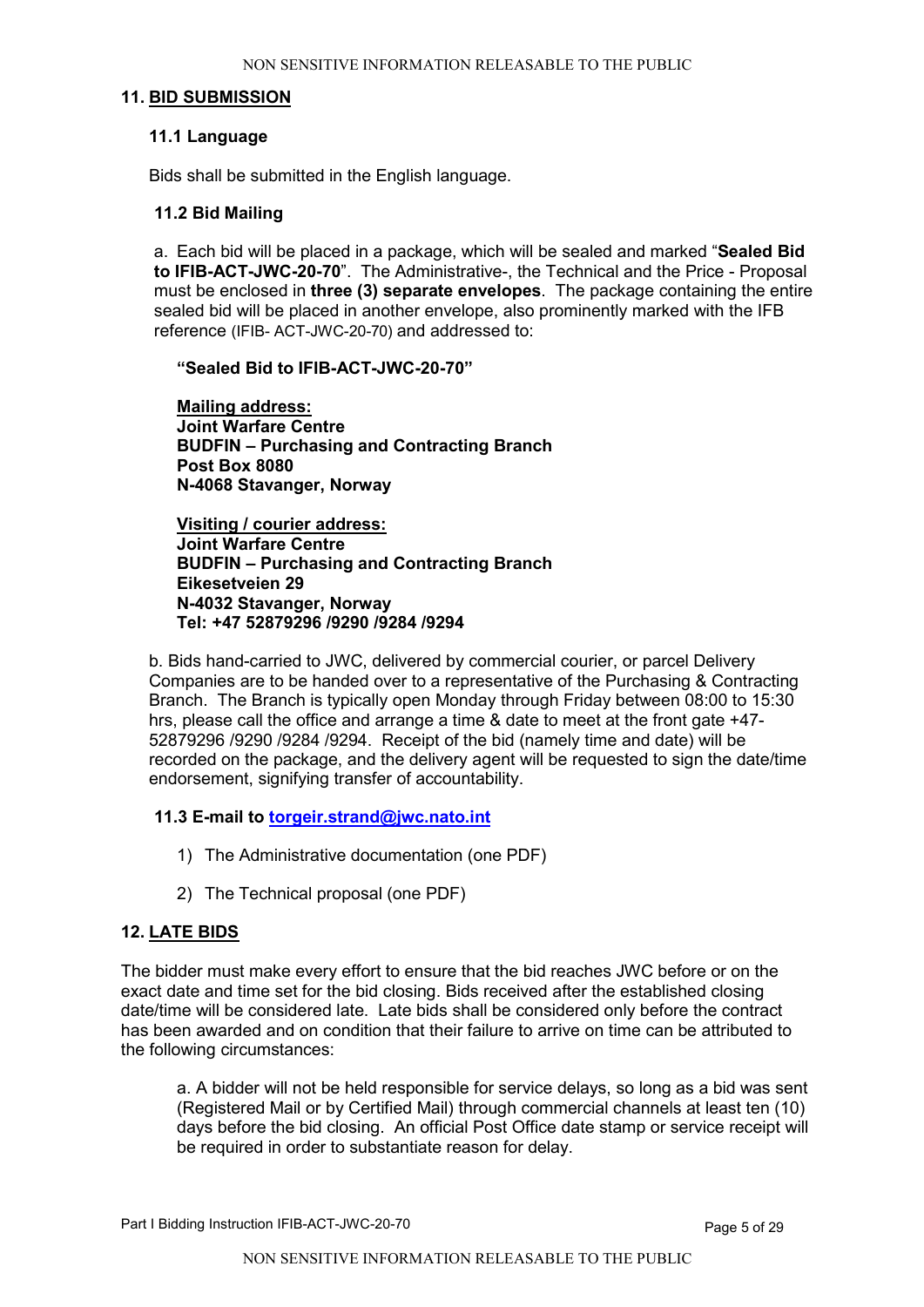b. Mishandling by JWC personnel upon or after receipt.

Other late bids cannot be considered for award. These bids will be treated as non-responsive and will be returned unopened to the bidder, at his expense.

#### <span id="page-7-0"></span>**13. BID WITHDRAWAL**

A bidder may withdraw his bid up to the date and time specified for the bid closing, by written or facsimile notice to JWC Contracting Officer. The bid will be returned unopened to the bidder, at his expense.

#### <span id="page-7-1"></span>**14. BID CLOSING DATE**

Bids must be received at JWC **no later than 13:00 hours (local time) 30-November-2020**. At that time and date, bidding will be closed.

#### <span id="page-7-2"></span>**15. BID VALIDITY**

Bids submitted shall remain valid until 31 January 2021. JWC reserves the right to request an extension of validity if a decision cannot be made within this time. Bidders will be entitled to either grant or deny this extension of validity. JWC will interpret a denial as a withdrawal of the bid.

#### <span id="page-7-3"></span>**16. DURATION OF THE CONTRACT**

The contract awarded through this IFIB will be effective from the day of the last signature by the Contracting Parties and it will be in force until estimated timeframe as stated on Statement of Work with up to five (5) extension-options (Jan 2022 - May 2026). Notice of execution of the optional year(s) will be provided in writing by the Contracting Officer no later than 60 (sixty) days before the contract expiration date.

#### <span id="page-7-4"></span>**17. BID EVALUATION**

#### **17.1 Responsibility**

The evaluation of Bids and the determination as to the responsiveness and technical adequacy of the services offered will be the responsibility of JWC Contract Award Committee (CAC) and shall be based on information provided by the bidders. JWC is not responsible for seeking any information that is not easily identified and available in the bid package.

#### **17.2 Price Comparison**

For the purpose of price comparison, all quoted prices will be converted into NOK on the basis of the average official commercial buying and selling exchange rates from the Norwegian National Bank at close of business of the last working day preceding the bid closing date.

#### **17.3 Evaluation Process**

JWC CAC will thoroughly evaluate the financial and technical proposal submissions. It is imperative that prospective bidders provide enough information for the CAC to properly evaluate the supplier's competence, qualifications, and resources.

a. The evaluation of bids shall be based on the "three envelope" process as follows:

Verification and assessment of compliance with all administrative bidding

Part I Bidding Instruction IFIB-ACT-JWC-20-70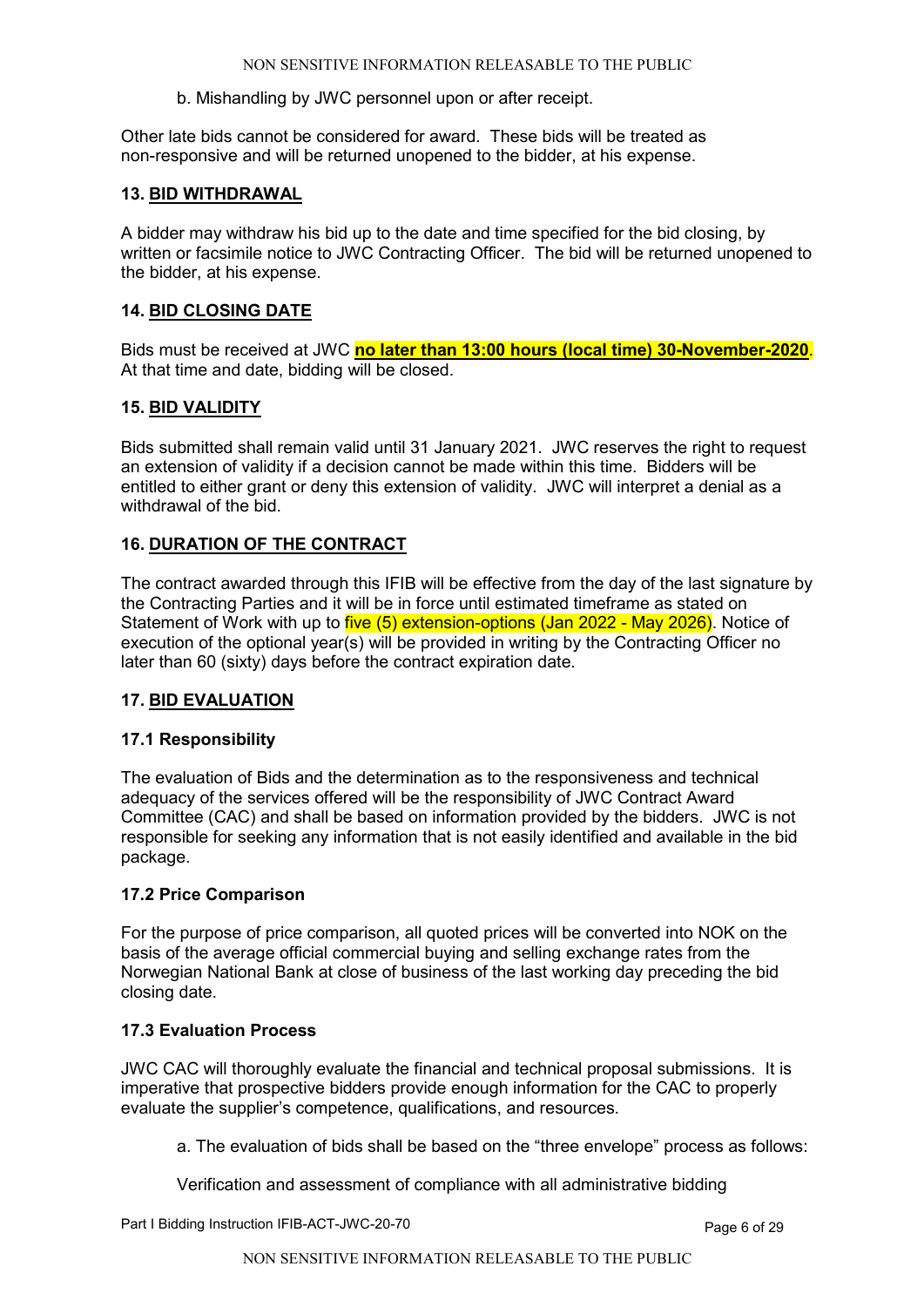#### instructions

Thorough evaluation of the received bids (technical & management data) to ensure ability to perform (i.e., overall competency), as well as compliance with JWC clauses (General Provisions, Special Provisions & Statements of Work).

Price proposals of technically compliant bidders, as contained in a separate envelop and conforming to JWC Bid Form Annex B, shall then be reviewed to determine the lowest priced technically compliant bid.

Price proposal of technically non-compliant bidders will be returned unopened.

An award recommendation will be offered to the designated CAC; this committee will then select the winner, based on lowest price technically compliant.

#### **17.4 Clarification of Proposals and Discussions**

During the bid evaluation process, JWC reserves the right to discuss any bid with the bidders in order to clarify what is being offered (technical capabilities, financial information, investment plan, etc.) and to resolve any potential areas of non-compliance. However, no change to the content of the bid (technical, financial, etc.) shall be permitted.

#### <span id="page-8-0"></span>**18. COMMUNICATIONS AND CONTACTS FOR CLARIFICATION**

#### **18.1 Communications in General**

Any communications related to this IFIB, between a prospective bidder and JWC shall only be through JWC Contracting Officer and/or JWC Contracting Specialist; only such persons may, during the solicitation and evaluation period, answer inquiries regarding this IFIB. There shall be no contact with regards to this IFIB with other JWC or NEC CCIS SSC or NATO personnel. This is to maintain all bidders on an equal and competitive footing. Bidders not following this rule will be disqualified.

#### **18.2 Bidders Request for Clarification**

Bidders should seek clarification as soon as possible. Any explanation desired by a bidder regarding the meaning or interpretation of this IFIB, specifications etc., must be requested in writing (facsimile or email) to the Contracting Officer and/or Contracting Specialist. The Contracting Officer must receive clarification requests at least ten (10) days before bid closing. It is the Contracting Officer's exclusive right to deny or grant an extension of the closing date.

Information given to a bidder will be furnished to all prospective bidders, by way of a clarification to the IFIB that will be posted on the JWC Contracting website. Oral explanations or instructions will not be binding unless confirmed in writing by the Contracting Officer and/or Contracting Specialist.

#### **18.3 Point of Contact**

Mr. Kjetil SAND, Contracting Officer Tel: +47 52 87 92 90 E-mail address: [kjetil.sand@jwc.nato.int](mailto:kjetil.sand@jwc.nato.int) 

Mr. Torgeir STRAND, Buyer & Contracting Specialist Tel: +47 52 87 92 96 E-mail address: [torgeir.strand@jwc.nato.int](mailto:torgeir.strand@jwc.nato.int)

Part I Bidding Instruction IFIB-ACT-JWC-20-70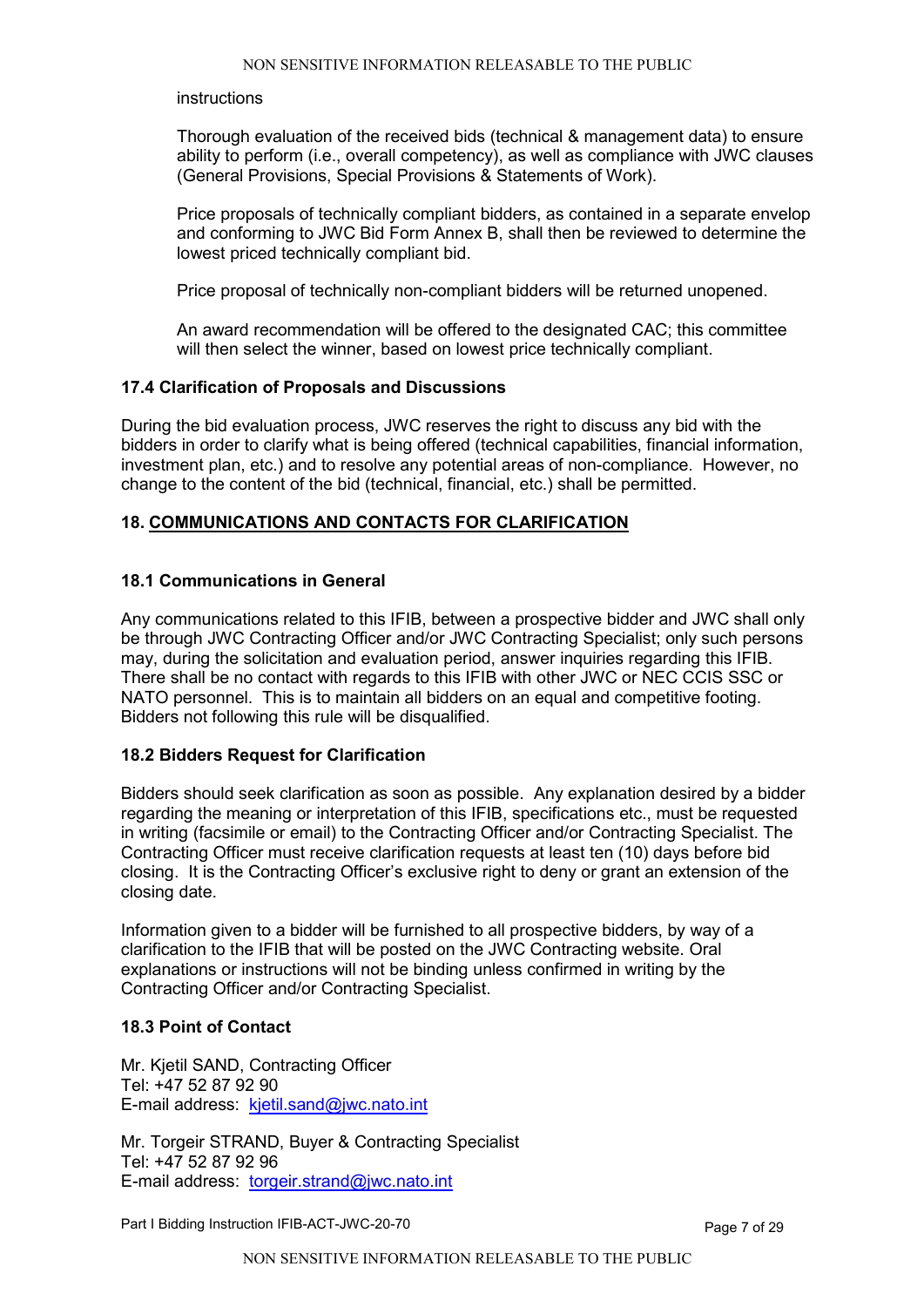All correspondence is to be forwarded to contract admin/Buyer [torgeir.strand@jwc.nato.int](mailto:torgeir.strand@jwc.nato.int) and group e-mail box: [pcs@jwc.nato.int](mailto:pcs@jwc.nato.int)

Joint Warfare Centre BUDFIN – Purchasing and Contracting Branch ATTN: Kjetil Sand/Torgeir Strand P.O. Box 8080 Gamle Eikesetveien 29 N-4068 Stavanger Norway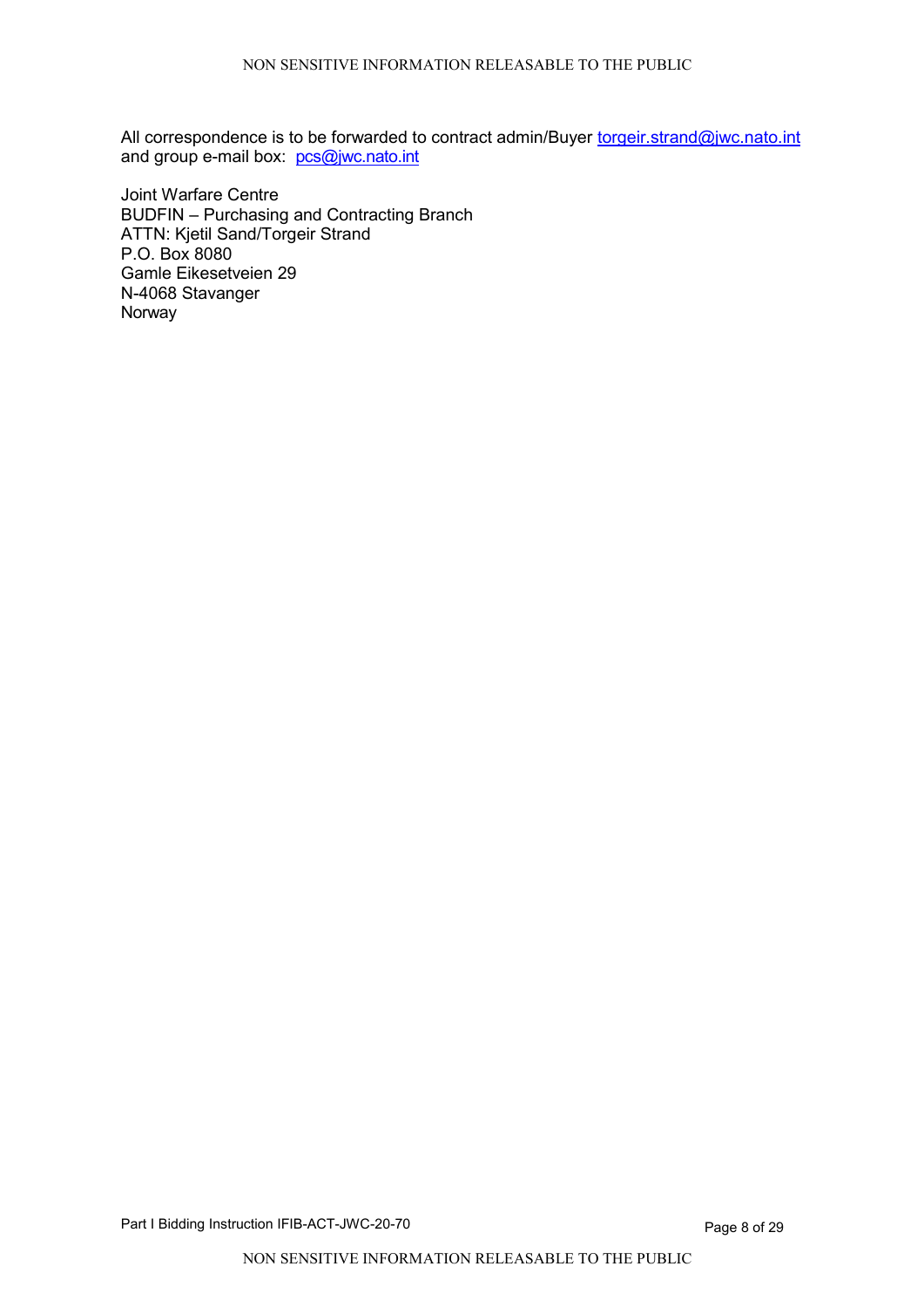## **A-0 PROPOSAL CHECKLIST**

Table of Contents

## **ADMINISTRATIVE**

| The Compliance Statement (Annex A-1)                          |
|---------------------------------------------------------------|
| The Certificate of Legal Name of Bidder (Annex A-2)           |
| The Certificate of Independent Determination (Annex A-3)      |
| The Certificate of Bid Validity (Annex A-4)                   |
| The Certificate of Exclusion of Taxes and Charges (Annex A-5) |
| The Certificate of Authorization to Perform (Annex A-6)       |

#### **TECHNICAL**



Technical proposal, including:



Past Performance (Annex A-7)



Completed Application Resume (Annex C)

Financial statements or other relevant financial documentation and certificates for technical, and/or service quality programs. (E.g. ISO)

#### **PRICE**



Bid Form (Annex B).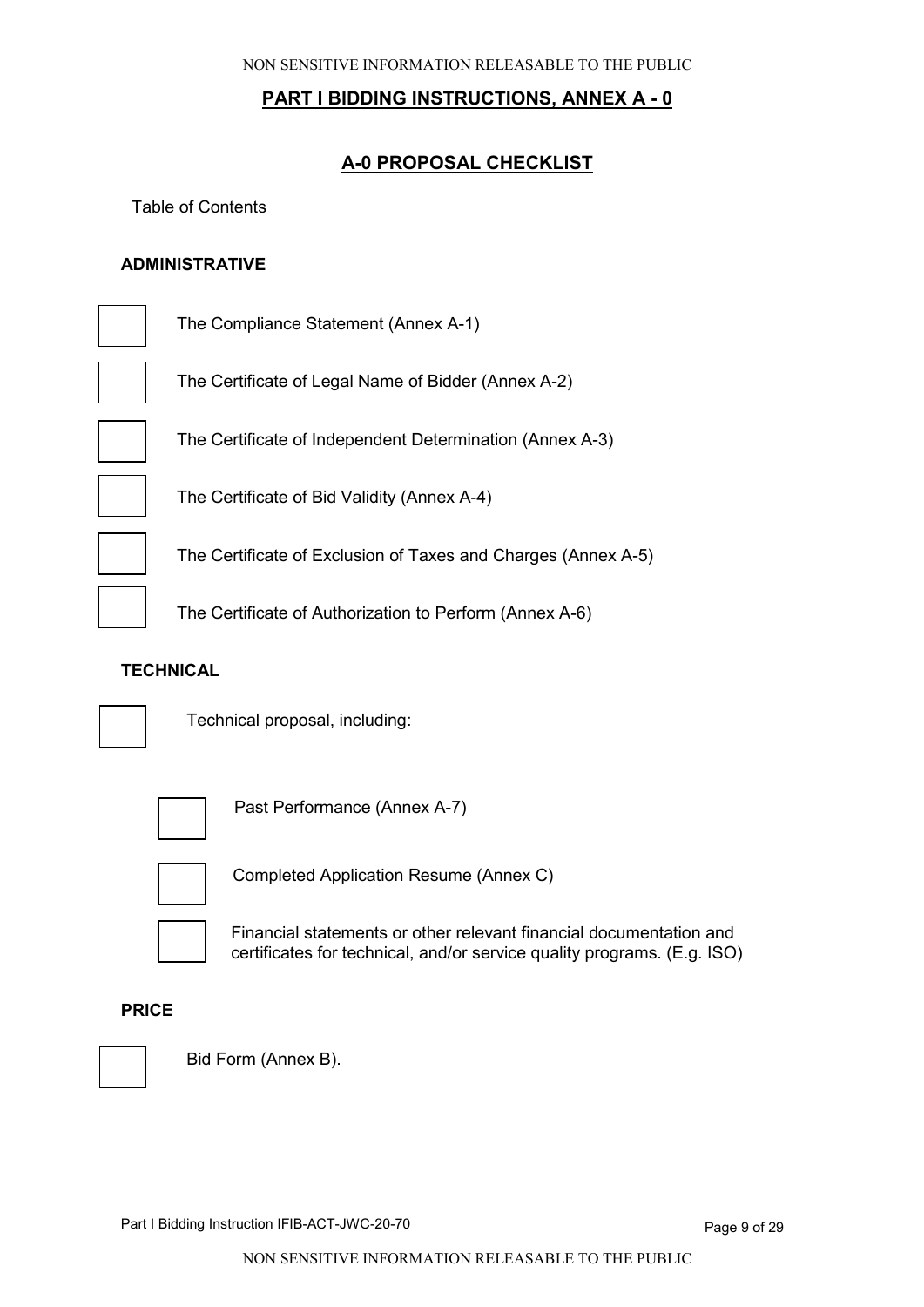# **A-1 COMPLIANCE STATEMENT**

It is hereby stated that our bid to IFIB-ACT-JWC-20-70 is fully compliant with the Bidding Instructions, General Provisions and Statement of Work as contained in Part I, II and III of this document, with:

No exceptions

Or

 $\blacksquare$ 

The following exception(s):

| Part | Paragraph | <b>Description of Deviation</b> |
|------|-----------|---------------------------------|
|      |           |                                 |
|      |           |                                 |
|      |           |                                 |
|      |           |                                 |
|      |           |                                 |
|      |           |                                 |
|      |           |                                 |
|      |           |                                 |
|      |           |                                 |
|      |           |                                 |
|      |           |                                 |
|      |           |                                 |
|      |           |                                 |
|      |           |                                 |

Date:

Company: \_\_\_\_\_\_\_\_\_\_\_\_\_\_\_\_\_\_\_\_\_\_\_\_\_\_\_\_\_\_\_\_\_\_

Signature: \_\_\_\_\_\_\_\_\_\_\_\_\_\_\_\_\_\_\_\_\_\_\_\_\_\_\_\_\_\_\_\_\_\_

Name & Title: **We have all the set of the set of the set of the set of the set of the set of the set of the set of the set of the set of the set of the set of the set of the set of the set of the set of the set of the set** 

Bid Reference: IFIB-ACT-JWC-20-70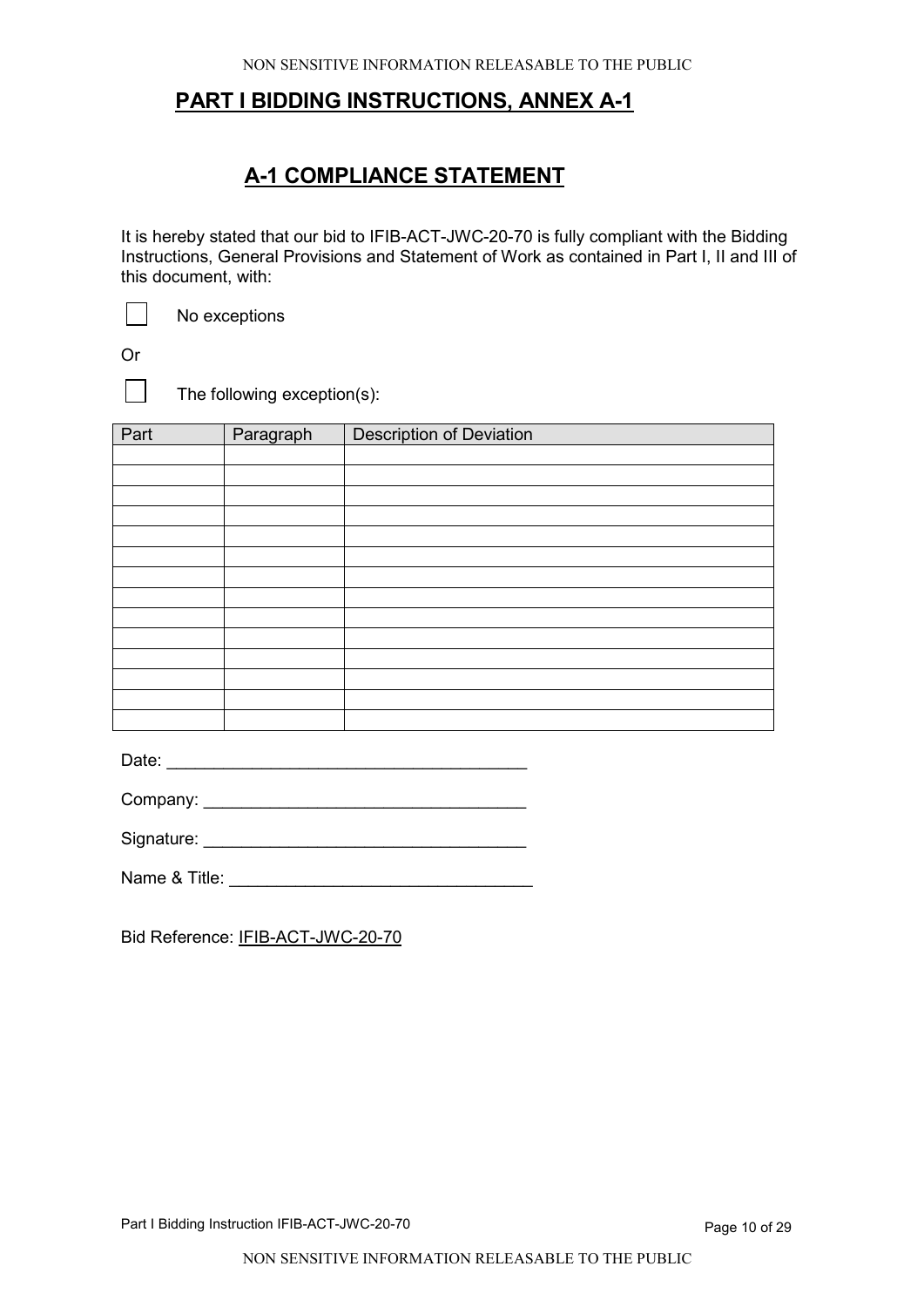# **A-2 CERTIFICATE OF LEGAL NAME OF BIDDER**

|                                                  | This Bid is prepared and submitted on behalf of the legal corporate entity specified below: |
|--------------------------------------------------|---------------------------------------------------------------------------------------------|
| FULL NAME OF CORPORATION:                        |                                                                                             |
| DIVISION (IF APPLICABLE):                        |                                                                                             |
| SUB DIVISION (IF APPLICABLE):                    |                                                                                             |
| <b>OFFICIAL MAILING ADDRESS:</b>                 |                                                                                             |
|                                                  |                                                                                             |
|                                                  |                                                                                             |
| <b>E-MAIL ADDRESS:</b>                           |                                                                                             |
| <b>TELEFAX NO:</b>                               |                                                                                             |
| POINT OF CONTACT REGARDING<br>THIS BID:<br>NAME: |                                                                                             |
| POSITION:                                        |                                                                                             |
| TELEPHONE:                                       |                                                                                             |
| ALTERNATIVE POINT OF CONTACT:                    |                                                                                             |
| NAME:                                            |                                                                                             |
| POSITION:                                        |                                                                                             |
| TELEPHONE:                                       |                                                                                             |
|                                                  |                                                                                             |
|                                                  |                                                                                             |

.................................................... Date

...................................................... Signature of Authorized Representative

.............................................................. Title

.............................................................. Company

Part I Bidding Instruction IFIB-ACT-JWC-20-70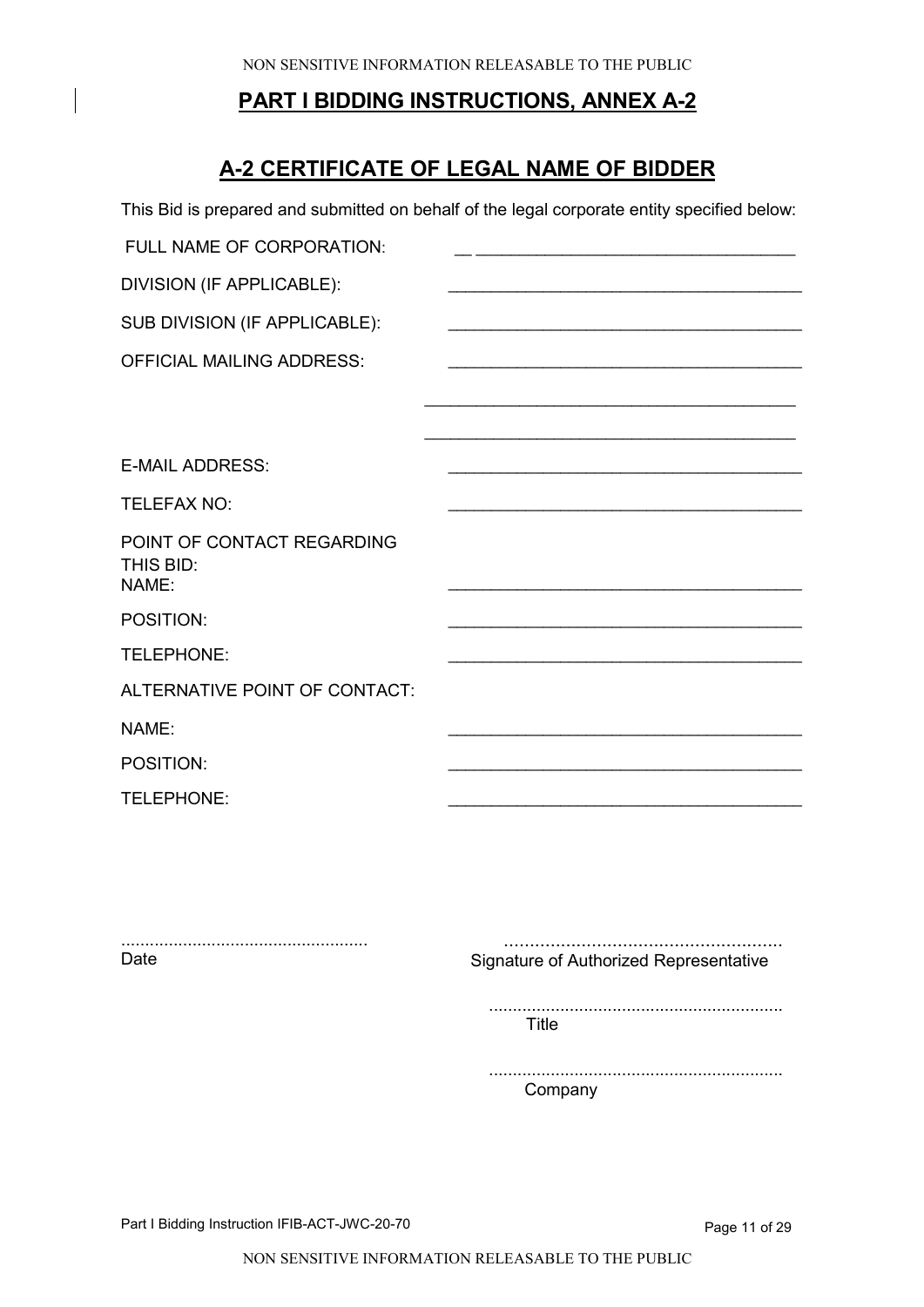# **A-3 CERTIFICATE OF INDEPENDENT DETERMINATION**

- 1. Each Bidder shall certify that in connection with this procurement:
	- a. This Bid has been arrived at independently, without consultation, communication or agreement, for the purpose of restricting competition, with any other Bidder or with any competitor;
	- b. The contents of this bid have not been knowingly disclosed by the Bidder and will not knowingly be disclosed by the Bidder prior to award, directly or indirectly to any other Bidder or to any competitor, and
	- c. No attempt has been made, or will be made by the Bidder to induce any other person or firm to submit, or not to submit, a Bid for the purpose of restricting competition.
- 2. Each person signing this Bid shall also certify that he is the person in the Bidder's organization responsible within that organization for the decision as to the bid and that he has not participated and will not participate in any action contrary to 1(a) through 1(c) above, or
	- a. They are not the person in the Bidder's organization responsible within that organization for the bid but that they have been authorized in writing to act as agent for the persons responsible for such a decision in certifying that such persons have not participated, and will not participate in any action contrary to 1(a) through 1(c) above, and as their agent does hereby so certify, and
	- b. They have not participated and will not participate in any action contrary to 1(a) through 1(c) above.

.................................................... Date

.............................................................. Signature of Authorized Representative

.............................................................. Title

.............................................................. Company

Part I Bidding Instruction IFIB-ACT-JWC-20-70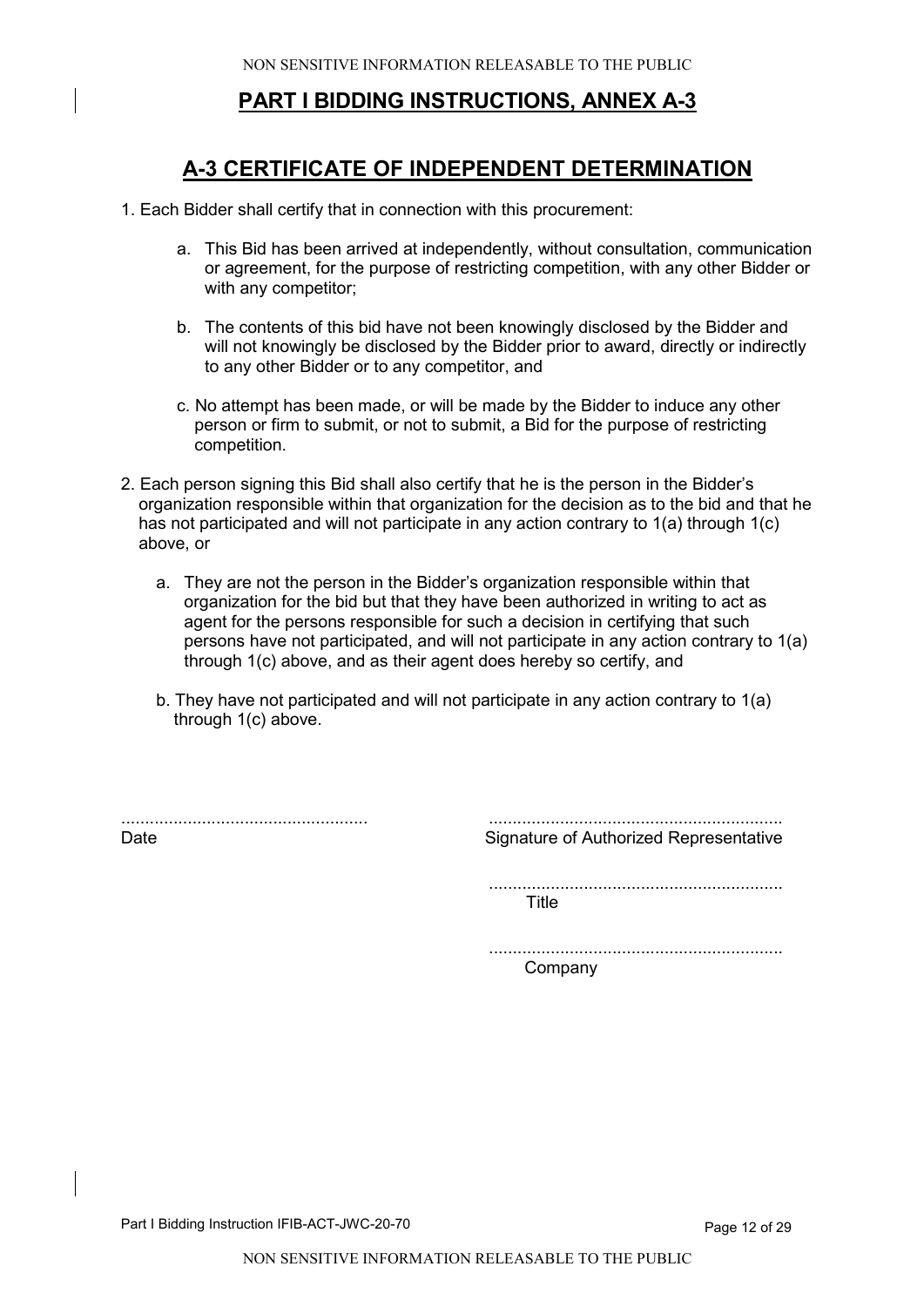# **A-4 CERTIFICATE OF BID VALIDITY**

I, the undersigned, as an authorized representative of the firm submitting this bid, do hereby certify that the pricing and all other aspects of our offer will remain valid until **31 December 2020.**

| Date | Signature of Authorized Representative |
|------|----------------------------------------|
|      | Title                                  |
|      | <br>mnanv                              |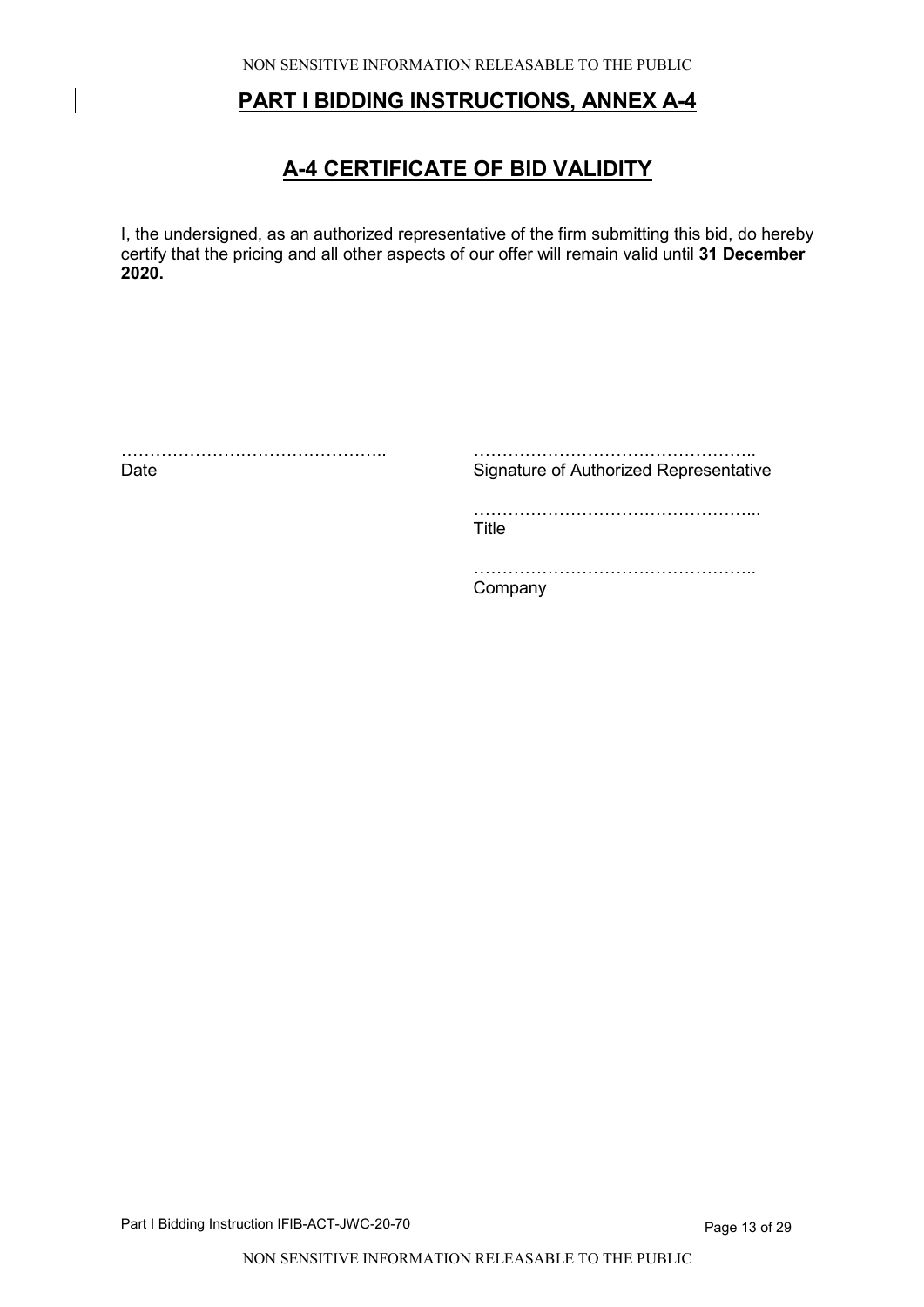# **A-5 CERTIFICATE OF EXCLUSION OF TAXES AND CHARGES**

I hereby certify that the prices offered in the price proposal of this bid will exclude all taxes, duties and customs charges from which the Contracting Officer has been exempted by international agreement.

| Date | Signature of Authorized Representative |
|------|----------------------------------------|
|      | Title                                  |
|      | Company                                |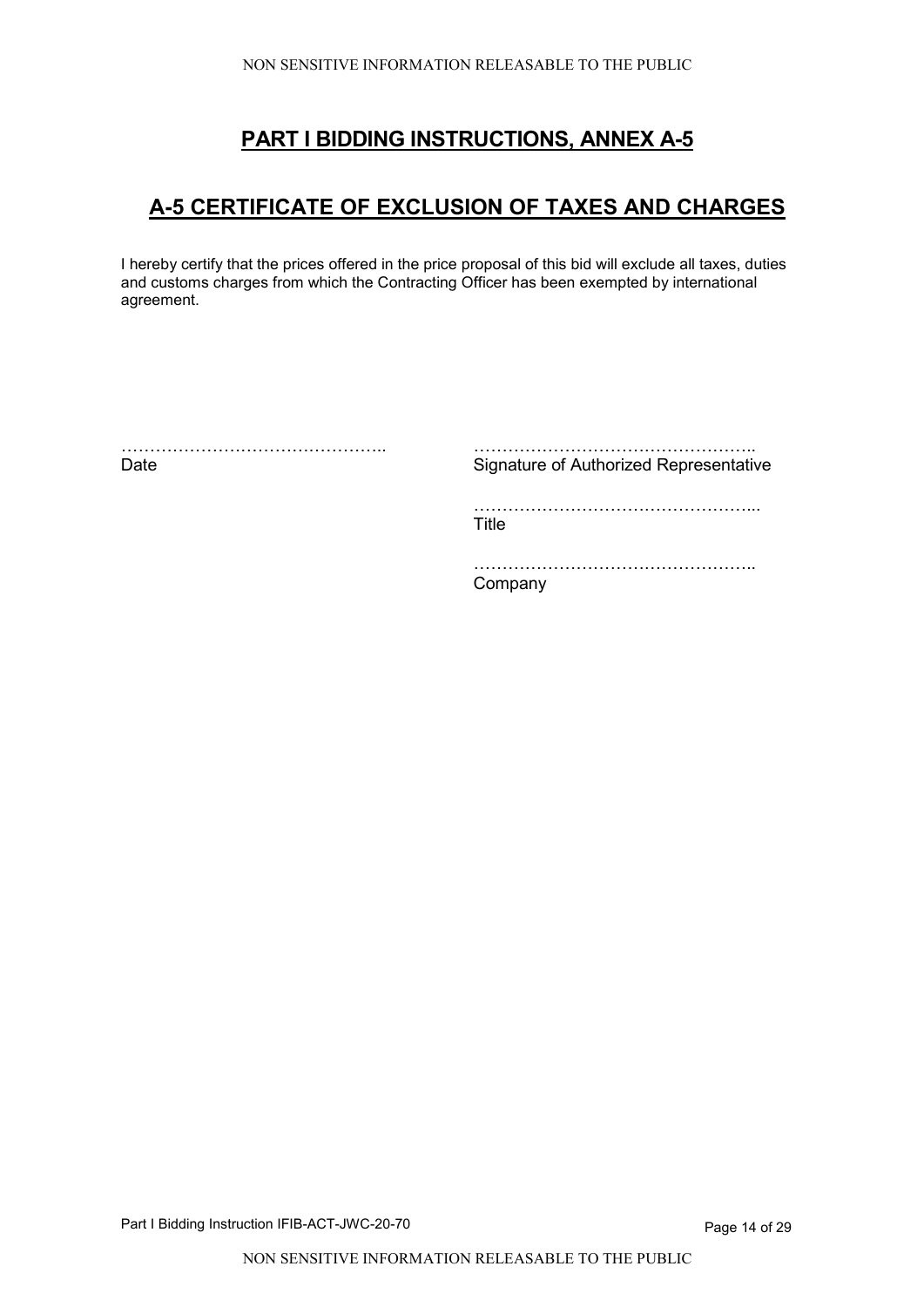# **PART I, ANNEX A-6 CERTIFICATE OF AUTHORIZATION TO PERFORM**

The SUPPLIER warrants that the SUPPLIER and sub-contractors, if any, have been duly authorized to operate and do business in Norway; SUPPLIER and sub-contractors, if any, have obtained all necessary licenses and permits required in connection with the contract; that SUPPLIER and subcontractors, if any, will fully comply with all the laws, decrees, labor standards and regulations of Norway during performance of this contract; and that no claim for additional moneys with respect to any authorizations to perform will be made upon JWC.

Have adequate financial resources to perform the contract, or the ability to obtain them.

……………………………………….. Date

……………………………………………… Signature of Authorized Representative

…………………………………………... **Title** 

………………………………………………

**Company** 

Part I Bidding Instruction IFIB-ACT-JWC-20-70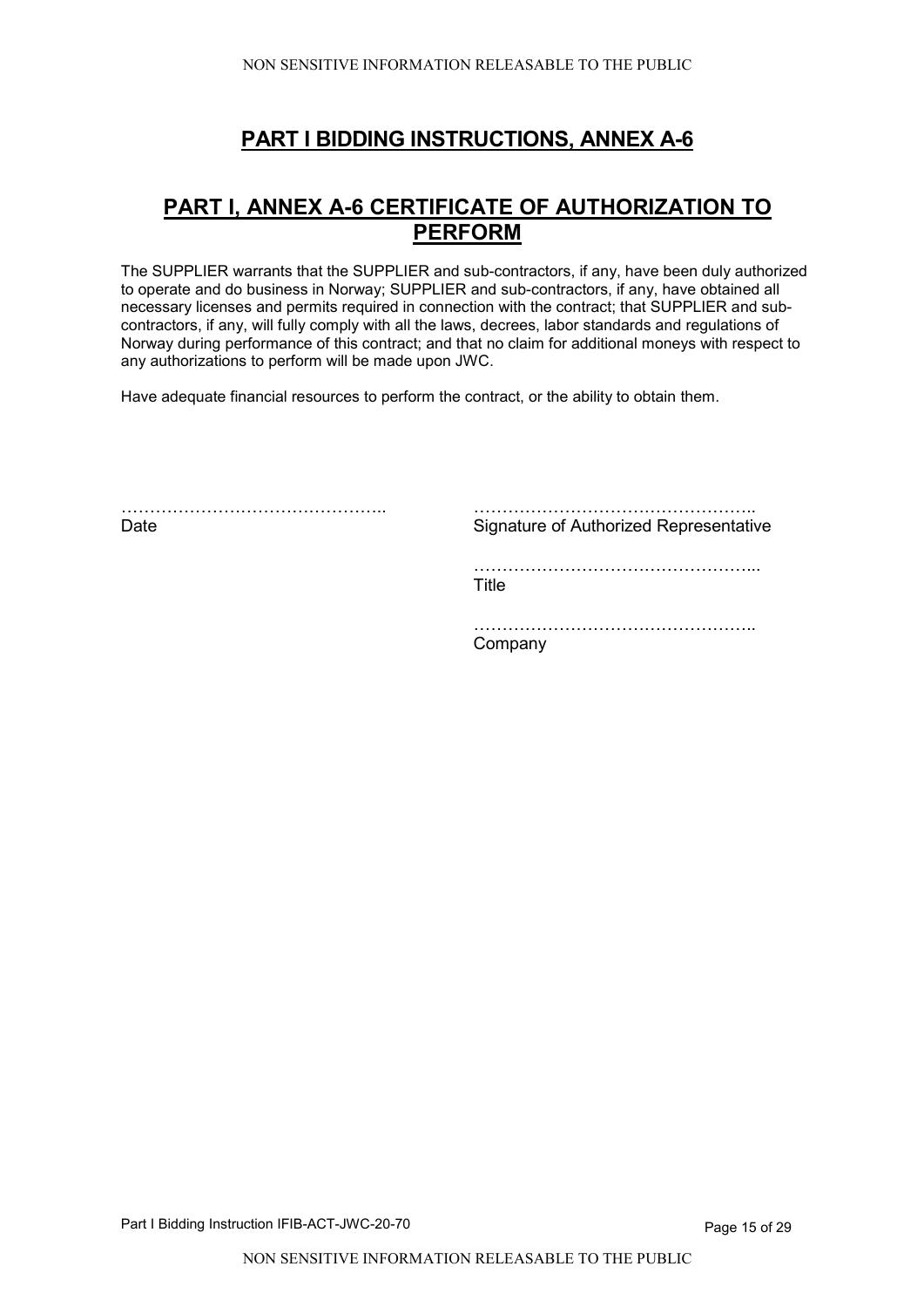# **A-7 PAST PERFORMANCE**

On site Engineering Support completed within the last 5 years or ongoing.

The following Companies/Agencies can be contacted for references with regards to mentioned contracts;

| <b>Type of Contract</b> | Name of<br><b>Company/ Agency</b> | Period of<br>Performance | <b>Contact</b> | <b>E-mail address</b> | <b>Phone</b> | <b>Did contract involve</b><br>placement of<br>personnel in<br>Norway yes/no |
|-------------------------|-----------------------------------|--------------------------|----------------|-----------------------|--------------|------------------------------------------------------------------------------|
|                         |                                   |                          |                |                       |              |                                                                              |
|                         |                                   |                          |                |                       |              |                                                                              |
|                         |                                   |                          |                |                       |              |                                                                              |
|                         |                                   |                          |                |                       |              |                                                                              |
|                         |                                   |                          |                |                       |              |                                                                              |
|                         |                                   |                          |                |                       |              |                                                                              |

Date:\_\_\_\_\_\_\_\_\_\_\_\_\_\_\_\_\_\_\_\_\_\_\_\_\_\_\_\_\_

Signature:\_\_\_\_\_\_\_\_\_\_\_\_\_\_\_\_\_\_\_\_\_\_\_\_\_

Name & Title:\_\_\_\_\_\_\_\_\_\_\_\_\_\_\_\_\_\_\_\_\_\_

Company:\_\_\_\_\_\_\_\_\_\_\_\_\_\_\_\_\_\_\_\_\_\_\_\_\_

Bid Reference: IFIB-ACT-JWC-20-70

Part I Bidding Instruction IFIB-ACT-JWC-20-70

Page 16 of 29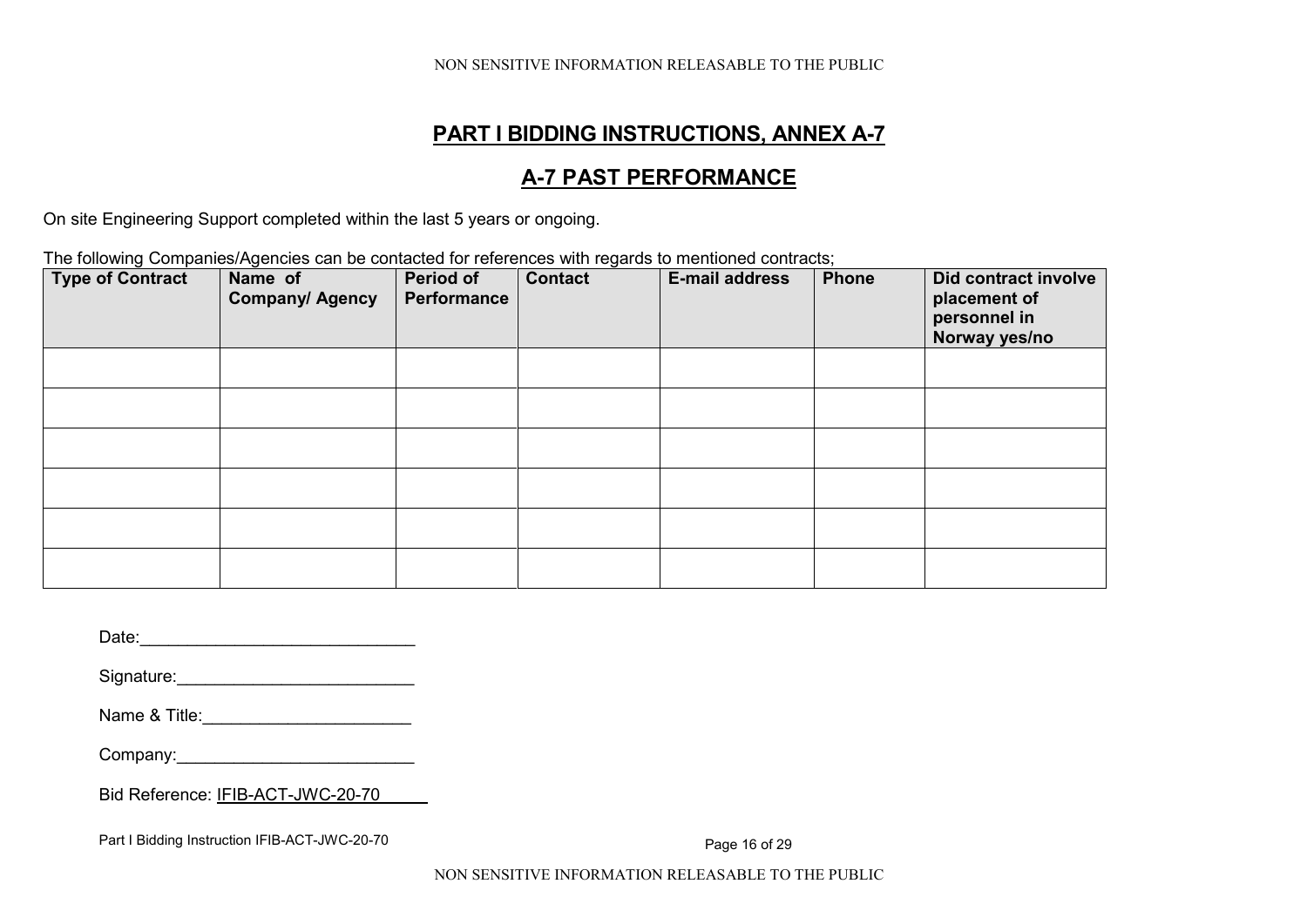# PART I ANNEX B - BID FORM 20201102 updated

Rates quoted must be fully "loaded" [G&A, O/H etc.] for work performed at Kolsaas. Travel on duty, if any, will be executed and compensated (per diem etc.) separately.

# 1. Base year (June 2021 to 31 December 2021)

| Item | <b>Description</b>                                                   |            | Currency   Hourly Rate |
|------|----------------------------------------------------------------------|------------|------------------------|
|      | Hourly rate<br>(Based on estimated quantity in Statement of<br>Work) | <b>NOK</b> |                        |

# 2.  $1<sup>st</sup>$  Option (1 January 2022 to 31 December 2022)

| Item | <b>Description</b>                                                   | Currency   | Hourly Rate |
|------|----------------------------------------------------------------------|------------|-------------|
|      | Hourly rate<br>(Based on estimated quantity in Statement of<br>Work) | <b>NOK</b> |             |

# 3. 2nd Option (1 January 2023 to 31 December 2023)

 $\overline{1}$ 

 $\mathbf{I}$ 

| Item | <b>Description</b>                                                   | Currency   | Hourly Rate |
|------|----------------------------------------------------------------------|------------|-------------|
|      | Hourly rate<br>(Based on estimated quantity in Statement of<br>Work) | <b>NOK</b> |             |

# 4. 3<sup>rd</sup> Option (1 January 2024 to 31 December 2024)

| Item | <b>Description</b>                                                   | Currency   | Hourly Rate |
|------|----------------------------------------------------------------------|------------|-------------|
|      | Hourly rate<br>(Based on estimated quantity in Statement of<br>Work) | <b>NOK</b> |             |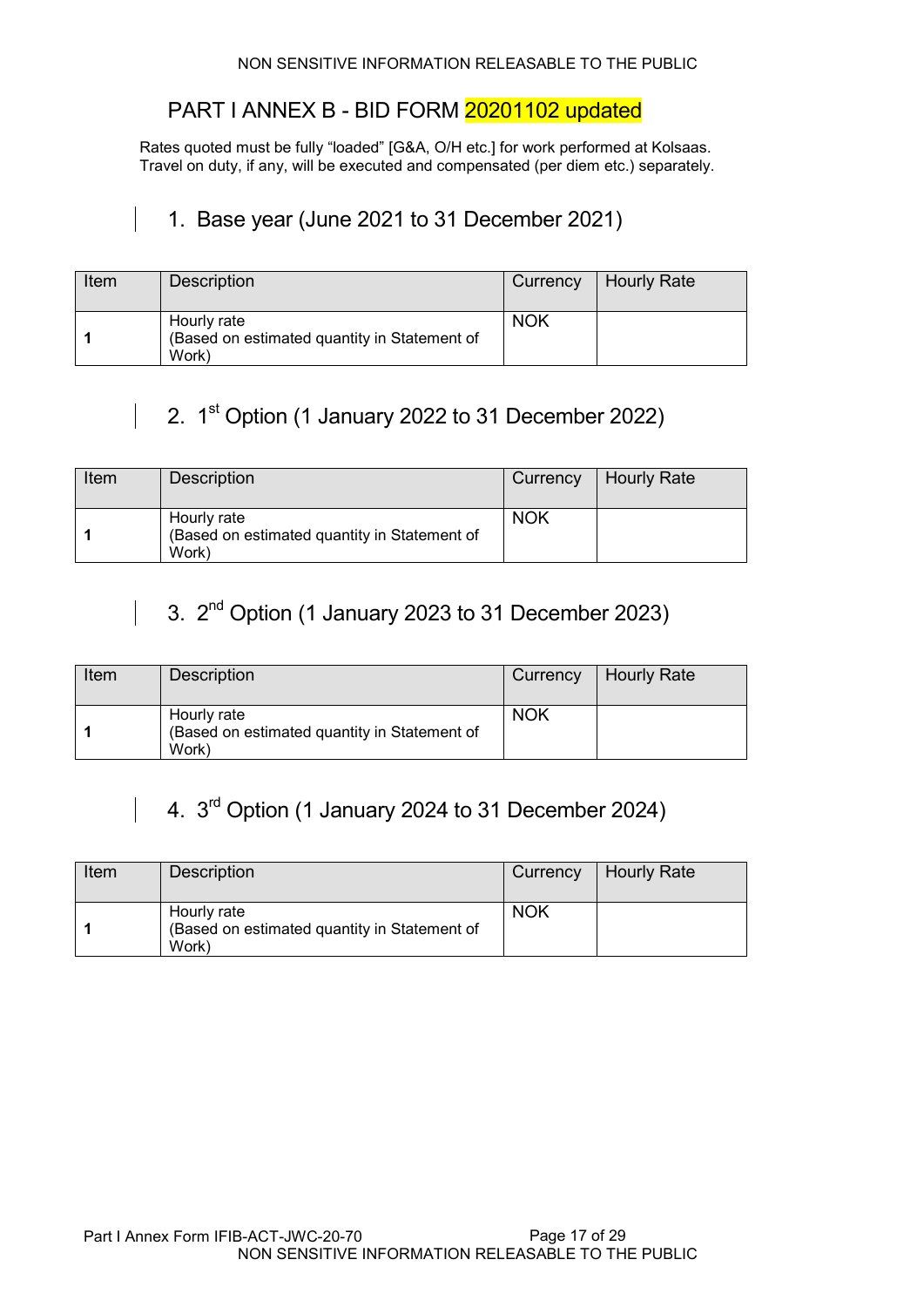# 5.  $4<sup>th</sup>$  Option (1 January 2025 to 31 December 2025)

| Item | Description                                                          | Currency   | Hourly Rate |
|------|----------------------------------------------------------------------|------------|-------------|
|      | Hourly rate<br>(Based on estimated quantity in Statement of<br>Work) | <b>NOK</b> |             |

# 6.  $5^{th}$  Option (1 January 2026 to 30 May 2026)

| Item | <b>Description</b>                                                   | Currency   | Hourly Rate |
|------|----------------------------------------------------------------------|------------|-------------|
|      | Hourly rate<br>(Based on estimated quantity in Statement of<br>Work) | <b>NOK</b> |             |

Bidder Comments:

 $\mathbb{R}$ 

\*\*\*PLEASE NOTE: Notice of execution of the optional year(s) will be provided in writing by the Contracting Officer no later than 60 (sixty) days before the contract expiration date\*\*\*

The prices are firm and fixed for the Contract.

Date:\_\_\_\_\_\_\_\_\_\_\_\_\_\_\_\_\_\_\_\_\_\_\_\_\_\_\_\_\_ Signature:\_\_\_\_\_\_\_\_\_\_\_\_\_\_\_\_\_\_\_\_\_\_\_\_\_

Name & Title:\_\_\_\_\_\_\_\_\_\_\_\_\_\_\_\_\_\_\_\_\_\_\_ Company:\_\_\_\_\_\_\_\_\_\_\_\_\_\_\_\_\_\_\_\_\_\_\_\_\_

Bid Reference: IFIB-ACT-JWC-20-70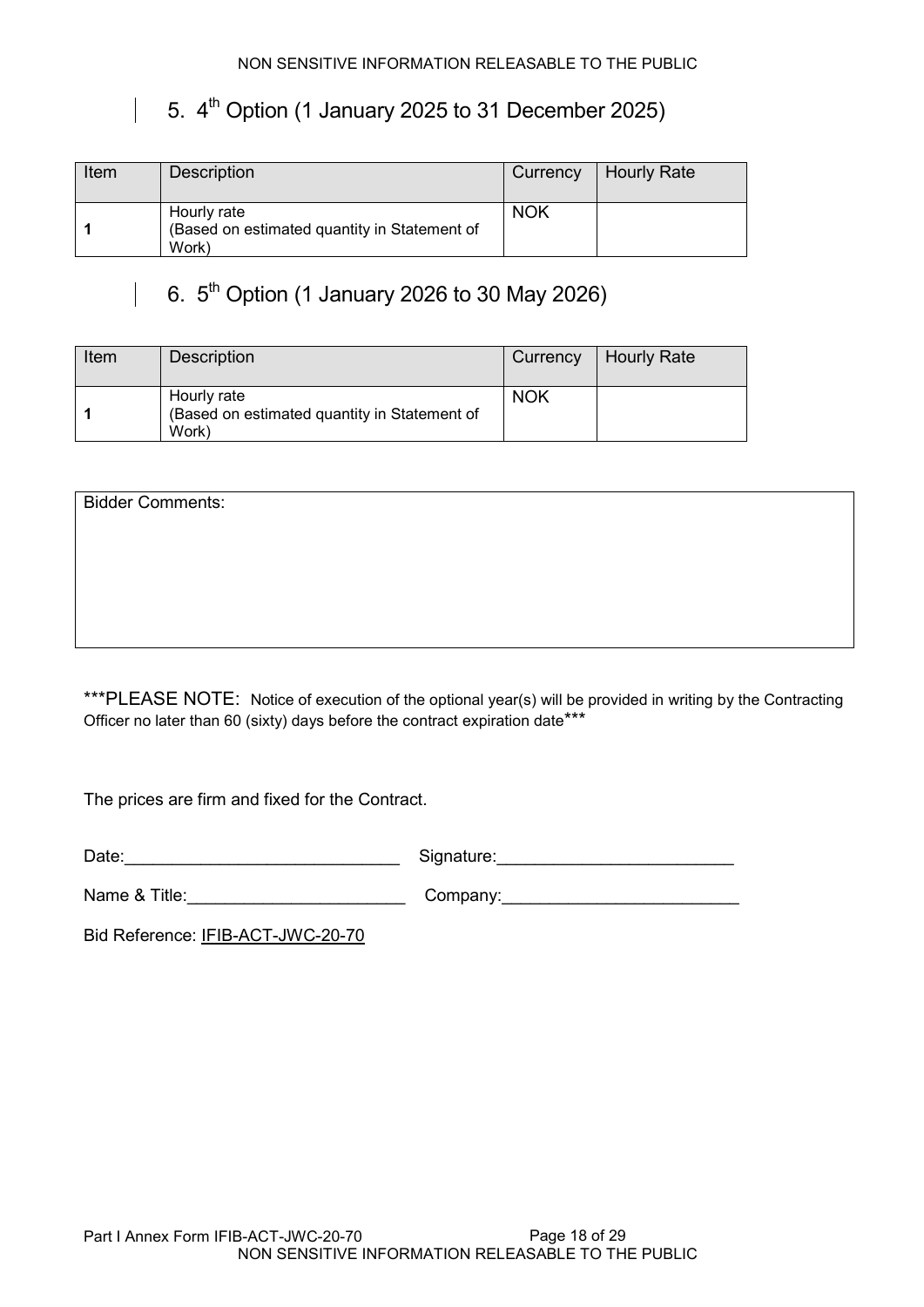# PART I - ANNEX C

# APPLICATION RESUME 20201102 updated

Resume formats (see below form). Minimum 4 resumes within the 3 different categories.

| 1. Reference PART III Section B - SOW to IFIB-ACT-JWC-20-70 |                                                            |                                   |  |  |  |  |  |
|-------------------------------------------------------------|------------------------------------------------------------|-----------------------------------|--|--|--|--|--|
| 2.a. Surname:                                               | 2.b. First name $(s)$ :                                    | 2.c. Maiden name (if applicable): |  |  |  |  |  |
| 3.a. Citizenship at birth                                   | 3.b. Citizenship now (if different from<br>3.a., explain). | 3.c. Date of birth                |  |  |  |  |  |

| 4. Secondary, Higher Secondary Education, and Vocational Training.                   |                         |          |      |                     |         |      |                                                                                       |         |      |
|--------------------------------------------------------------------------------------|-------------------------|----------|------|---------------------|---------|------|---------------------------------------------------------------------------------------|---------|------|
|                                                                                      |                         |          |      | Years and Months    |         |      | Qualifications obtained (e.g. certificate(s),<br>diploma(s)) indicating main subjects |         |      |
|                                                                                      | Name, Place and Country |          | From | of attendance<br>To |         |      |                                                                                       |         |      |
|                                                                                      |                         |          |      |                     |         |      |                                                                                       |         |      |
|                                                                                      |                         |          |      |                     |         |      |                                                                                       |         |      |
|                                                                                      |                         |          |      |                     |         |      |                                                                                       |         |      |
|                                                                                      |                         |          |      |                     |         |      |                                                                                       |         |      |
|                                                                                      |                         |          |      |                     |         |      |                                                                                       |         |      |
|                                                                                      |                         |          |      |                     |         |      |                                                                                       |         |      |
|                                                                                      |                         |          |      |                     |         |      |                                                                                       |         |      |
| 5. Further Education (University Level or Equivalent).                               |                         |          |      |                     |         |      |                                                                                       |         |      |
|                                                                                      |                         |          |      | Years and Months    |         |      | Qualifications obtained (e.g. certificate(s),                                         |         |      |
| Name, Place and Country                                                              |                         |          |      | of attendance       |         |      | diploma(s)) indicating main subjects                                                  |         |      |
|                                                                                      |                         |          | From | To                  |         |      |                                                                                       |         |      |
|                                                                                      |                         |          |      |                     |         |      |                                                                                       |         |      |
|                                                                                      |                         |          |      |                     |         |      |                                                                                       |         |      |
|                                                                                      |                         |          |      |                     |         |      |                                                                                       |         |      |
| 6. List, and attach if relevant, any significant publications you have written:      |                         |          |      |                     |         |      |                                                                                       |         |      |
|                                                                                      |                         |          |      |                     |         |      |                                                                                       |         |      |
|                                                                                      |                         |          |      |                     |         |      |                                                                                       |         |      |
| 7. Languages: describe proficiency in English below, by ticking the appropriate box. |                         |          |      |                     |         |      |                                                                                       |         |      |
| Language                                                                             |                         | Speaking |      |                     | Reading |      |                                                                                       | Writing |      |
|                                                                                      | Very<br>Good            | Good     | Fair | Very<br>Good        | Good    | Fair | Very<br>Good                                                                          | Good    | Fair |
| English                                                                              |                         |          |      |                     |         |      |                                                                                       |         |      |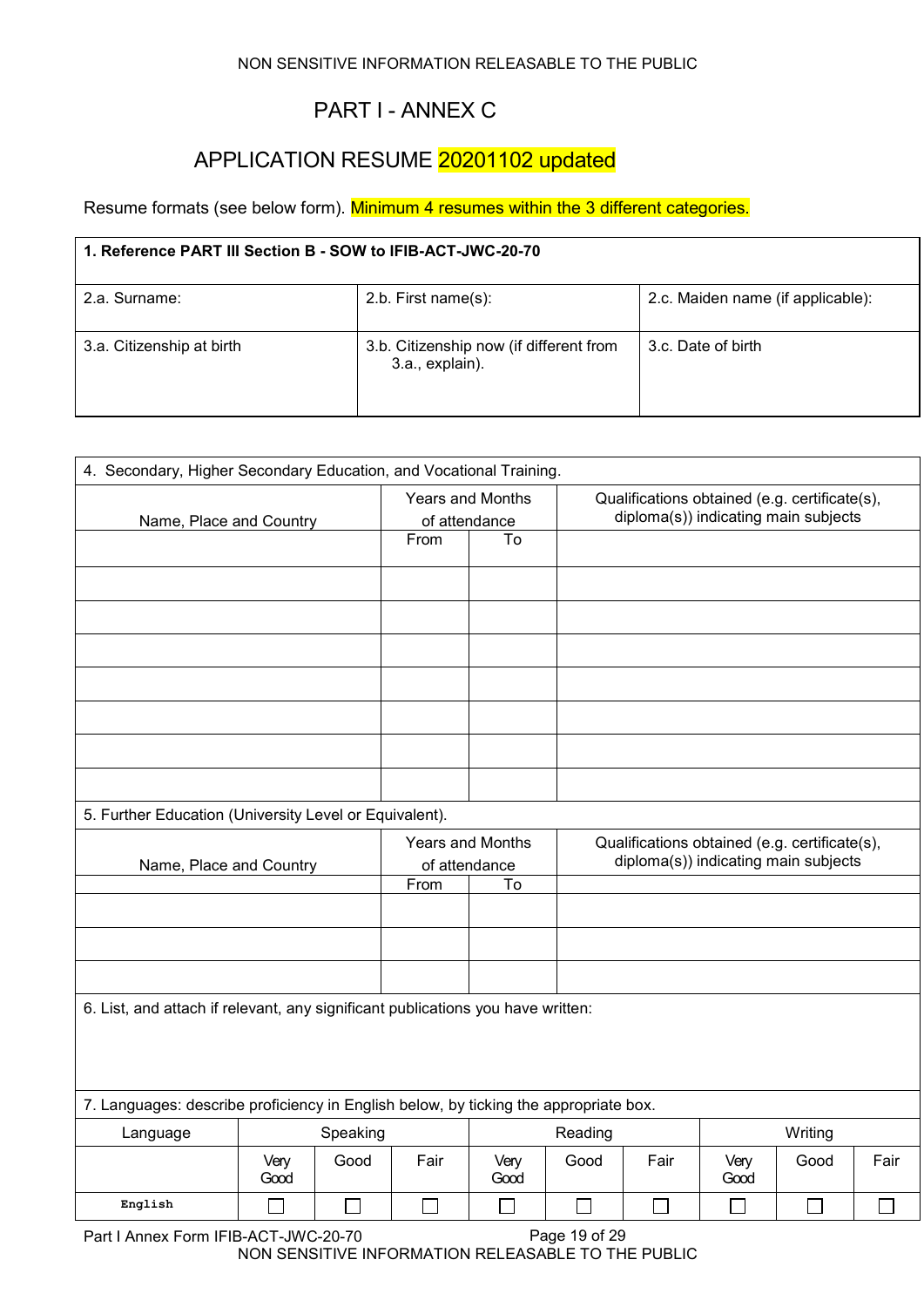| 8. Indicate your computer skills.                    |           |                                                                                                                          |
|------------------------------------------------------|-----------|--------------------------------------------------------------------------------------------------------------------------|
| Word Processing knowledge/experience                 |           |                                                                                                                          |
| Spreadsheet knowledge/experience                     |           |                                                                                                                          |
| Presentation creation knowledge/experience           |           |                                                                                                                          |
| Do you have any further<br>service commitments?      | $\Box$ No | Yes, please give details<br>$\mathcal{L}_{\mathcal{A}}$                                                                  |
| 10. EMPLOYMENT RECORD                                |           |                                                                                                                          |
| each post. Include also service in the armed forces. |           | Starting with your present post, list in reverse order, details of present/previous employment. Use a separate block for |
| A) CURRENT EMPLOYMENT                                |           |                                                                                                                          |
| Dates of employment:                                 |           |                                                                                                                          |
| Name and address of employer:                        |           |                                                                                                                          |
| Type of business:                                    |           |                                                                                                                          |
| Title of your position:                              |           |                                                                                                                          |
| Summary of your work:                                |           |                                                                                                                          |
|                                                      |           |                                                                                                                          |
|                                                      |           |                                                                                                                          |
|                                                      |           |                                                                                                                          |
|                                                      |           |                                                                                                                          |
|                                                      |           |                                                                                                                          |
|                                                      |           |                                                                                                                          |
| B) PREVIOUS EMPLOYMENT                               |           |                                                                                                                          |
| Dates of employment:                                 |           |                                                                                                                          |
| Name and address of employer:                        |           |                                                                                                                          |
| Type of business:                                    |           |                                                                                                                          |
| Title of your position:                              |           |                                                                                                                          |
| Summary of your work:                                |           |                                                                                                                          |
|                                                      |           |                                                                                                                          |
|                                                      |           |                                                                                                                          |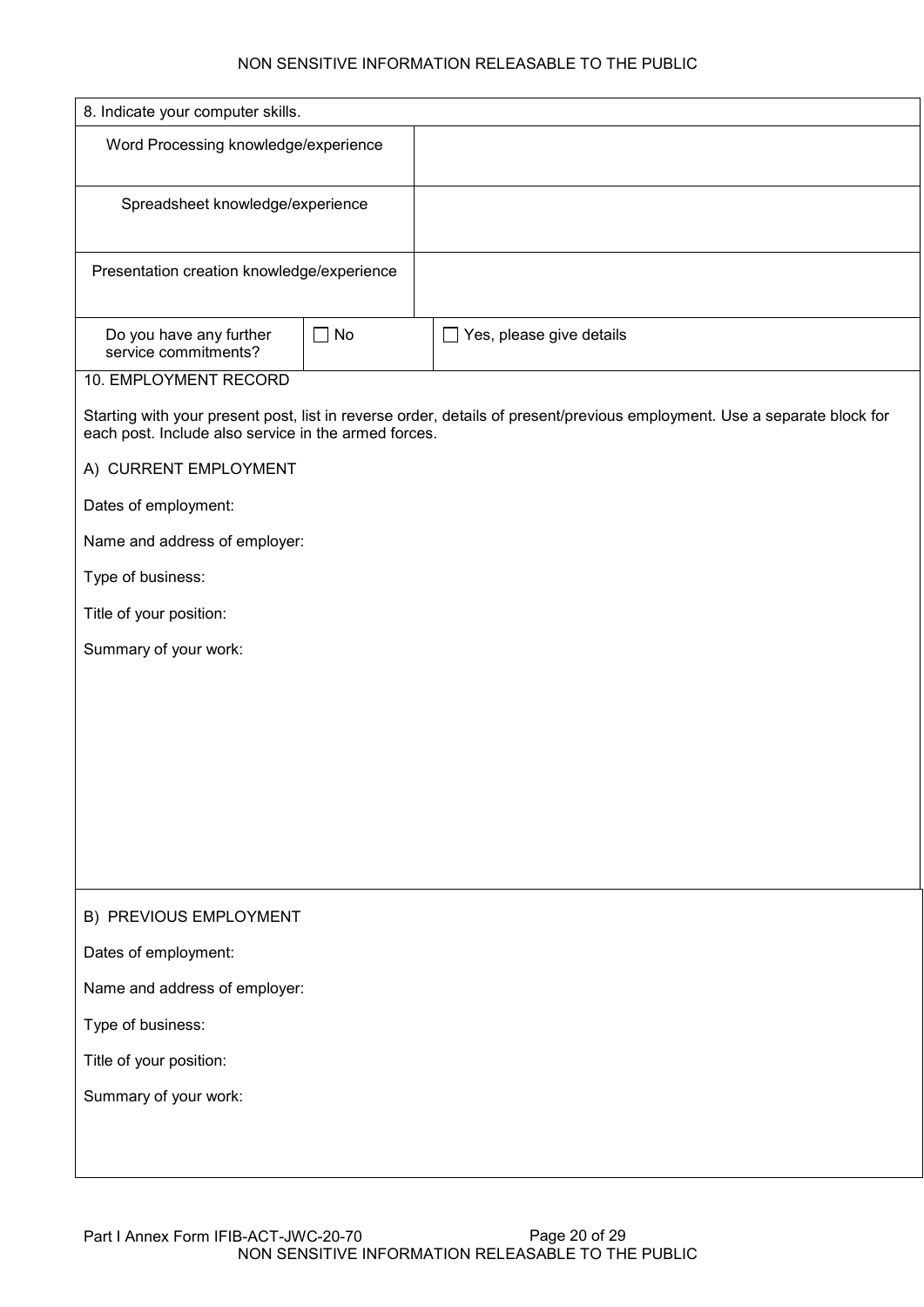| C) PREVIOUS EMPLOYMENT                                                                                                                                                                             |
|----------------------------------------------------------------------------------------------------------------------------------------------------------------------------------------------------|
| Dates of employment:                                                                                                                                                                               |
| Name and address of employer:                                                                                                                                                                      |
| Type of business:                                                                                                                                                                                  |
| Title of your position:                                                                                                                                                                            |
| Summary of your work:                                                                                                                                                                              |
|                                                                                                                                                                                                    |
|                                                                                                                                                                                                    |
| D) PREVIOUS EMPLOYMENT                                                                                                                                                                             |
| Dates of employment:                                                                                                                                                                               |
| Name and address of employer:                                                                                                                                                                      |
| Type of business:                                                                                                                                                                                  |
| Title of your position:                                                                                                                                                                            |
| Summary of your work:                                                                                                                                                                              |
|                                                                                                                                                                                                    |
|                                                                                                                                                                                                    |
| 11. Please confirm you are willing to accept a post requiring travel?<br>No<br>$\square$ Yes                                                                                                       |
| 12. Are you in possession of a valid NATO SECRET Security Clearance or national security clearance from a NATO<br>nation on NATO SECRET or equivalent level?<br>$\Box$ Yes<br>No<br>$\blacksquare$ |
|                                                                                                                                                                                                    |
|                                                                                                                                                                                                    |
| (Signature)<br>(Date)                                                                                                                                                                              |
|                                                                                                                                                                                                    |

\*\*\*NOTE – PLEASE SUMBIT THE BELOW INFORMATION ON THE POSITITON IN WHICH THE CANDITATE IS BEING EVALUTATED FOR\*\*\*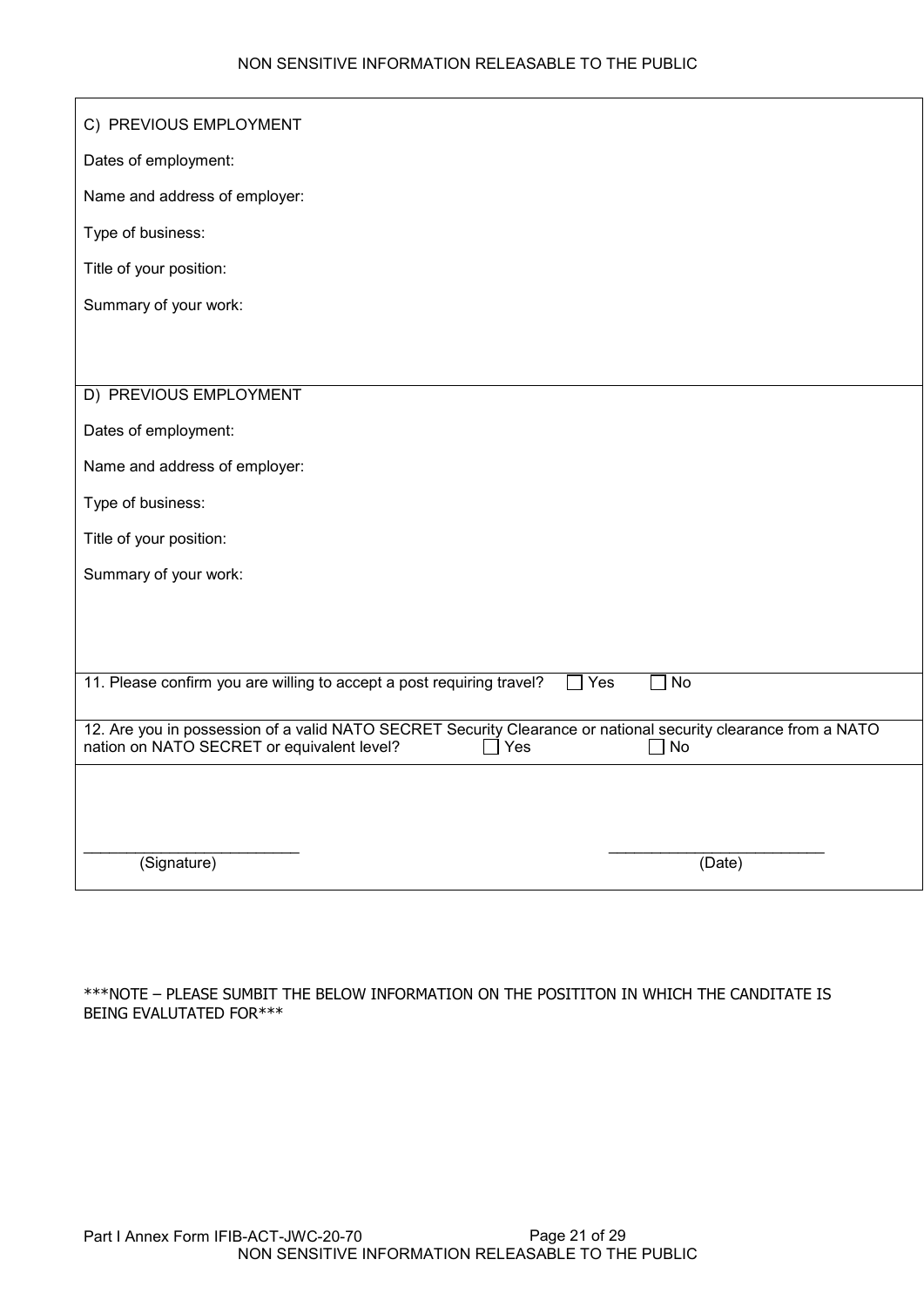# On Site Engineering Support for NEC CCIS upgrade - Magnum

# Qualification tables

General guidelines for filling in the qualification tables below:

- The **Qualification** column describes the type of experience we are looking for, sometimes also including the minimum number of years of experience we require.
- The **Type of qualification** column indicates whether this is a Required qualification or a Desirable one. A candidate must fulfil all Required qualifications to be compliant.
- In the **Years' experience** column, the Bidder shall fill in the number of years of experience the candidate has with the qualification in question. If the qualification does not specify the number of years Required, then this column will contain N/A (for not applicable).
- In the **Detailed description** column, the Bidder shall fill in more details on how the person fulfils the qualification, for instance by referring to specific areas of the Resume submitted for this person.
- The **Fail/Pass** column is for internal use for the Contract Awarding Committee (CAC) during evaluation.
- All empty cells in the **Years' experience** and **Detailed description** columns in all tables shall be filled in by the Bidder. If there are cells where the Bidder has no information to add, then fill in No, None, N/A or similar, to indicate this fact.
- All references to years of experience in the **Qualification** column are minimum requirements. If it states 4 years, it means that a candidate with 3 years of experience will be non-compliant, while a candidate with 4 years or more will be compliant.
- If you need more space to describe qualifications, feel free to add extra pages clearly indicating what area you are referring to.

#### Full-stack programming

We are looking for one full-stack programmer. Consequently, we need one Resume for this person, in addition to the table below.

| <b>Qualification</b> | Type of       | Years'     | <b>Detailed description</b> | Fail/Pass |
|----------------------|---------------|------------|-----------------------------|-----------|
|                      | qualification | experience |                             |           |
| Worked as a          | Required.     |            |                             |           |
| software             |               |            |                             |           |
| developer. 5         |               |            |                             |           |
| years.               |               |            |                             |           |
| Experience with      | Required.     |            |                             |           |
| full-stack web       |               |            |                             |           |
| development. 5       |               |            |                             |           |
| years.               |               |            |                             |           |
| Experience with      | Required.     |            |                             |           |
| Java EE 7, Java      |               |            |                             |           |
| EE 8 or Jakarta      |               |            |                             |           |
| EE application       |               |            |                             |           |
| development. 2       |               |            |                             |           |
| years.               |               |            |                             |           |
| Experience with      | Required.     |            |                             |           |
| HTML,                |               |            |                             |           |
| JavaScript,          |               |            |                             |           |
| CSS/SASS. 2          |               |            |                             |           |
| years.               |               |            |                             |           |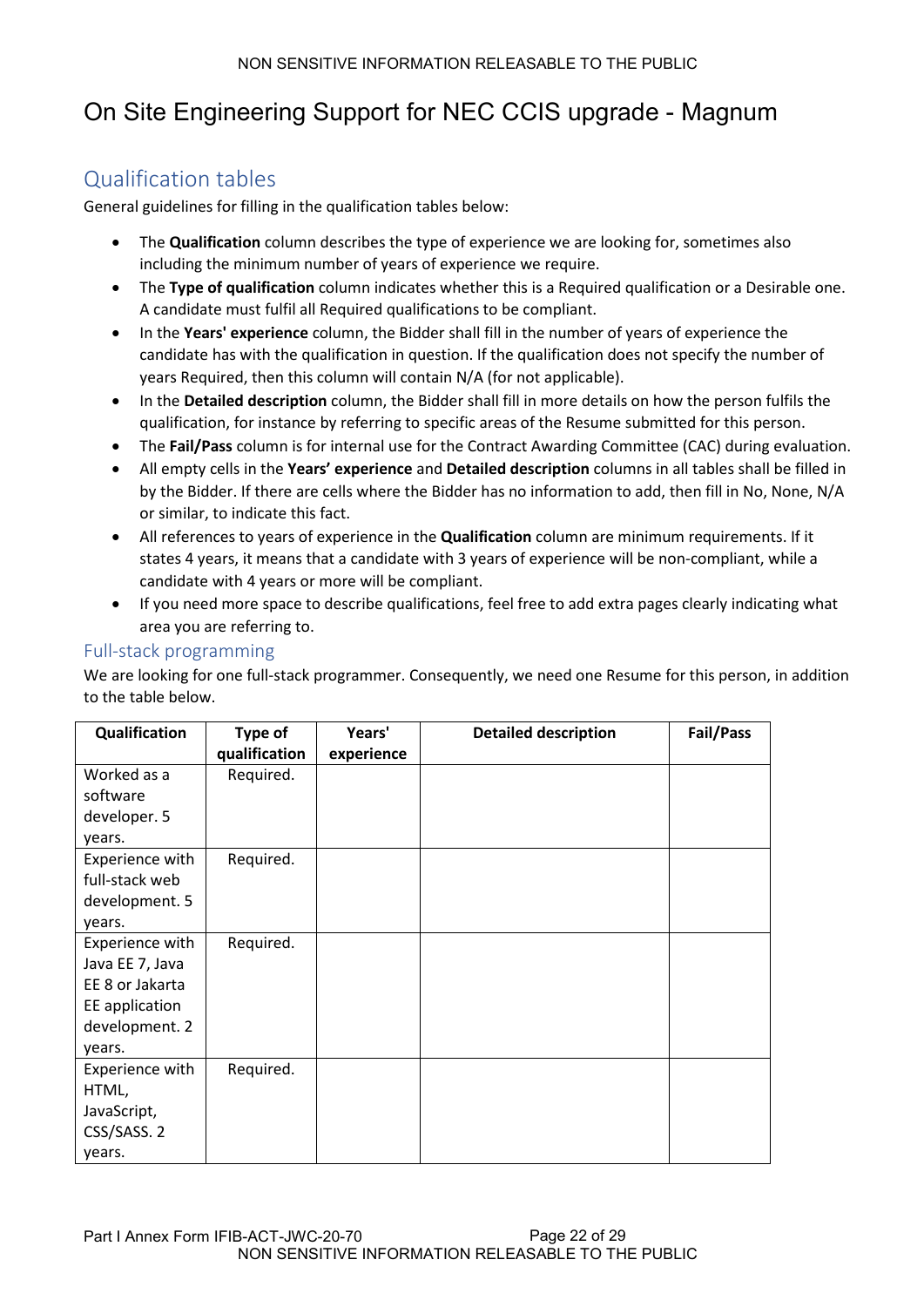| Experience with<br><b>GIS</b><br>applications. 2<br>years.                                                                      | Required.  |         |  |
|---------------------------------------------------------------------------------------------------------------------------------|------------|---------|--|
| English<br>proficiency<br>level (speak,<br>read, write):<br>Very good.                                                          | Required.  | $N/A$ . |  |
| Experience with<br>web application<br>testing (unit<br>tests,<br>integration<br>tests, system<br>tests,<br>automated<br>tests). | Desirable. | $N/A$ . |  |
| Experience in<br>design of web<br>user interface.                                                                               | Desirable. | $N/A$ . |  |
| Experience with<br>the Sencha<br>ExtJS<br>framework.                                                                            | Desirable. | $N/A$ . |  |
| Experience with<br>the LuciadRIA<br>framework.                                                                                  | Desirable. | $N/A$ . |  |
| Experience with<br>working in a<br>multi-national<br>team.                                                                      | Desirable. | $N/A$ . |  |
| Experience with<br>air command<br>and control<br>systems.                                                                       | Desirable. | $N/A$ . |  |
| Experience with<br>NEC CCIS.                                                                                                    | Desirable. | $N/A$ . |  |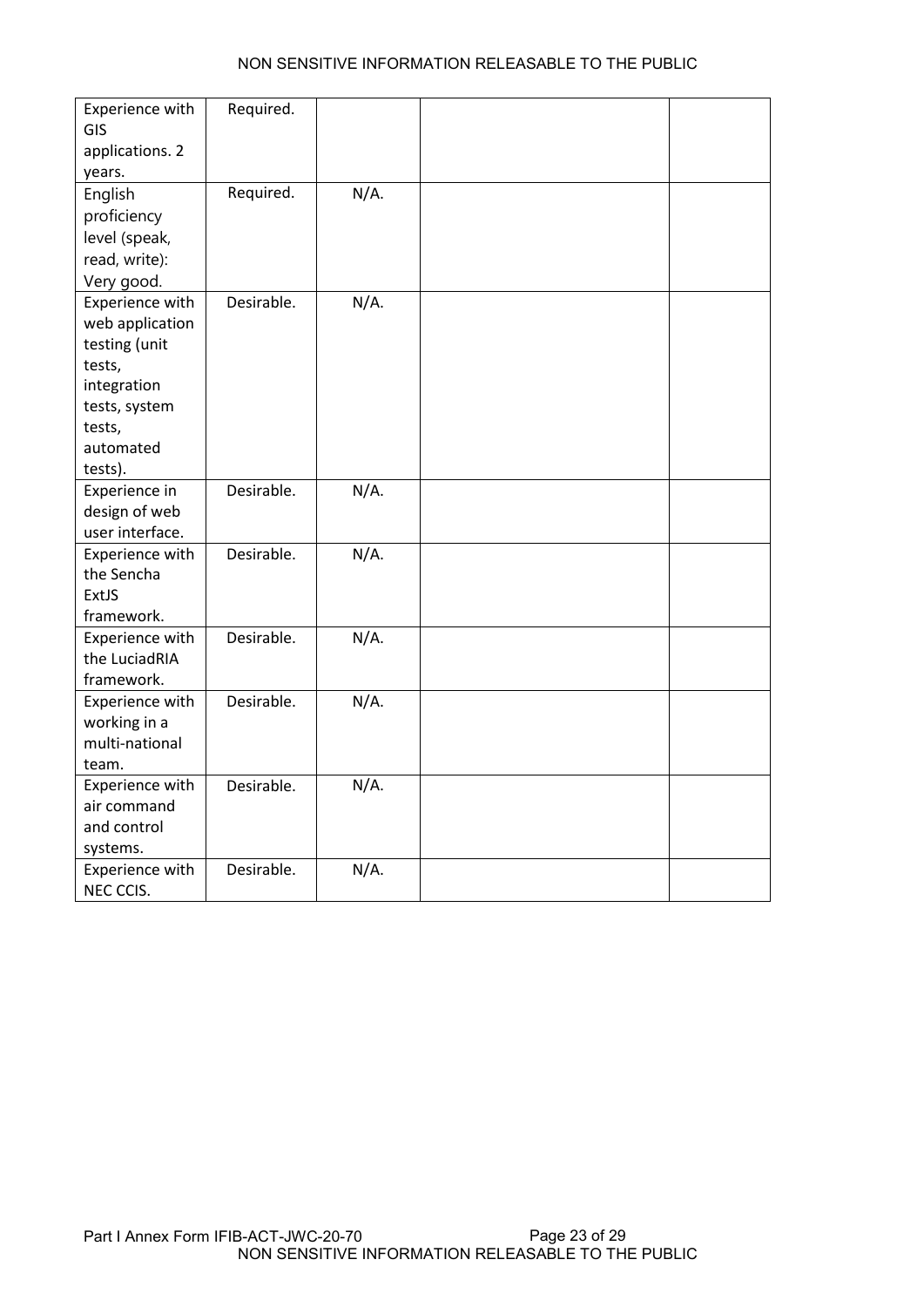# UX experts

We are looking for two UX experts. Consequently, we need one Resume for each of these two persons, and one table below for each of these two persons.

| Qualification         | Type of       | Years'     | <b>Detailed description</b> | Fail/Pass |
|-----------------------|---------------|------------|-----------------------------|-----------|
|                       | qualification | experience |                             |           |
| Worked as a UX        | Required.     |            |                             |           |
| expert. 1 year.       |               |            |                             |           |
| Experience with       | Required.     |            |                             |           |
| creating design       |               |            |                             |           |
| systems for           |               |            |                             |           |
| enterprise data-      |               |            |                             |           |
| intensive web         |               |            |                             |           |
| applications. 1       |               |            |                             |           |
| year.                 |               |            |                             |           |
| Experience with       | Required.     |            |                             |           |
| creating designs      |               |            |                             |           |
| that make use         |               |            |                             |           |
| of and adjust         |               |            |                             |           |
| Sencha ExtJS          |               |            |                             |           |
| components. 1         |               |            |                             |           |
| year.                 |               |            |                             |           |
| Planned and           | Required.     |            |                             |           |
| executed              |               |            |                             |           |
| usability testing.    |               |            |                             |           |
| 1 year.               |               |            |                             |           |
| Planned and           | Required.     |            |                             |           |
| executed              |               |            |                             |           |
| interviews for        |               |            |                             |           |
| collecting            |               |            |                             |           |
| requirements. 1       |               |            |                             |           |
| year.                 |               |            |                             |           |
| Experience with       | Required.     |            |                             |           |
| modernizing           |               |            |                             |           |
| enterprise<br>desktop |               |            |                             |           |
| applications to       |               |            |                             |           |
| web                   |               |            |                             |           |
| applications. 1       |               |            |                             |           |
| year.                 |               |            |                             |           |
| Experience with       | Required.     |            |                             |           |
| the Figma             |               |            |                             |           |
| design tool. 1        |               |            |                             |           |
| year.                 |               |            |                             |           |
| Experience with       | Required.     |            |                             |           |
| air command           |               |            |                             |           |
| and control           |               |            |                             |           |
| systems. 1 year.      |               |            |                             |           |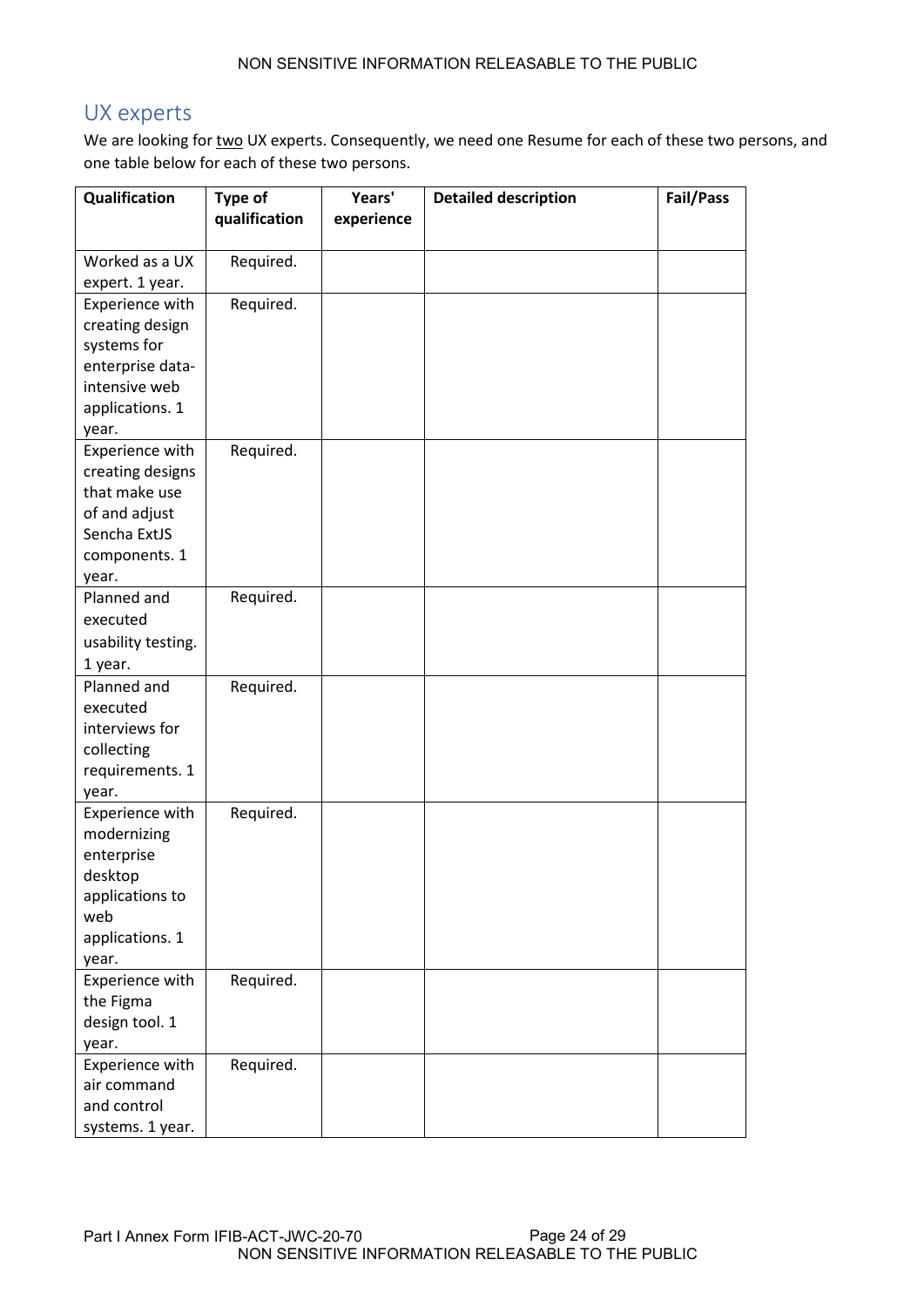| English             | Required.  | $N/A$ . |  |
|---------------------|------------|---------|--|
| proficiency         |            |         |  |
| level (speak,       |            |         |  |
| read, write):       |            |         |  |
| Very good.          |            |         |  |
| Experience with     | Desirable. | $N/A$ . |  |
| <b>GIS features</b> |            |         |  |
| and                 |            |         |  |
| functionality.      |            |         |  |
| Experience with     | Desirable. | $N/A$ . |  |
| working in a        |            |         |  |
| multi-national      |            |         |  |
| team.               |            |         |  |
| Experience with     | Desirable. | $N/A$ . |  |
| NEC CCIS.           |            |         |  |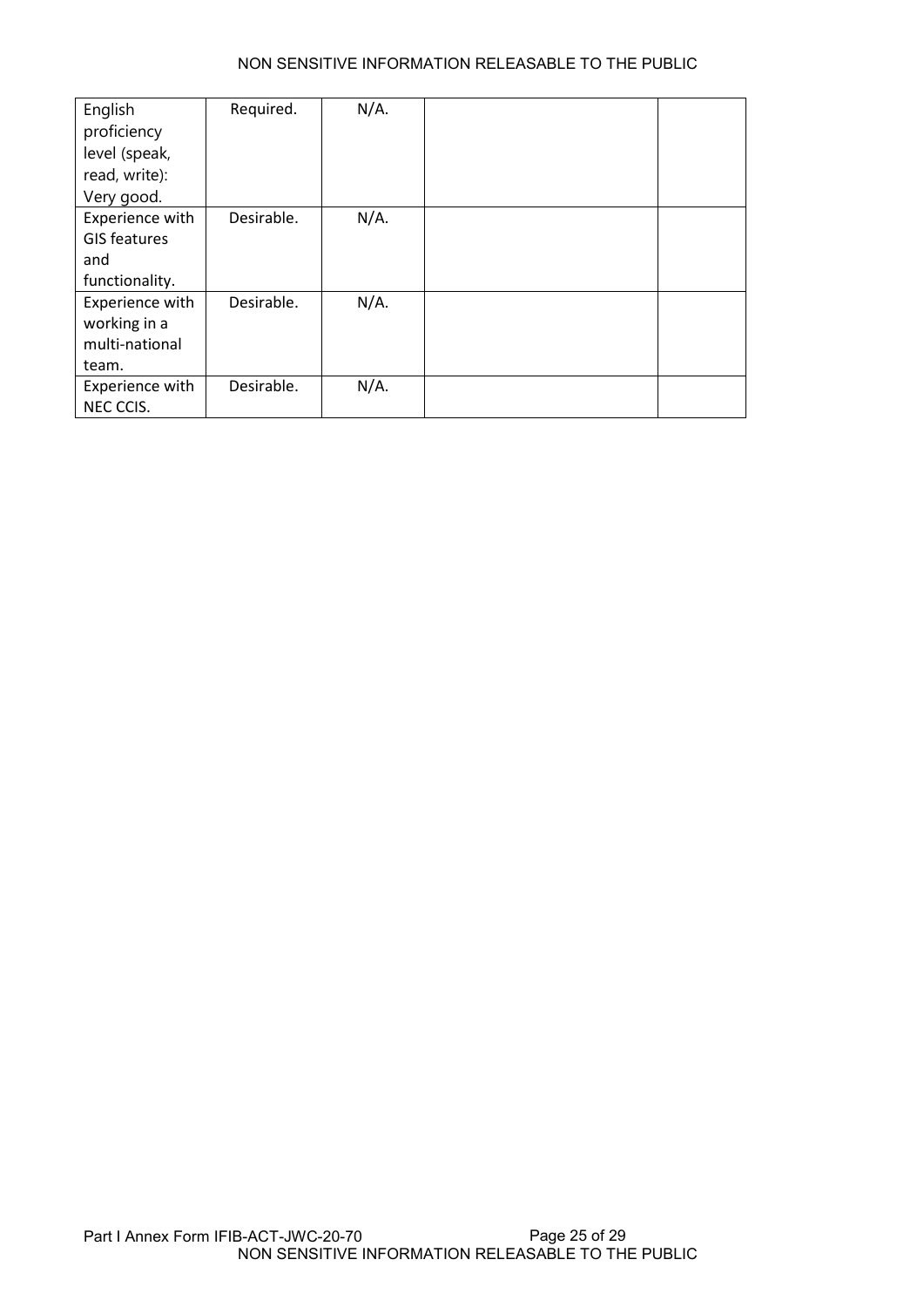# System administration

We are looking for one system administrator. Consequently, we need one Resume for this person, in addition to the table below.

| Qualification                            | Type of       | Years'     | <b>Detailed description</b> | Fail/Pass |
|------------------------------------------|---------------|------------|-----------------------------|-----------|
|                                          | qualification | experience |                             |           |
| Worked as a                              | Required.     |            |                             |           |
| system                                   |               |            |                             |           |
| administrator.                           |               |            |                             |           |
| 10 years.                                |               |            |                             |           |
| Experience with<br>server                | Required.     |            |                             |           |
| virtualization.                          |               |            |                             |           |
| 3 years.                                 |               |            |                             |           |
| Experience with                          | Required.     |            |                             |           |
| desktop                                  |               |            |                             |           |
| virtualization.                          |               |            |                             |           |
| 3 years.                                 |               |            |                             |           |
| Experience                               | Required.     |            |                             |           |
| managing                                 |               |            |                             |           |
| backups with                             |               |            |                             |           |
| Veeam.                                   |               |            |                             |           |
| 1 year.                                  |               |            |                             |           |
| Experience with<br><b>Windows Server</b> | Required.     |            |                             |           |
| deployment,                              |               |            |                             |           |
| configuration                            |               |            |                             |           |
| and                                      |               |            |                             |           |
| management.                              |               |            |                             |           |
| 5 years.                                 |               |            |                             |           |
| Experience with                          | Required.     |            |                             |           |
| <b>Windows Client</b>                    |               |            |                             |           |
| deployment,                              |               |            |                             |           |
| configuration                            |               |            |                             |           |
| and                                      |               |            |                             |           |
| management.                              |               |            |                             |           |
| 3 years.                                 |               |            |                             |           |
| Experience with                          | Required.     |            |                             |           |
| maintaining                              |               |            |                             |           |
| documentation.                           |               |            |                             |           |
| 5 years.                                 |               |            |                             |           |
| Experience with                          | Required.     |            |                             |           |
| Microsoft Active                         |               |            |                             |           |
| Directory                                |               |            |                             |           |
| administration.                          |               |            |                             |           |
| 3 years.                                 |               |            |                             |           |
|                                          |               |            |                             |           |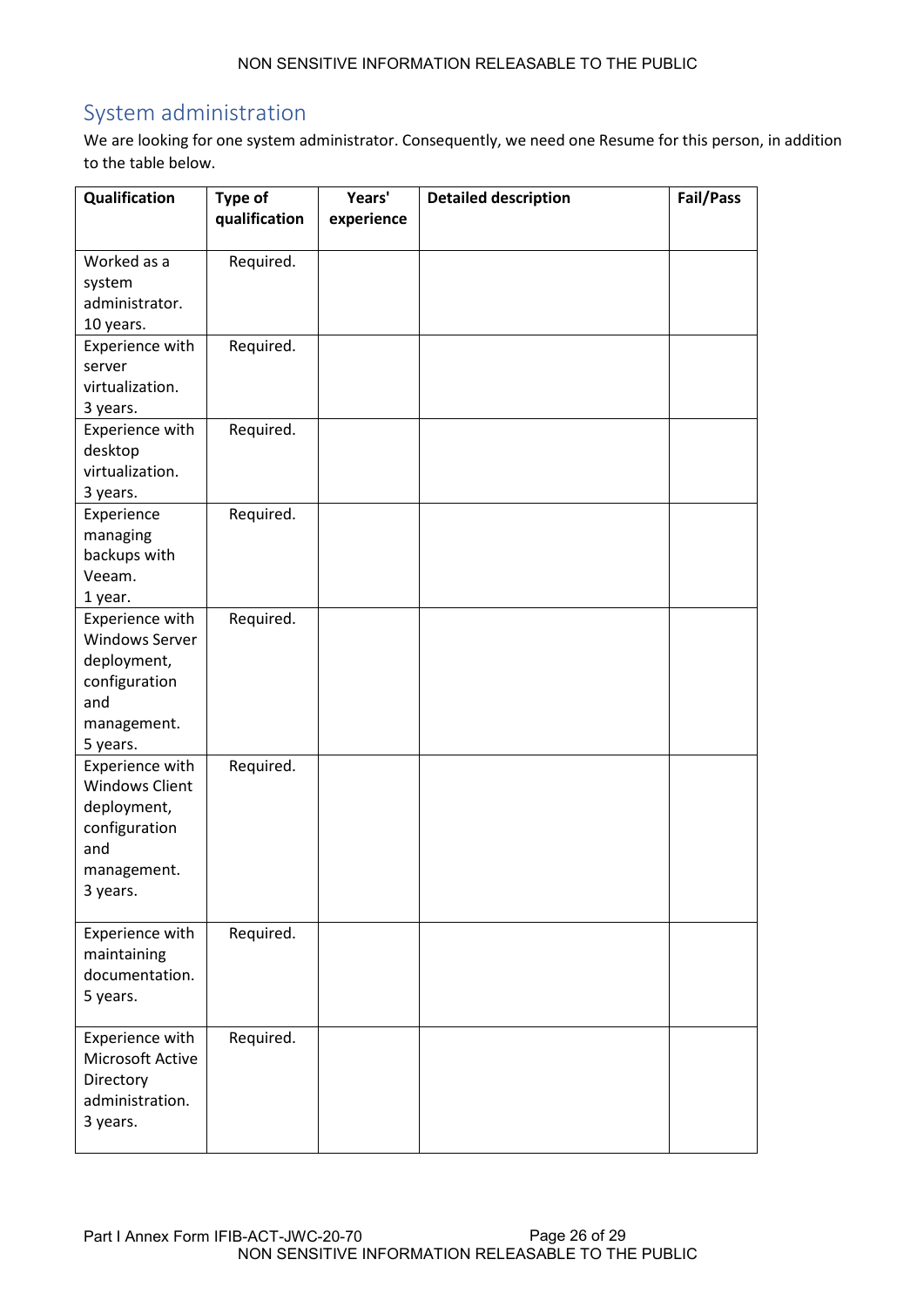| Experience with<br><b>Group Policy</b><br>development<br>and<br>deployment.            | Required.  |         |  |
|----------------------------------------------------------------------------------------|------------|---------|--|
| 3 years.<br>English<br>proficiency<br>level (speak,<br>read, write):<br>Very good.     | Required.  | N/A.    |  |
| Maintained<br>Linux-based<br>platform.                                                 | Desirable. | $N/A$ . |  |
| Experience in<br>applying<br>security<br>standards to<br>networked<br>environments     | Desirable. | $N/A$ . |  |
| Experience with<br>LAN and WAN<br>networking.                                          | Desirable. | N/A.    |  |
| Experience with<br>hardware<br>maintenance<br>and support.                             | Desirable. | $N/A$ . |  |
| Experience with<br>Windows<br>Service Update<br><b>Services</b><br>(WSUS).             | Desirable. | N/A.    |  |
| Experience with<br>software<br>release<br>management.                                  | Desirable. | N/A.    |  |
| Experience with<br>scripting<br>languages<br>(Powershell,<br>CMD, Bash).               | Desirable. | N/A.    |  |
| Experience in<br>maintaining<br>architecture<br>diagrams<br>(physical and<br>logical). | Desirable. | N/A.    |  |
| Experience with<br>implementing<br>firewall policies<br>on networking<br>equipment.    | Desirable. | N/A.    |  |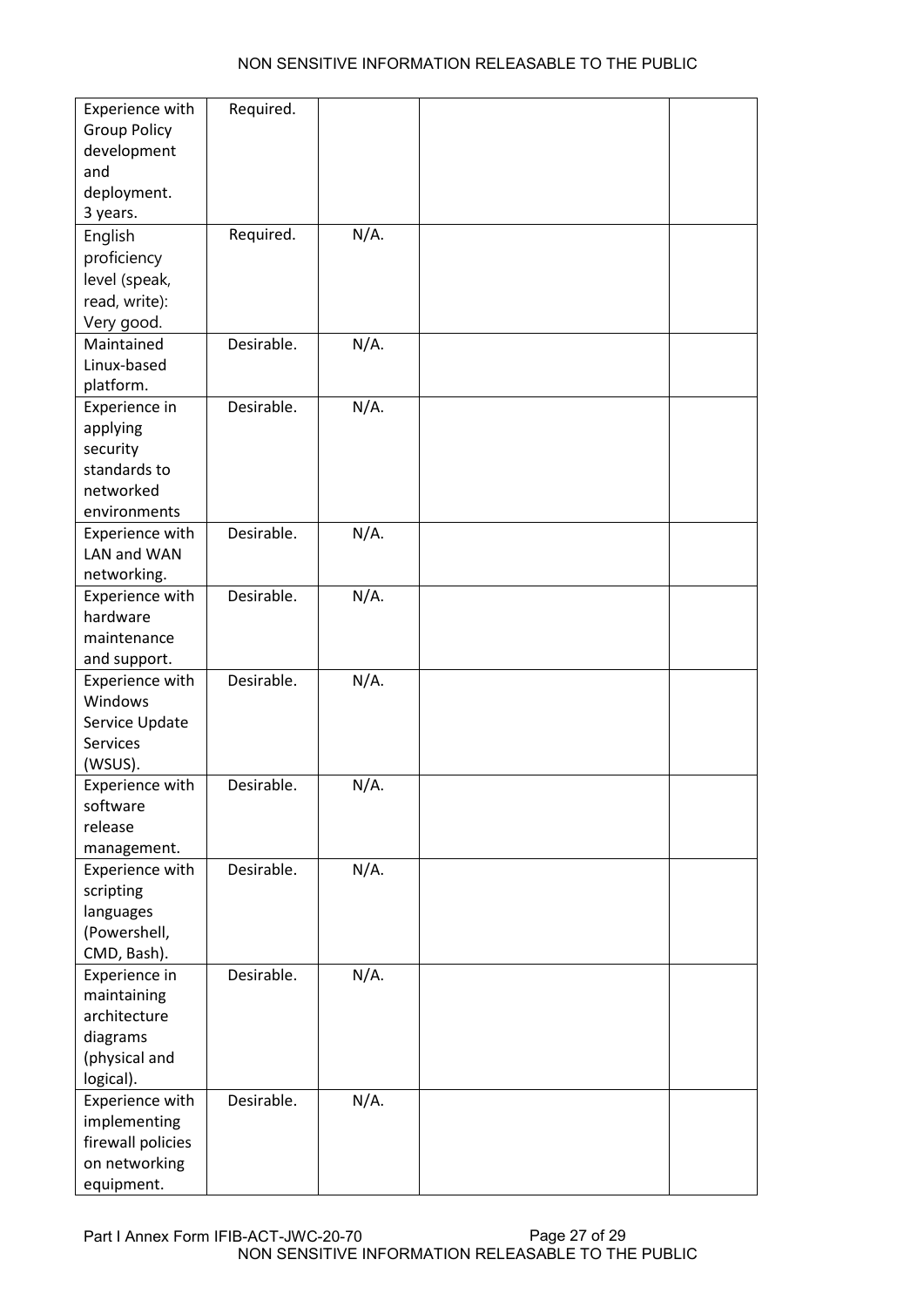| Network design                  | Desirable. | N/A.    |  |
|---------------------------------|------------|---------|--|
| experience.                     |            |         |  |
| Experience with                 | Desirable. | N/A.    |  |
| Cisco smart                     |            |         |  |
| license                         |            |         |  |
| management                      |            |         |  |
| through a local                 |            |         |  |
| license server.                 |            |         |  |
| Experience in                   | Desirable. | $N/A$ . |  |
| creating a                      |            |         |  |
| generic                         |            |         |  |
| configuration<br>for access and |            |         |  |
| core switches,                  |            |         |  |
| routers, and/or                 |            |         |  |
| firewalls.                      |            |         |  |
| Experience in                   | Desirable. | N/A.    |  |
| creating a                      |            |         |  |
| firewall design.                |            |         |  |
| Experience in                   | Desirable. | N/A.    |  |
| creating an IP                  |            |         |  |
| plan.                           |            |         |  |
| Experience in                   | Desirable. | N/A.    |  |
| creating access                 |            |         |  |
| lists.                          |            |         |  |
| Experience in                   | Desirable. | N/A.    |  |
| hardening a                     |            |         |  |
| network                         |            |         |  |
| environment                     |            |         |  |
| based on                        |            |         |  |
| security                        |            |         |  |
| standards.                      |            |         |  |
| Experience with                 | Desirable. | $N/A$ . |  |
| Cisco IOS                       |            |         |  |
| security                        |            |         |  |
| features.                       |            |         |  |
|                                 |            |         |  |
| Experience with                 | Desirable. | N/A.    |  |
| configuring and                 |            |         |  |
| maintaining a                   |            |         |  |
| VLAN.                           |            |         |  |
|                                 |            |         |  |
| Experience with                 | Desirable. | N/A.    |  |
| networking                      |            |         |  |
| failover and                    |            |         |  |
| redundancy.                     |            |         |  |
| Experience with                 | Desirable. | N/A.    |  |
| configuring and                 |            |         |  |
| maintaining                     |            |         |  |
| VPN/tunnelling.                 |            |         |  |
| Experience with                 | Desirable. | N/A.    |  |
| dynamic routing                 |            |         |  |
| protocols.                      |            |         |  |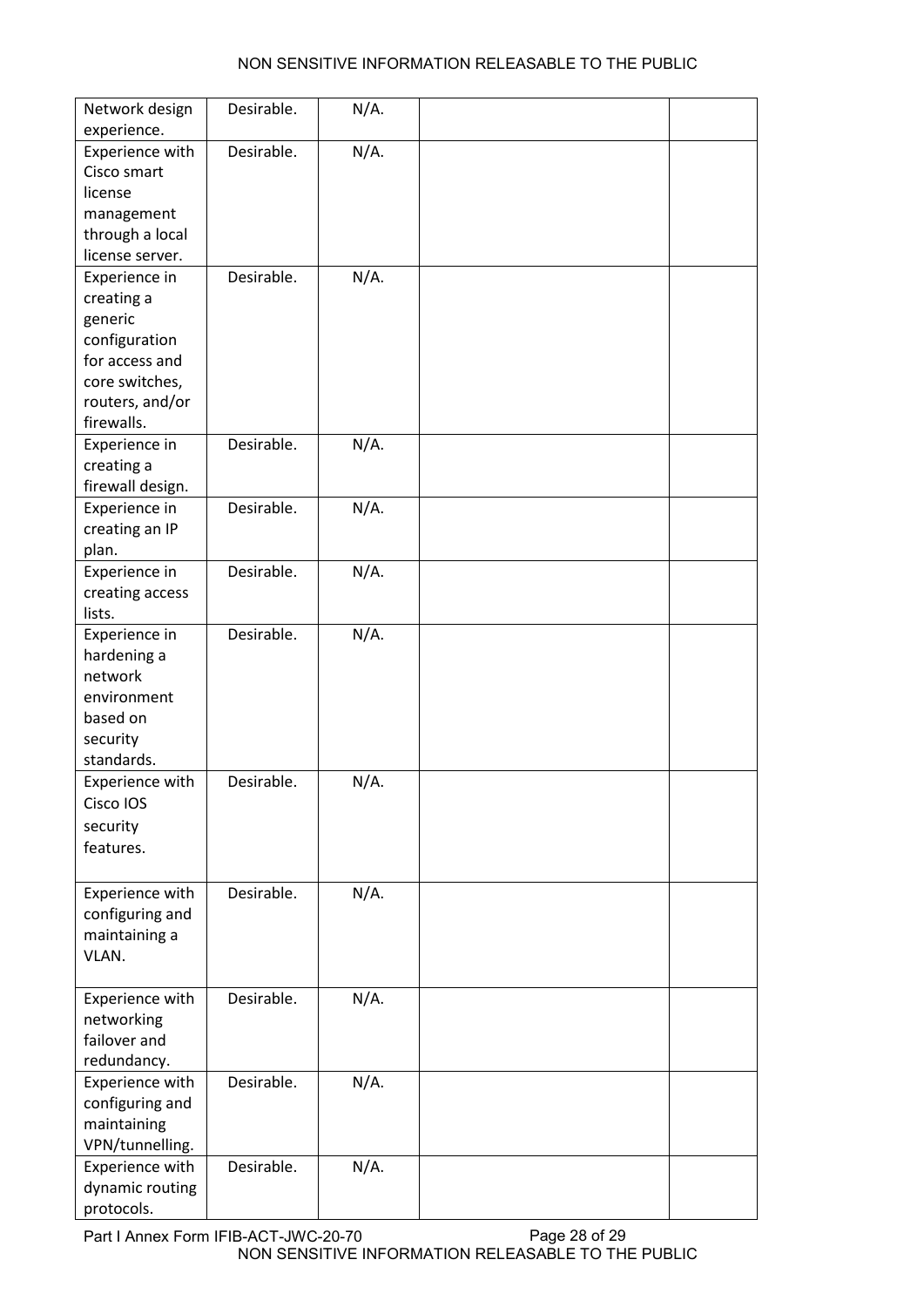| Experience with<br>configuring a<br>wireless<br>network.   | Desirable. | $N/A$ . |  |
|------------------------------------------------------------|------------|---------|--|
| Experience with<br>working in a<br>multi-national<br>team. | Desirable. | $N/A$ . |  |
| Experience with<br>air command<br>and control<br>systems.  | Desirable. | N/A.    |  |
| Experience with<br>NEC CCIS.                               | Desirable. | $N/A$ . |  |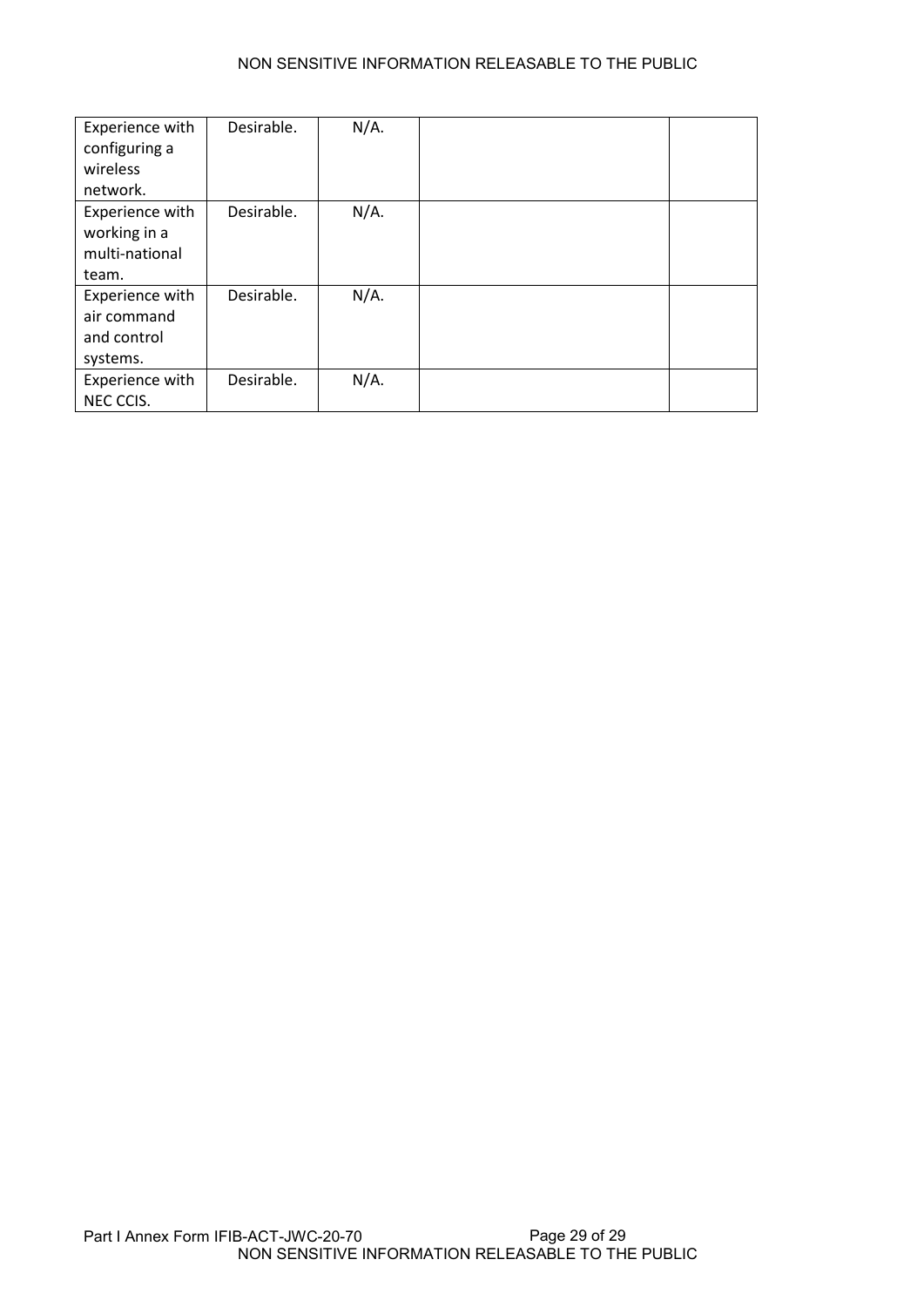<span id="page-31-0"></span>

## **JOINT WARFARE CENTRE**

Postbox 8080 N-4068 Stavanger, Norway **Telephone** Direct dial: 52879291/9290



## **ON SITE ENGINEERING SUPPORT FOR NEC CCIS UPGRADE – MAGNUM**

## **PART II – GENERAL PROVISIONS**

## **SECTION A - GENERAL TERMS AND CONDITIONS**

**IFIB-ACT-JWC-20-70**

## **TABLE OF CONTENTS**

| $\mathbf{1}$ .   |                                                   |  |
|------------------|---------------------------------------------------|--|
| 2.               |                                                   |  |
| 3.               |                                                   |  |
| $\overline{4}$ . |                                                   |  |
| 5.               |                                                   |  |
| 6.               |                                                   |  |
| 7 <sub>1</sub>   |                                                   |  |
| 8.               |                                                   |  |
| 9.               |                                                   |  |
| 10 <sub>1</sub>  |                                                   |  |
| 11               |                                                   |  |
| 12.              |                                                   |  |
| 13.              |                                                   |  |
| 14.              |                                                   |  |
| 15 <sub>1</sub>  |                                                   |  |
| 16.              | NOTICE OF ASSISTANCE WITH RESPECT TO PATENT AND   |  |
|                  |                                                   |  |
| 17.              |                                                   |  |
| 18.              | RIGHTS IN TECHNICAL DATA AND COMPUTER SOFTWARE  9 |  |
|                  |                                                   |  |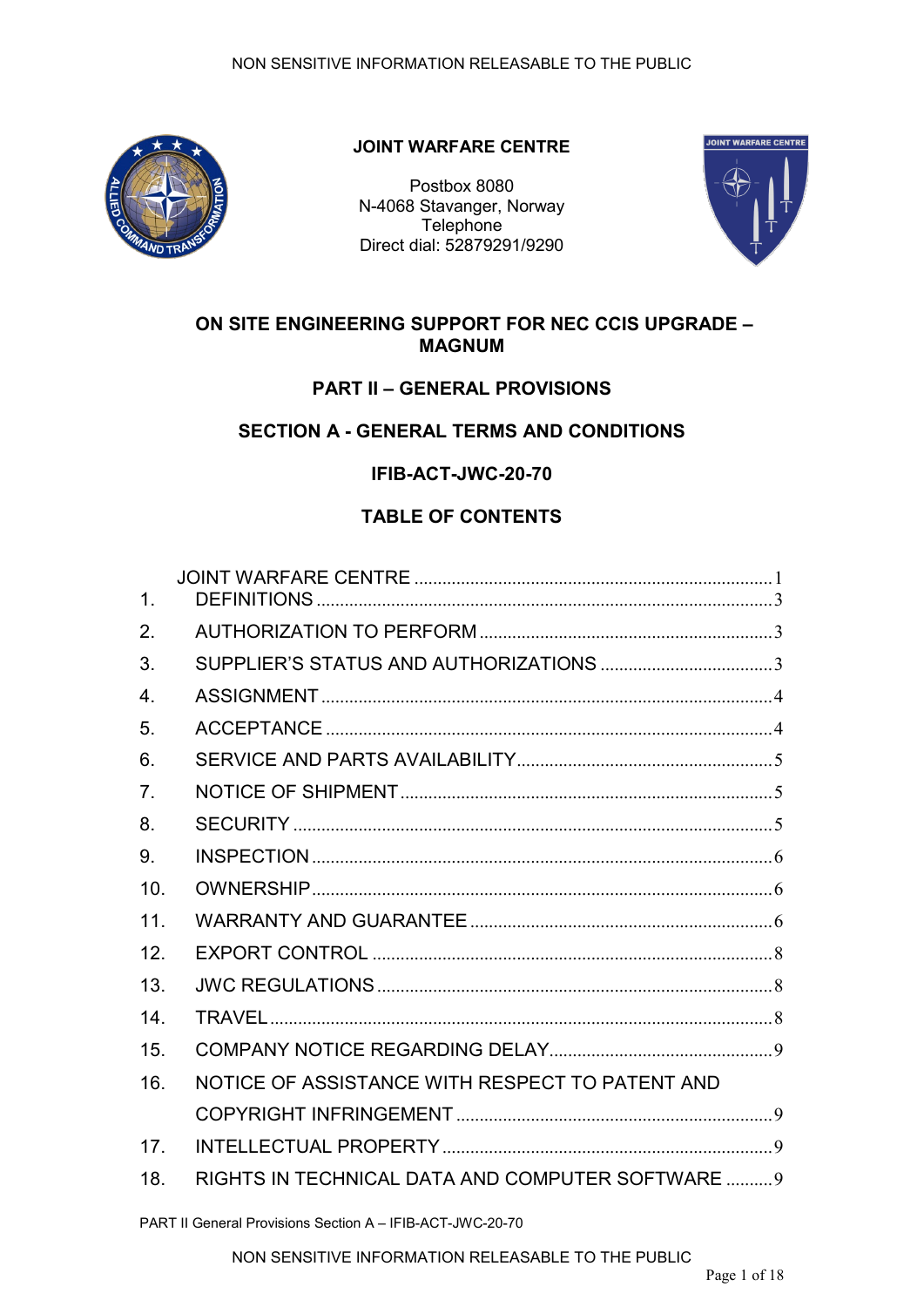| 19.                            |                                                         |  |
|--------------------------------|---------------------------------------------------------|--|
| 20.                            |                                                         |  |
| 20.1.<br>20.2.<br>20.3.<br>21. | HEALTH, SAFETY AND ACCIDENT PREVENTION 11               |  |
| 22.                            |                                                         |  |
| 22.1.<br>22.2.<br>23.          |                                                         |  |
| 24.                            |                                                         |  |
| 25.                            |                                                         |  |
| 26.                            |                                                         |  |
| 27.                            |                                                         |  |
| 28.                            |                                                         |  |
| 29.                            |                                                         |  |
| 30.                            |                                                         |  |
| 31.                            | CONTRACT ADMINISTRATION AND AMENDMENTS 15               |  |
| 32.                            |                                                         |  |
| 33.                            |                                                         |  |
| 34.                            |                                                         |  |
| 35.                            | <b>INCONSISTENCY BETWEEN ENGLISH AND TRANSLATION OF</b> |  |
|                                |                                                         |  |
| 36.                            |                                                         |  |
| 37.                            |                                                         |  |
| 38.                            |                                                         |  |
| 39.                            |                                                         |  |
| 40.                            |                                                         |  |
| 41.                            |                                                         |  |
| 42.                            |                                                         |  |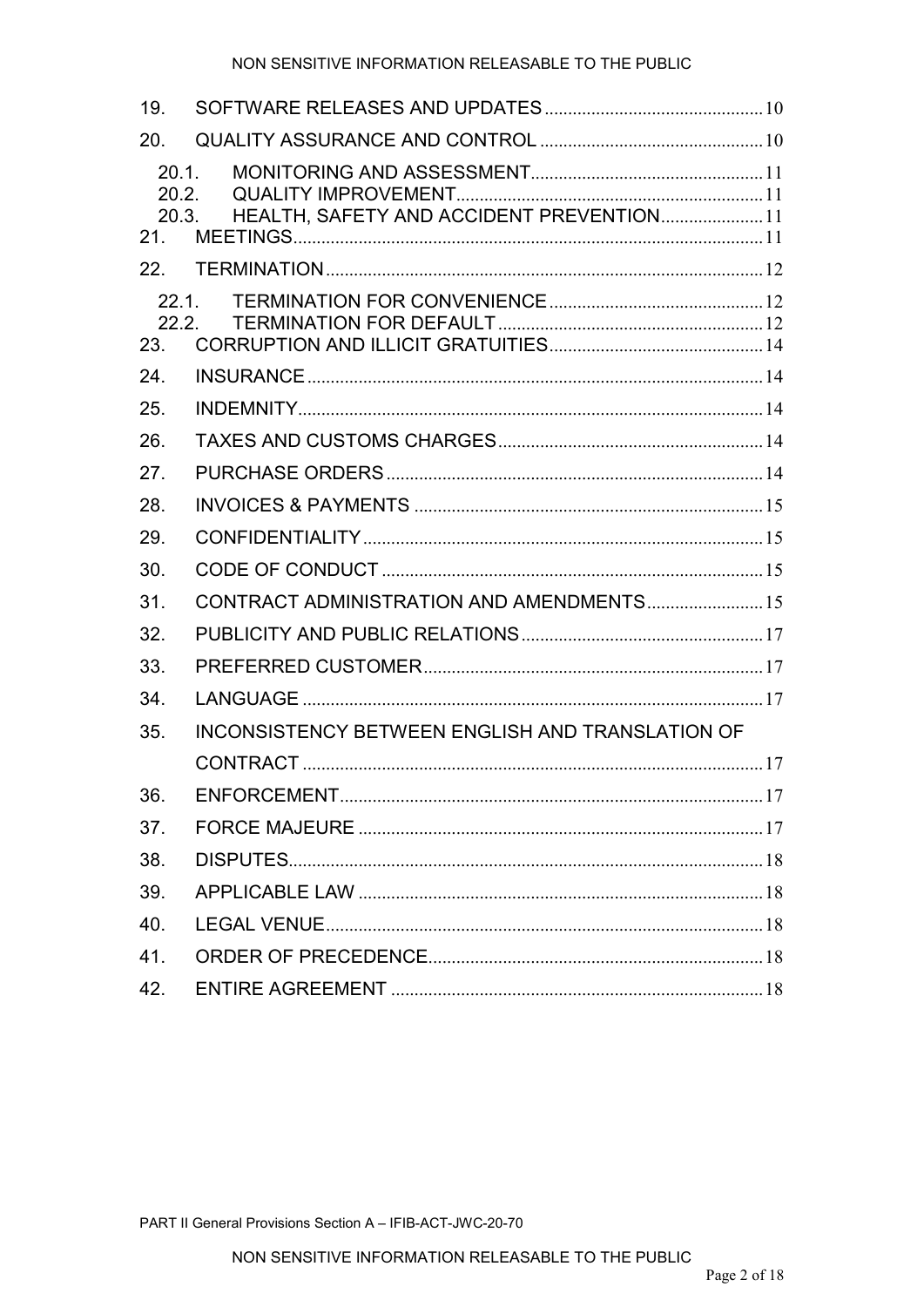#### <span id="page-33-0"></span>**1. DEFINITIONS**

As used throughout this Contract, the following terms shall have the meanings as set forth below;

- a. "JWC" means the Joint Warfare Centre. Joint Warfare Centre (JWC) is set up by the North Atlantic Council under Article 14 of the Protocol on the Status of International Military Headquarters (1952) and has been delegated a defined legal capacity by Headquarters, Allied Commander Transformation (HQ SACT) through its terms of Reference and the Memorandum of Agreement concluded between HQ SACT and Norway (in the following referred to as "JWC MOA"). Remaining legal personality rests with HQ SACT. JWC is located at Gamle Eikesetvei 29, Stavanger, Norway.
- b. "Contracting Officer" means the person executing and managing this contract on behalf of JWC.
- c. The North Atlantic Treaty Organisation is hereafter referred to as "NATO"
- d. "Supplier/Company" means a party that supplies goods or services.
- e. The term "days" shall be interpreted as meaning calendar days.
- f. "COR/COTR" means the Contracting Officer's Representative.
- g. "Force Majeure" means an event or effect that can be neither anticipated nor controlled. The term includes both acts of nature (e.g., floods and hurricanes) and acts of people (e.g. riots and wars).
- h. "Subcontractor" means a Third Party who has entered into an agreement with the SUPPLIER for the supply of services in connection with the Work.
- i. "Work" means all work which the SUPPLIER shall perform or cause to be performed under this Contract.

#### <span id="page-33-1"></span>**2. AUTHORIZATION TO PERFORM**

The SUPPLIER warrants that it and its Sub-contractors, if any, have been duly authorized to provide the required services and to do business in Norway. That it and its Sub-contractors, if any, have obtained or will obtain all necessary licenses and permits required in connection with the Contract. That it and its Subcontractors, if any, will fully comply with all the laws, decrees, labor standards and regulations of Norway during the performance of the Contract. And that no claim of additional moneys with respect to any authorizations to perform will be made upon JWC.

#### <span id="page-33-2"></span>**3. SUPPLIER'S STATUS AND AUTHORIZATIONS**

a. The SUPPLIER's status shall be that of an independent SUPPLIER and it is expressly understood that neither the SUPPLIER (and/or its personnel) nor its Sub-contractors, if any, shall be considered in any respect as being employees, servants or agents of JWC or NATO.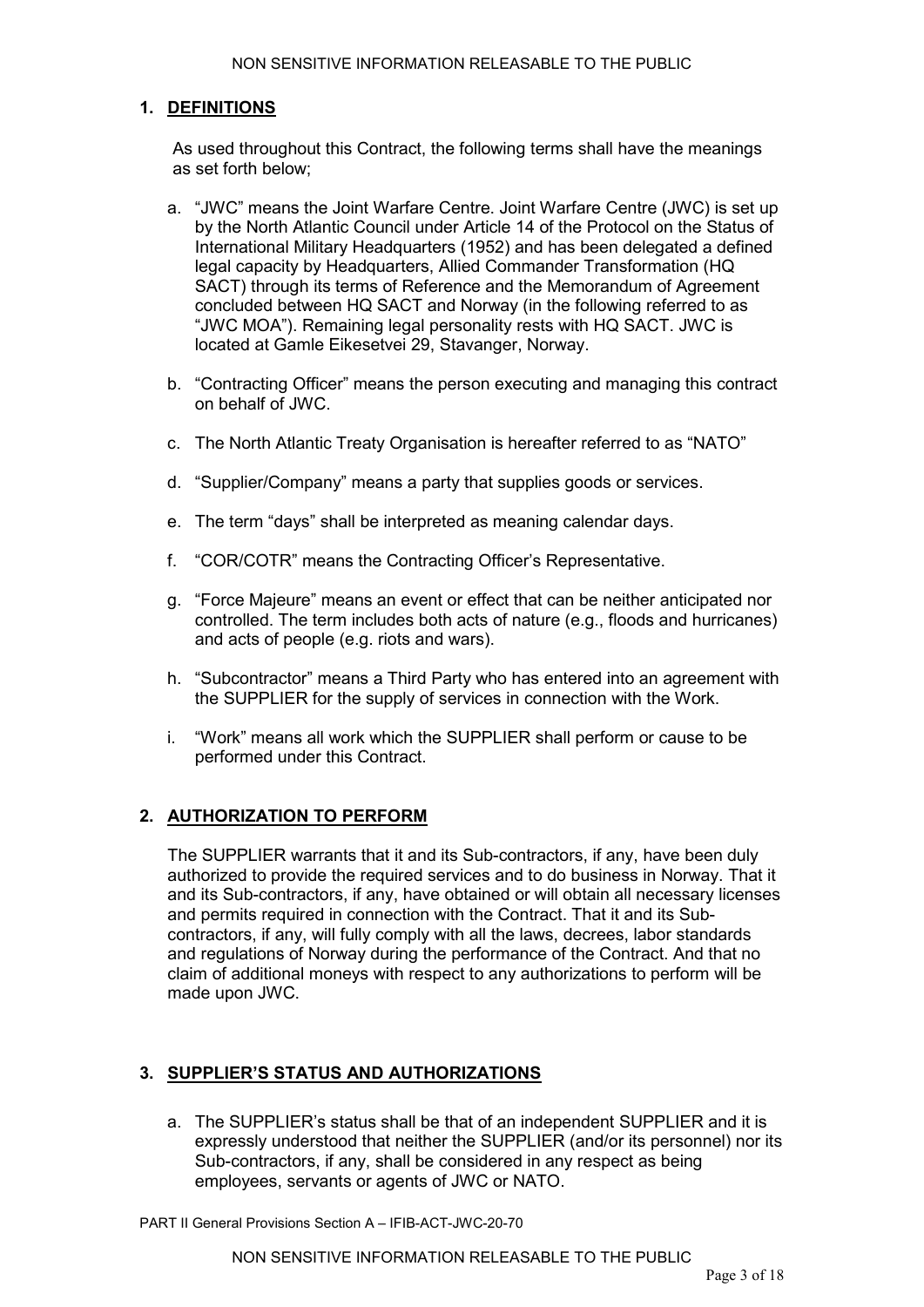- b. No NATO privileges or immunities will be granted by JWC to SUPPLIER's personnel.
- c. The SUPPLIER and/or SUPPLIER's personnel do not have NATO SOFA or Paris Protocol Status in Norway. Work permits and residency permissions must be obtained where applicable.
- d. The SUPPLIER's personnel cannot become members of NATO MWA funded activities, e.g. Jatta Community Club, Jatta International Women's Club, or the Sports Clubs.
- e. The SUPPLIER shall be responsible for the execution of all terms of the Contract. It may not delegate its rights or transfer its obligations without the prior written permission of the Contracting Officer.

## <span id="page-34-0"></span>**4. ASSIGNMENT**

This Contract is not assignable by the Company either in whole or in part unless agreed in writing by the Contracting Officer in accordance with the following reservations:

- a. Any modifications, including changes, additions or deletions and instructions under this Contract shall not be binding unless issued in writing by the Contracting Officer.
- b. Sub-Contractors shall be limited to citizens or legal entities of member nations of NATO, unless specifically authorized by the Contracting Officer.
- c. The Company shall determine that any sub-Contractor proposed by him for the furnishing of supplies or services which shall involve access to classified information in the Company's custody has been granted an appropriate security clearance by the sub-Contractor's national authorities, which is still in effect, prior to being given access to such classified information.
- d. The SUPPLIER shall be fully responsible for its Sub-contractors and ensure that all relevant paragraphs in this Contract are passed down to its Sub-Contractors.

## <span id="page-34-1"></span>**5. ACCEPTANCE**

- a. Acceptance or rejection of the supplies shall be made as promptly as practicable after delivery, except as otherwise provided in this Contract.
- b. Acceptance shall be conclusive, except for latent defects, fraud, gross mistakes amounting to fraud, or otherwise stated in the Contract. It is the action by which JWC acknowledges that the Company has fully demonstrated that the deliveries are complete and operational. The formal acceptance will take place when the following requirements have been met:
	- Availability at final destination of all deliverables.
	- Successful completion of acceptance testing.
	- Verification of the inventory.
	- Satisfactory completion of all training or other services, if any, required by that date.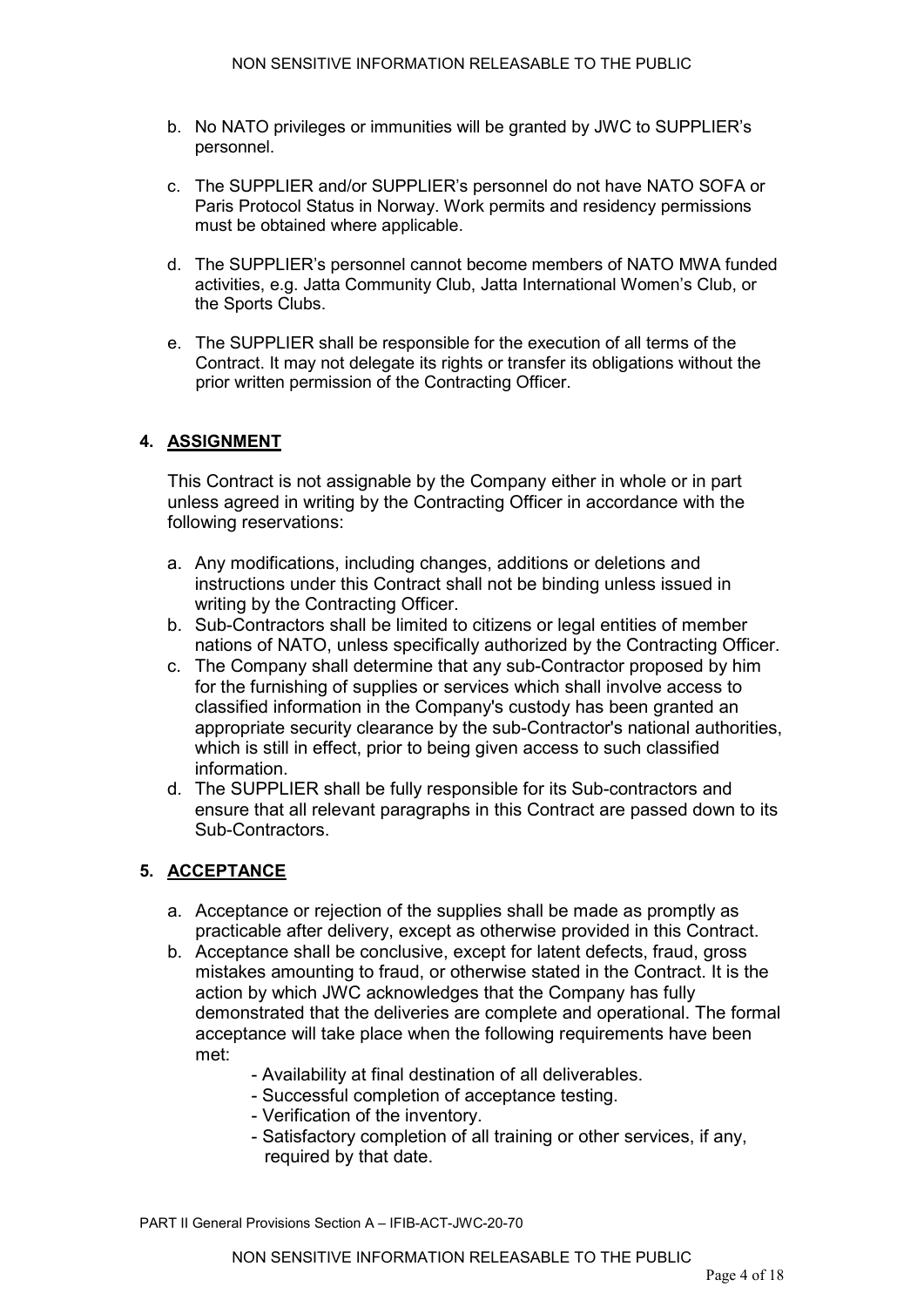- Agreement between the Contracting Officer and the Company on a discrepancy list (if necessary) and corresponding clearance dates.
- c. When discrepancies exist and if these do not prevent satisfactory use or operation of the supplies, the Contracting Officer may declare the acceptance provisional. In this case he will withhold from payment an amount commensurate with the importance of the discrepancies but in any case not less than ten (10) percent of the total contract value and this until all discrepancies have been cleared; at that time the acceptance becomes final.

## <span id="page-35-0"></span>**6. SERVICE AND PARTS AVAILABILITY**

Unless as specified otherwise in the Technical Specifications, the Company and his sub-Contractors will maintain and furnish a source of an adequate supply of services, components, spare parts and sub-assemblies to properly maintain the supplies for a period of minimum five (5) years from Contract Effective Date.

## <span id="page-35-1"></span>**7. NOTICE OF SHIPMENT**

- a. At the time of delivery of any supplies to a carrier for transportation, the Company shall give notice of shipment to the Contracting Officer and to such other persons or installations as are designated by the Contracting Officer. If such instructions have not been received by the Company at least one working day prior to such delivery to a carrier, the Company shall request instructions from the Contracting Officer concerning notice of shipment to be given.
- b. The following information shall be included in such notification:
	- (1) Contract number
		- (2) Shipping address
	- (3) From: (Name and complete address of consignor) To: (Name and complete address of consignee)
	- (4) Listing of supplies by Contract Items(s)
	- (5) Number of and marking on packages(s)
	- (6) Weight and dimensions of packages(s)
	- (7) Name and address of Carrier, mode and date of shipment with waybill Number
	- (8) Customs documents required by the Company (if applicable).

## <span id="page-35-2"></span>**8. SECURITY**

- a. The Company shall comply with all security requirements prescribed by JWC and the National Security Authority or designated security agency of each NATO country in which the Contract is performed.
- b. The Company shall be responsible for the safeguarding of NATO classified information, material and equipment entrusted to him or generated by him in connection with the performance of the Contract.
- c. Any known or suspected breaches of security or other matters of security significance is a violation of the professional confidentiality between the parties, and may constitute a criminal offence under Norwegian law. Violations are to be reported immediately to the other party by the party.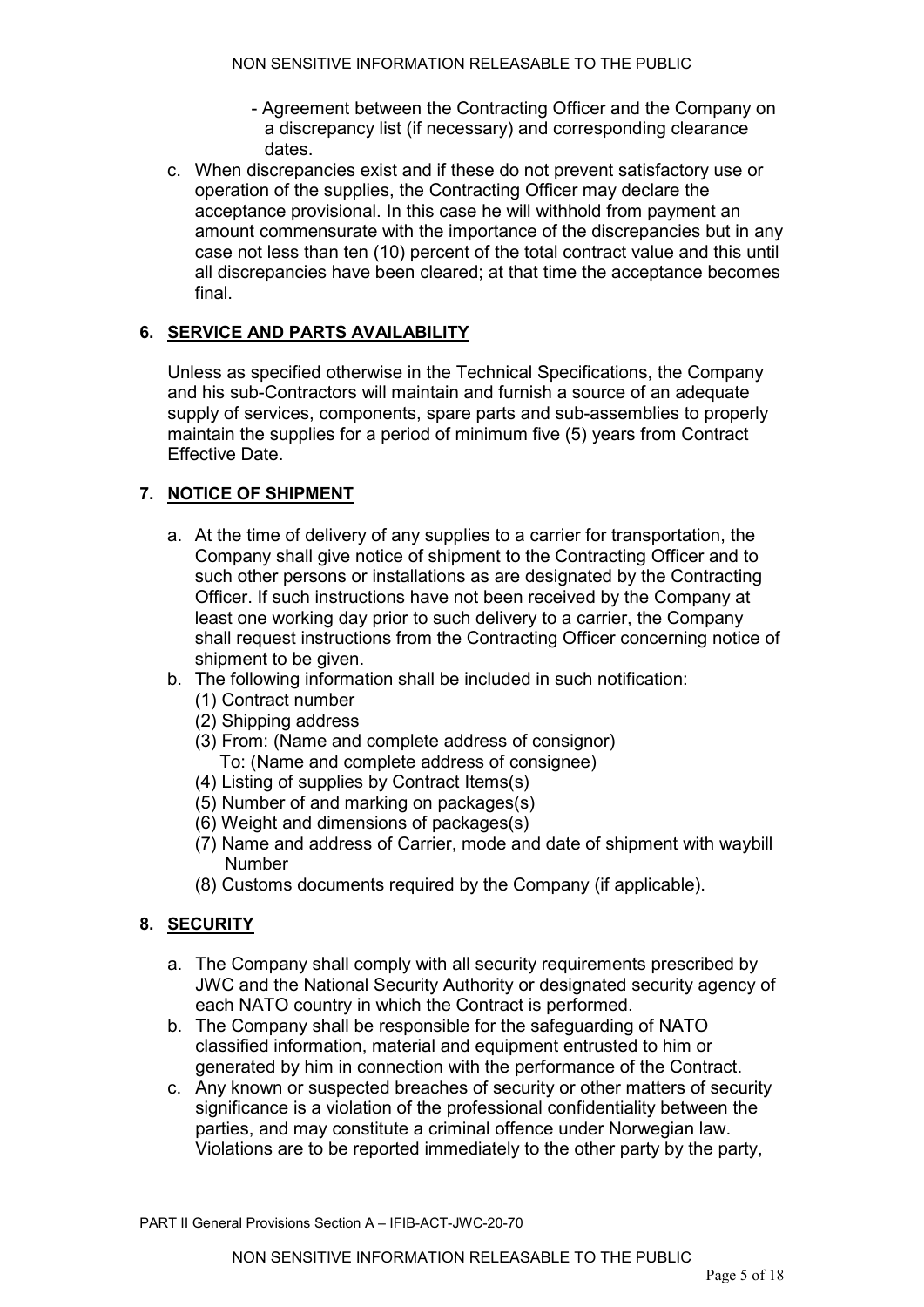who becomes aware of the violation, and to the appropriate authorities in order to institute investigations.

**d.** If security violations occur, the party being exposed to the violation is entitled to immediately declare the Contract void, and to claim penalties and compensation as set out in Para 19 below.

### <span id="page-36-0"></span>**9. INSPECTION**

- a. Unless otherwise specifically provided for in the specifications, all equipment, materials and articles incorporated in the work covered by this Contract are to be new and of the most suitable grade of their respective kinds for the purposes intended. All workmanship shall be first class.
- b. All supplies (which terms throughout this clause includes without limitation raw materials, components, intermediate assemblies, and end products) shall be subject to inspection and test by JWC, to the extent practicable at all times and places including the period of manufacture, and in any event prior to acceptance.
- c. In case any supplies are defective in material or workmanship or otherwise not in conformity with the requirements of this Contract, JWC shall have the right either to reject them (with or without instructions as to their disposition) or to require their correction or to accept them against reduction in price which is equitable under the circumstances.
- d. If any inspection or test is made by JWC on the premises of the Company or sub-Contractor, the Company without additional charge shall provide all reasonable facilities and assistance to COTR in the performance of their duties. If JWC inspection or test is made at a point other than the premises of the Company or a sub-Contractor, it shall be at the expense of JWC except as otherwise provided in this Contract. In case of rejection JWC shall not be liable for any reduction in value of samples used in connection with such inspection or test. JWC reserves the right to charge to the Company any additional cost of JWC inspection and test when supplies are not ready at the time of such inspection, when test is requested by the Company or when reinspection or retest is necessitated by prior rejection. Failure to inspect supplies shall neither relieve the Company from responsibility for such supplies as are not in accordance with the Contract requirements nor impose liability on JWC therefore.
- e. The inspection and test by JWC of any supplies does not relieve the Company from any responsibility regarding defects or other failures to meet the Contract requirements which may be discovered prior to acceptance.

#### <span id="page-36-1"></span>**10. OWNERSHIP**

Unless specified elsewhere in this Contract, title to supplies furnished under this Contract shall pass to JWC upon acceptance, regardless of when or where JWC takes physical possession.

## <span id="page-36-2"></span>**11. WARRANTY AND GUARANTEE**

- a. The Company is liable for any and all faults or defects depreciating value or affecting the usability of the delivered product and depreciating or compromising the standards as defined in the Contract, or by Norwegian Law.
- b. The Company is obliged to, during a warranty period of minimum 12 (twelve) months from the date of delivery and acceptance, to remove or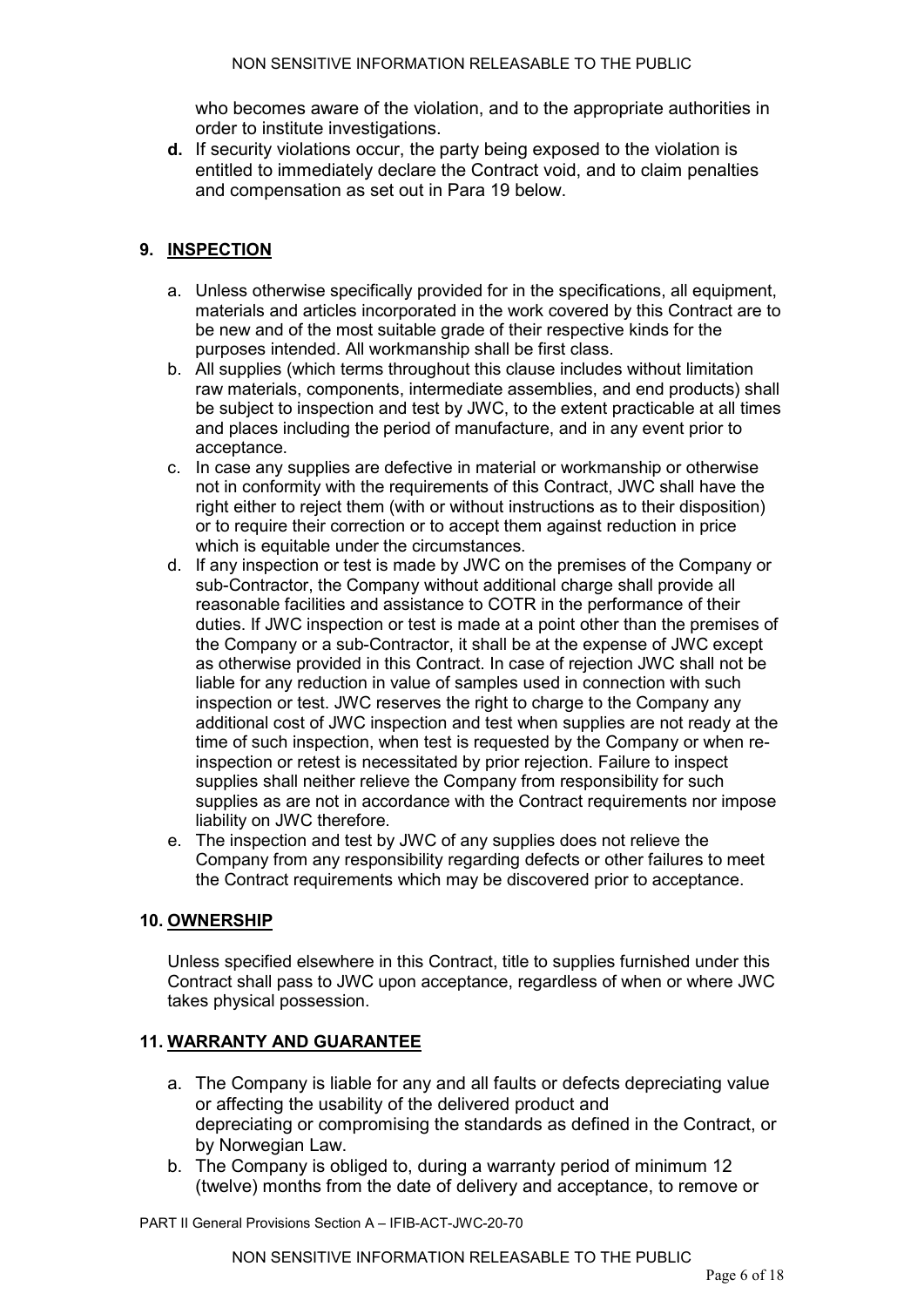repair physical defects in the product, no matter if the defect or fault occurs after the date of delivery and acceptance, provided that the condition, which causes the defect or fault, existed on the day of delivery and acceptance – but was not discovered and recorded in the protocol.

- (1) The warranty applies to all faults or defects as described in this paragraph, and reported by JWC in accordance as stated below, before the expiry of the warranty period.
- (2) In case the Company is unable to remove or repair faults or defects occurring within the warranty period, JWC is entitled to:
	- reduce the payment corresponding to the loss of functionality and technical value, provided that the fault or defect is only partly and does not affect the general usability of the product;
	- If the fault or defect affects the general usability of the product, set aside and declare the Contract void and subject to compensation, or request another company to do the remaining and necessary works at Company's expense.
- (3) JWC is obliged to notify the Company in writing, of any fault or defect no later than 7 (seven) days after JWC has identified or discovered the fault or defect.
- (4) The parties will jointly inspect the fault or defect, and their findings and conclusions are to be jointly recorded. The obligation to call for joint inspection rest with JWC. JWC will in writing give the Company 7 (seven) days prior notice of the time and place for a joint inspection, along with an outline of the fault(s) or defect(s), the impact on the usability of the product, and a deadline for repairing the fault or defect.
- (5) Repairing of the defect should be reported in a protocol.
- (6) The Company issues a guarantee on the product for a period of 24 months, from the date of delivery and acceptance, certifying that the product fulfils the agreed standards. Under the guarantee the Company is obliged to repair or put into working order any fault or defect at Company's own expense, no matter when JWC – within the period of the guarantee notifies Company of the fault or defect. All repair work will be granted the same guarantee of 24 months, from the date of delivery and acceptance of the repair work.
- (7) Any supplies or parts thereof furnished in replacement pursuant to this clause shall also be subject to all the provisions of this clause to the same extent as supplies initially delivered. Corrected parts will be warranted for a period of 12 months starting at the time the part is received back at the user's location.
- (8) In case of a provisional acceptance the warranty period starts at the date of provisional acceptance and ends twelve (12) months after the date of provisional acceptance.
- (9) Failure to agree upon any determination to be made under this clause shall be a dispute concerning a question of fact within the meaning of the "Disputes" clause of this Contract.
- (10) The word "supplies" as used herein includes related services.
- (11) The rights and remedies of JWC provided in this clause are in addition to and do not limit any rights afforded to JWC by any other clause of the Contract.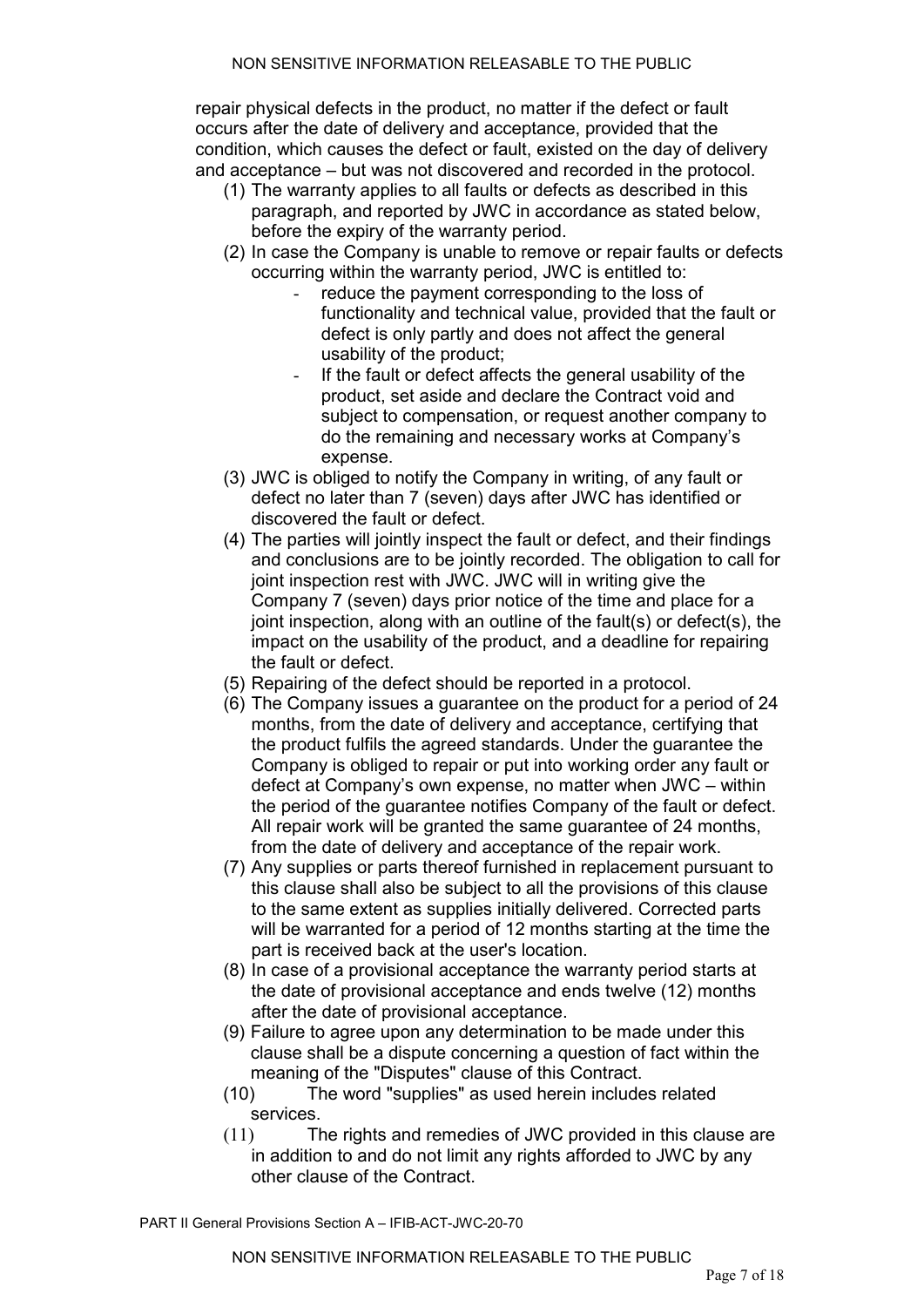#### <span id="page-38-0"></span>**12. EXPORT CONTROL**

The Company warrants that, if applicable all necessary permits related to export control or other associated arrangements shall be valid prior to contract award. Should the Company require export pre-approval JWC legal staff will be provided a preview of said companies request PRIOR to the companies submission to a Government entity. Upon validation of request by JWC Legal staff, subject agreement or request may be submitted to appropriate authority.

### <span id="page-38-1"></span>**13. JWC REGULATIONS**

The SUPPLIER shall comply with the applicable provisions of JWC regulations and directives as communicated to it by the Contracting Officer.

## <span id="page-38-2"></span>**14. TRAVEL**

- a. Travel by Contractors in support of the JWC mission will only be performed when a member of the approved International JWC Peacetime Establishment is unable to perform the mission.
- b. Since travel may be required during the period of performance, it will be up to the COR to identify requirements, as well as to obtain NATO authorized travel orders for Company's personnel in accordance with the ACT Financial Manual, Section 24 and JWC Directive "Travel on International Duty", including to obtain advance approval from the Contracting Officer on travel and per diem costs.
- c. Once Contractor travel has been established under a Contract and the Company's personnel is tasked to travel, the JWC Contractor Travel Request form must be filled out and approved prior to any travel being conducted.
- d. The JWC Travel Office will set the Transport Ceiling Cost and at that time the Company may elect to book their transportation with the JWC Travel Office.
- e. Transport tickets purchased through the JWC Travel Office will be paid by JWC, and the applicable travel line of the Contract/PO will be charged. These costs will not be invoiced by, or paid to, the Company. When transport tickets are purchased through another source, only documented cost up to the provided ceiling allocated by the JWC Travel Office, will be reimbursed to the Company.
- f. Expenses for travel and per diem will be in addition to the firm-fixed-price daily rates for contracted services presented herein. The Company will be reimbursed for travel expenses based on the NATO Civilian daily subsistence allowance for meals, lodging, incidental expenses and any applicable overhead and/or fees in connection with the travel. When air or train transportation is utilised as the primary mode, the ceiling price will be based on the lowest economy class non-refundable whenever such fare is available to meet the requirement. JWC is not responsible for any costs associated with e.g. initial travel to take up duties, travels for leave or holidays, and final travel from the normal duty station to home country.
- g. Within the scope of this Contract, Company Personnel are not required to travel outside the NATO/PfP Area. Should travel to Areas of Operation/s (AO) be required in order to comply with the tasks stated in this Contract,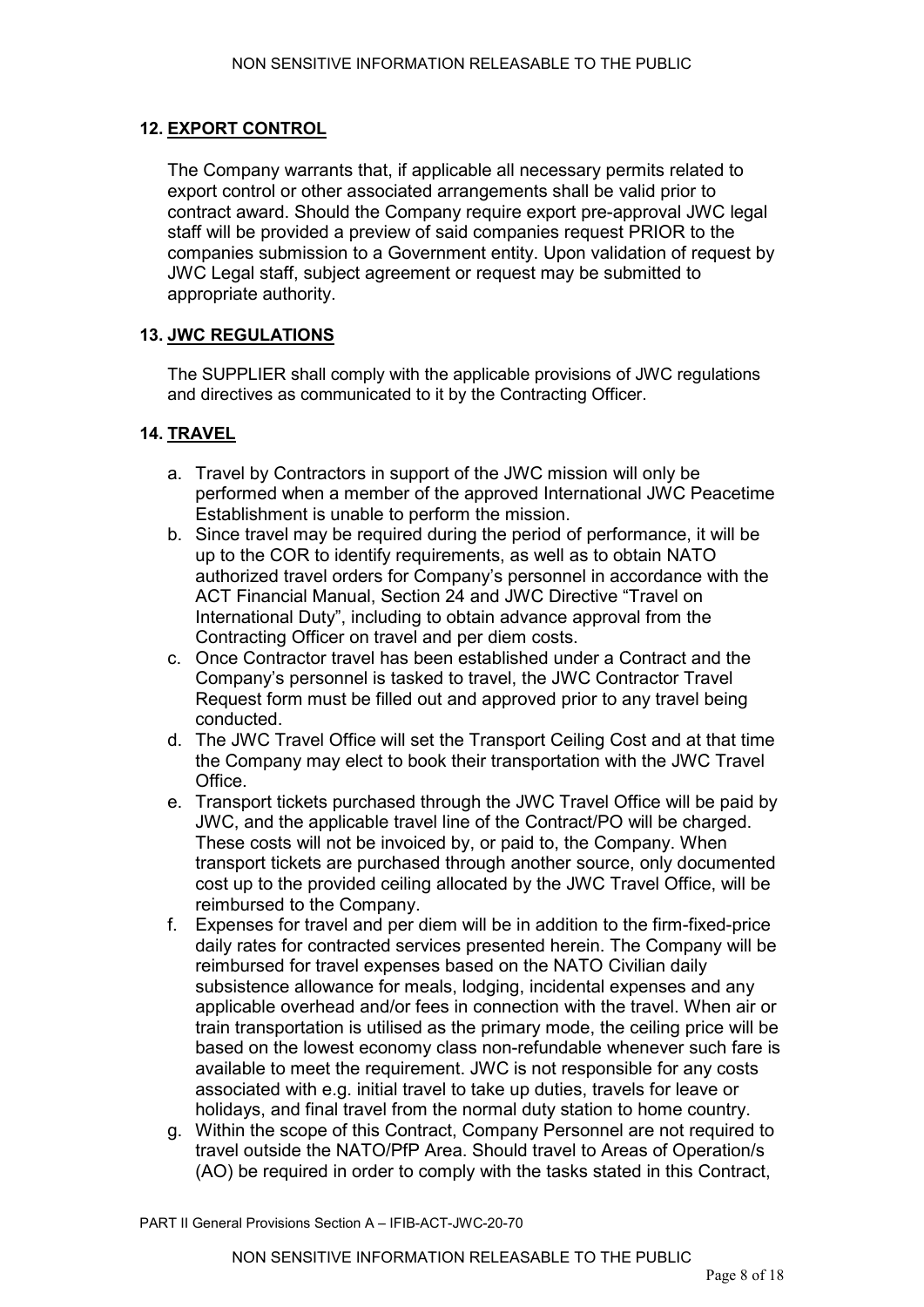a separate annex will be concluded between the Parties. If the parties fail to reach an agreement and conclude an annex within 3 weeks from a date announced by JWC, JWC holds the right to terminate the entire Contract.

- h. The SUPPLIER should submit an invoice for travel within ten (10) working days after completion of the travel. Such invoice must contain copies of all relevant back-up documentation in addition to JWC signed approval of the travel.
- i. Expenses claimed more than three (3) months subsequent to the completion of the travel will not be compensated.
- j. Upon termination or expiry of this Contract the deadline for submitting travel expense claims is one (1) month from the date of Contract termination or expiry.

### <span id="page-39-0"></span>**15. COMPANY NOTICE REGARDING DELAY**

In the event the Company encounters difficulty in meeting performance requirements, or when he anticipates difficulty in complying with the contract delivery schedule or date, he shall immediately notify the Contracting Officer in writing, giving pertinent details; provided, however, that this data shall be informational only in character and that this provision shall not be construed as a waiver by JWC of any delivery schedule or date, or of any rights or remedies provided by law or under this Contract.

#### <span id="page-39-1"></span>**16. NOTICE OF ASSISTANCE WITH RESPECT TO PATENT AND COPYRIGHT INFRINGEMENT**

- a. The Company shall report to the Contracting Officer, promptly and in reasonable written detail, each notice or claim of patent or copyright infringement based on the performance of this Contract of which the Company has knowledge.
- b. In the event of any claim or suit against JWC on account of any alleged patent or copyright infringement arising out of the performance of this Contract or out of the use of any supplies furnished or work or services performed hereunder, the Company shall furnish to JWC, when requested by the Contracting Officer, all evidence and information in possession of the Company pertaining to such suit or claim. Such evidence and information shall be furnished at the expense of JWC except where the Company has agreed to indemnify JWC.
- c. This clause shall be included in all sub-contracts.

#### <span id="page-39-2"></span>**17. INTELLECTUAL PROPERTY**

Materials developed by the Contractor while under Contract to JWC shall become the intellectual property of JWC without prejudice to the residual rights of the Company to use the same or similar materials on future occasions in connection with work carried out for JWC.

#### <span id="page-39-3"></span>**18. RIGHTS IN TECHNICAL DATA AND COMPUTER SOFTWARE**

- a. JWC shall have unlimited rights in:
	- (1) All technical data and computer software, to include source code, resulting from performance of experimental, developmental,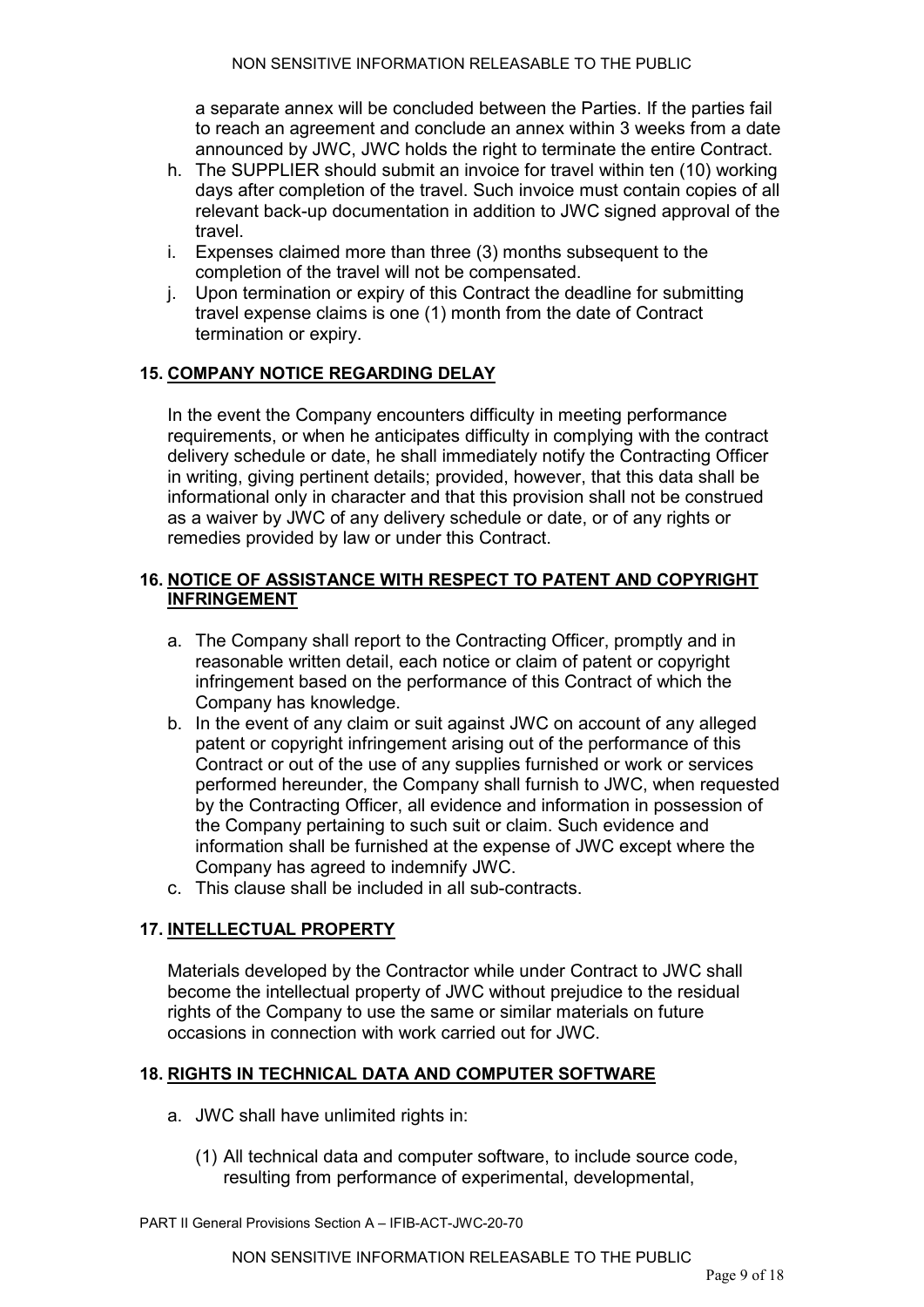integration, testing, or research work which was specified as an element of performance in this Contract.

- (2) Plans, drawings, manuals or instructional materials prepared or required to be delivered under this Contract for implementation management, installation, operation, maintenance and training purposes.
- b. Technical data and software delivered under this Contract shall be marked with the number of this Contract, name of the Company and the rights transferred to JWC.

#### <span id="page-40-0"></span>**19. SOFTWARE RELEASES AND UPDATES**

- a. All software implemented on or delivered with the supplies shall be at the start of acceptance, the most recent versions or releases as available.
- b. The Company shall for a duration of minimum five (5) years after acceptance, and upon their availability, offer to JWC all software changes, fixes and new releases. These shall be offered at no cost when they are offered free of charge on the commercial market.

### <span id="page-40-1"></span>**20. QUALITY ASSURANCE AND CONTROL**

The SUPPLIER shall have established a quality assurance system based on ISO 9000 Standards as applicable to the work, describing in which manner the SUPPLIER will secure that the work will satisfy all quality requirements. Such system shall be subject to JWC's review and JWC has the right to audit the SUPPLIER's quality assurance system at any time during the term of the Contract.

The SUPPLIER shall, during the execution of the work, perform such control as necessary to ensure that the work is performed in accordance with the quality requirements of the Contract and that adequate documentation verifying such control is provided to JWC in a timely manner.

As a part of the quality assurance system the SUPPLIER may be required to issue a Status Report on a regular basis. Typically such report should contain the following:

- o Summary of work completed in the reporting period, including work days used
- o Current and/or anticipated problems/deficiencies, if any
- $\circ$  Closing date(s) for open issues, if any
- o Comments/Queries

JWC audit personnel or any person designated by the Contracting Officer shall have the right to inspect or audit the SUPPLIER's account books and to make such inspections or audits as may be considered necessary to verify and ensure strict compliance with all provisions of this Contract and with the applicable JWC Directives.

JWC reserves the right to inspect any facilities required by the SUPPLIER or to fulfil the obligations of this Contract, at any time.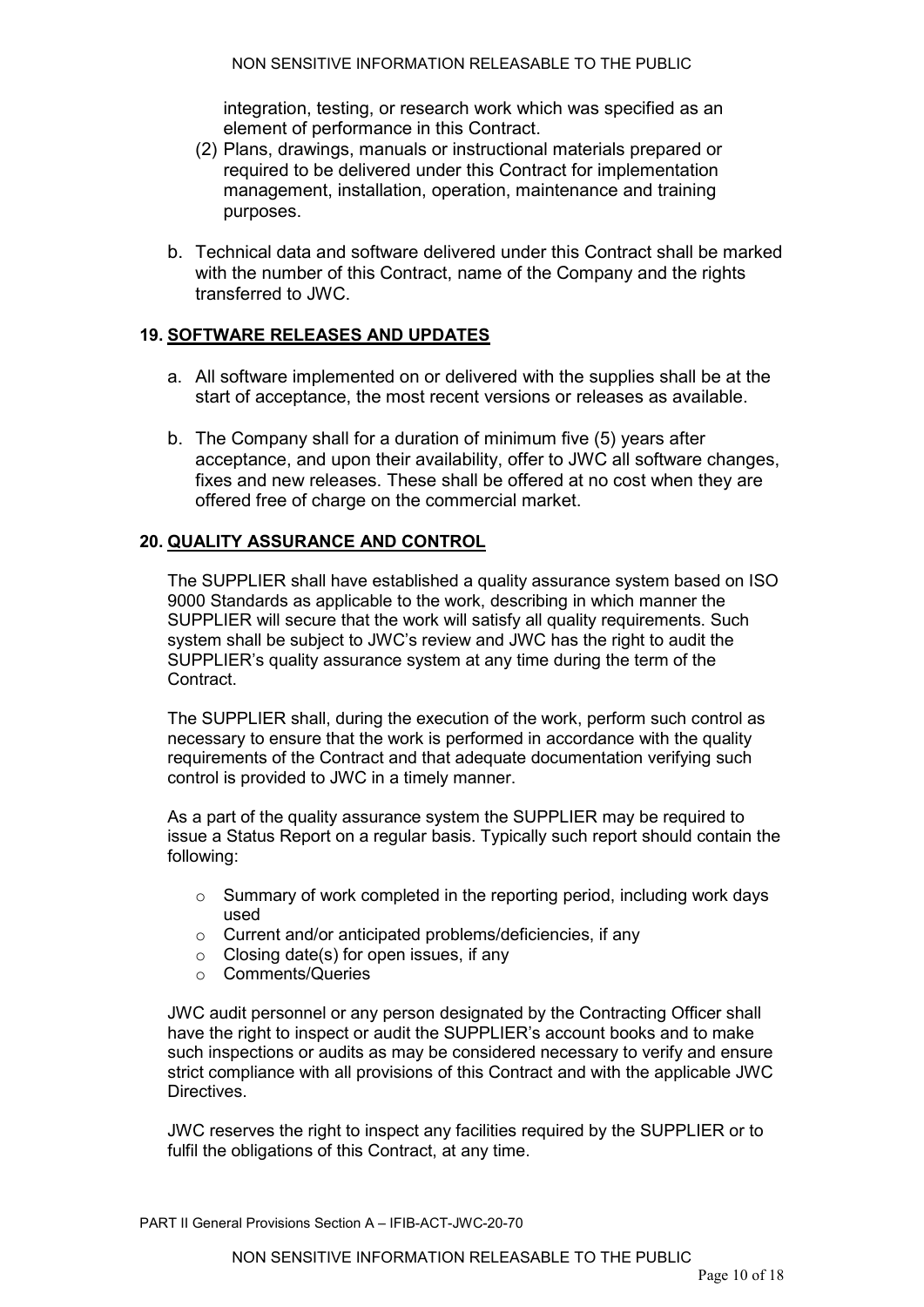#### <span id="page-41-0"></span>**20.1. MONITORING AND ASSESSMENT**

JWC will monitor the Work continually during the term of the Contract to ensure that the SUPPLIER is fulfilling the contractual obligations. The monitoring will be carried out by performing quality inspections and assessments to determine whether the SUPPLIER is meeting necessary quantity and quality requirements.

As a minimum, the following criteria must be met in order to fulfil the quality requirements of this Contract;

- Applicable regulations are complied with.
- No serious observations concerning the Work have been made.
- Investigations and interviews confirm that the SUPPLIER is fulfilling the Work in accordance with contractual obligations.

The SUPPLIER is obligated to assist in monitoring the Contract by providing necessary statistical materials.

#### <span id="page-41-1"></span>**20.2. QUALITY IMPROVEMENT**

If the quality inspections and assessments show a need for improvement the SUPPLIER shall submit an action plan to JWC. The plan shall contain information on how the SUPPLIER will solve the issues and a time schedule for implementation of the improvements. The plan must be approved by JWC.

The SUPPLIER shall keep up with developments in its professional field and, subject to the agreement of JWC, make changes to improve and develop the services provided to JWC.

#### <span id="page-41-2"></span>**20.3. HEALTH, SAFETY AND ACCIDENT PREVENTION**

The SUPPLIER is obligated to ensure that personnel working inside JWC areas are working in accordance with applicable national or local laws, codes and/or regulations. If the Contracting Officer notifies the SUPPLIER in writing of any non-compliance in the performance of this Contract, with safety and health rules and requirements and the SUPPLIER fails to take immediate corrective actions, the Contracting Officer may order the SUPPLIER to stop all or part of the work until satisfactory corrective action has been taken. Such order to stop work shall not entitle the SUPPLIER to an adjustment of the price or other reimbursement for resulting increased costs, or to adjustments of the delivery or performance schedule.

#### <span id="page-41-3"></span>**21. MEETINGS**

Management meetings should be held as required by any of the Parties. An agenda for Project management meetings shall be agreed minimum 1 (one) week prior to such meeting and minutes of meeting must be recorded in writing and signed by both parties. Such minutes will form an integral part of this contract.

Ad hoc meetings may be held when deemed necessary by the Parties. Unless otherwise agreed all meetings will be held in JWC's facility in Stavanger, Norway.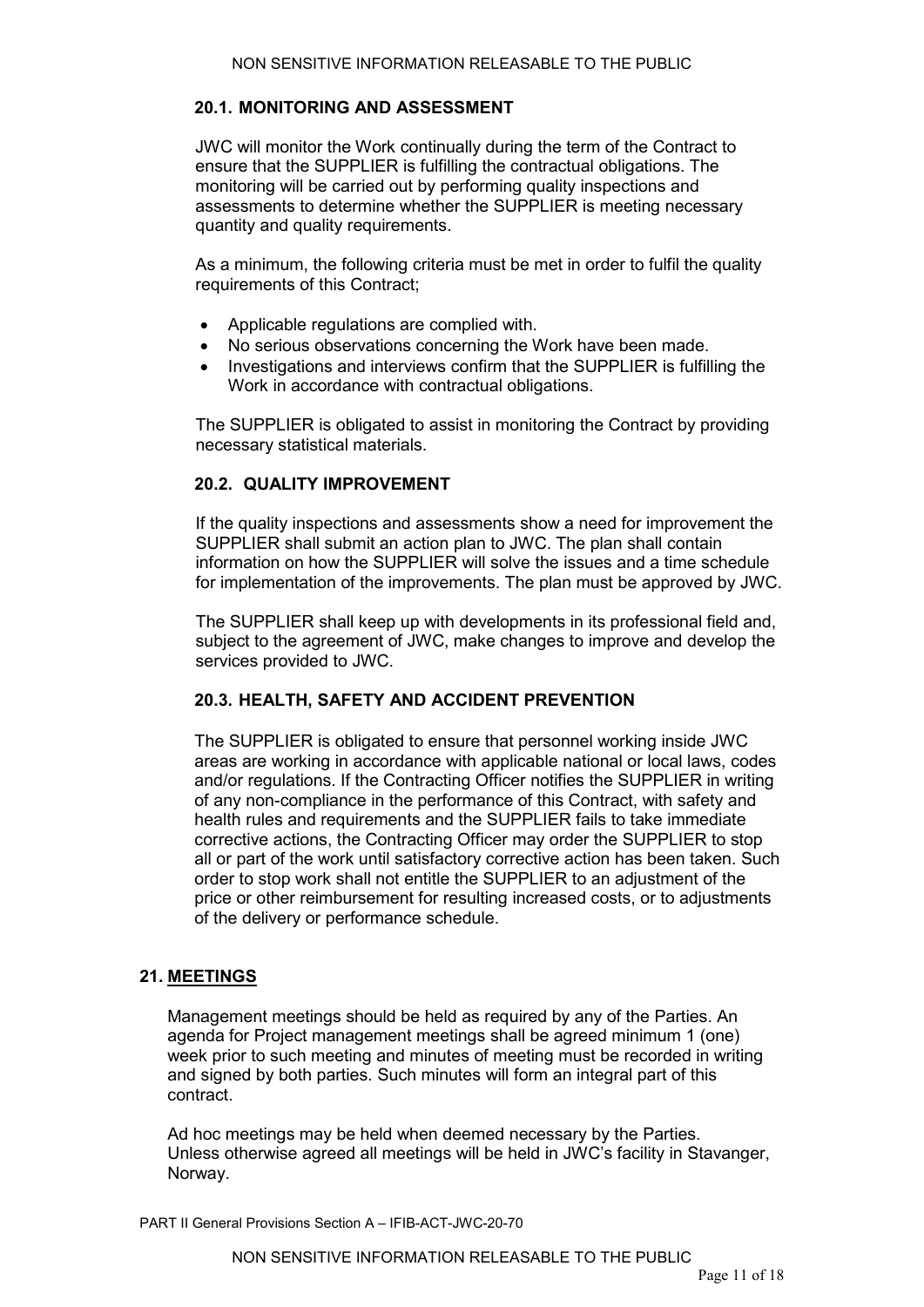Each of the Parties shall bear its own cost in connection with management and/or Ad hoc meetings.

#### <span id="page-42-0"></span>**22. TERMINATION**

### <span id="page-42-1"></span>**22.1. TERMINATION FOR CONVENIENCE**

JWC reserves the right to terminate this Contract, or any part hereof, for its sole convenience. In the event of such termination, the Company shall immediately stop all work hereunder and shall immediately cause any and all of its suppliers and subcontractors to cease work. Subject to the terms of this Contract, the Company shall be paid a percentage of the Contract price reflecting the percentage of the work performed prior to the notice of termination, plus reasonable charges the Company can demonstrate to the satisfaction of JWC using its standard record keeping system have resulted from the termination. In the event of the failure of the Company and the Contracting Officer to agree as upon the whole amount to be paid to Company by reason of the termination of work pursuant to this clause, the Contracting Officer shall pay to the Company the amounts determined by the Contracting Officer. The Company shall not be required to comply with the cost accounting standards or contract cost principles for this purpose. This paragraph does not give JWC any right to audit the Company's records. The Company shall not be paid for any work performed or costs incurred which reasonably could have been avoided. The SUPPLIER shall continue the performance of this contract to the extent not terminated under the provision of this clause.

#### <span id="page-42-2"></span>**22.2. TERMINATION FOR DEFAULT**

- a. JWC may, subject to the provisions of paragraph c. below, by written notice of default to the Company, terminate the whole or any part of this Contract in any one of the following circumstances:
	- (1) If the Company fails to make delivery of the supplies or to perform the Services within the time specified herein or any extension thereof; or
	- (2) If the Company fails to perform any of the other provisions of this Contract, or does not make adequate progress such that failure endangers performance of this Contract in accordance with its terms and in either of these two circumstances does not cure such failure within a period of ten days (or such longer period as the Contracting Officer may authorize in writing) after receipt of notice from the Contracting Officer specifying such failure.
- b. In the event JWC terminates this Contract in whole or in part as provided in paragraph a, of this clause, JWC may procure supplies or services similar to those so terminated and the Company shall be liable to JWC for any excess costs for such similar supplies or services. The Company shall continue the performance of this Contract to the extent not terminated under the provisions of this clause.
- c. Except with respect to defaults of sub-Contractors, the Company shall not be liable for any excess costs if the failure to perform the Contract arises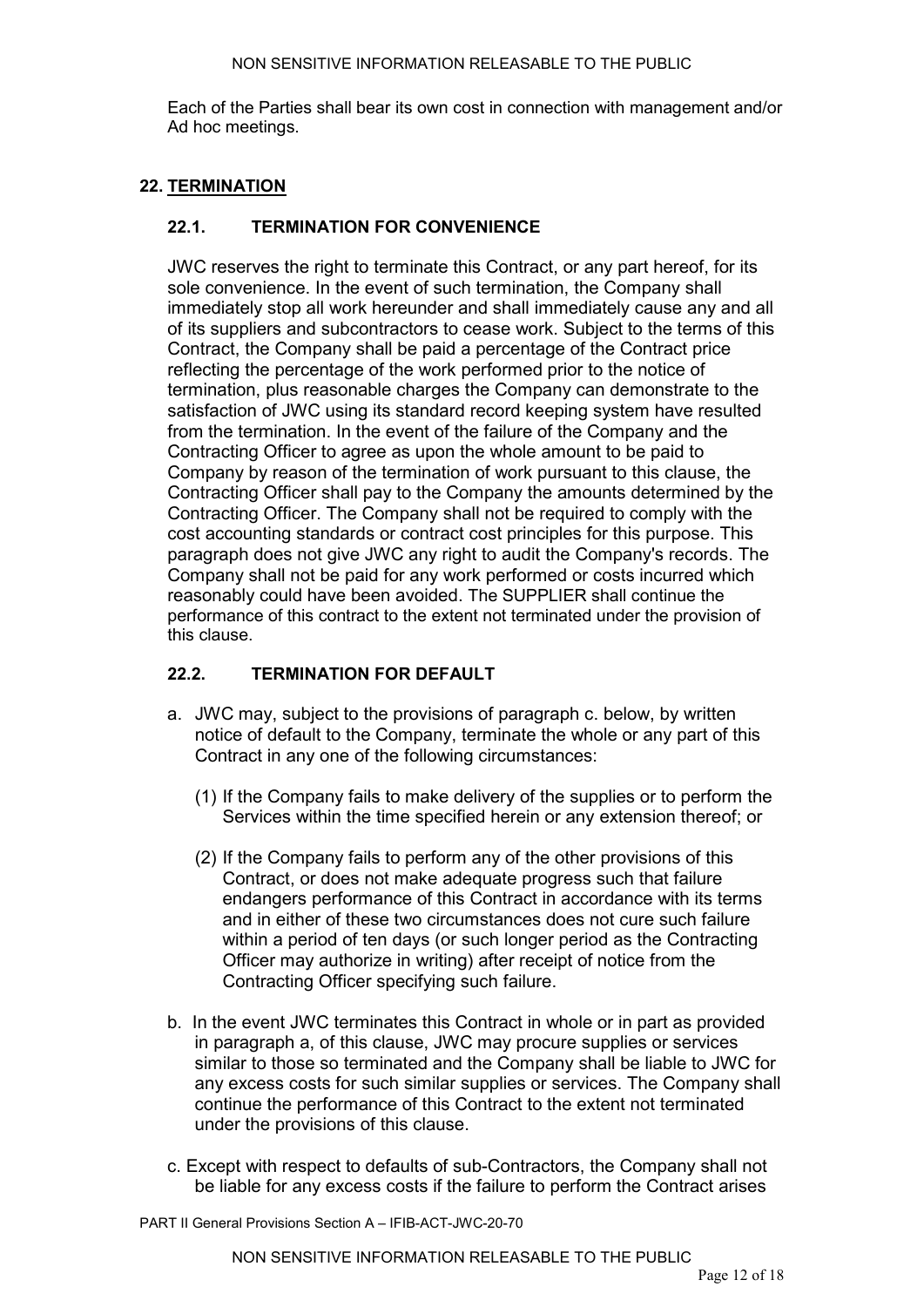out of causes beyond the control and without the fault or negligence of the Company. If the failure to perform is caused by the default of a sub-Company, and if such default arises out of causes beyond the control of both the Company and sub-Contractor, without the fault or negligence of either of them, the Company shall not be liable for any excess costs for failure to perform unless the supplies or services to be furnished by the sub-Contractor were obtainable from other sources in sufficient time to permit the Company to meet the required delivery schedule.

- d. If this Contract is partly terminated as provided in paragraph a. of this clause, JWC, in addition to any other rights provided in the clause, may require the Company to transfer the ownership and deliver to JWC in the manner and to the extent directed by the Contracting Officer:
	- (1) Any completed supplies and
	- (2) Such partially completed supplies and materials, parts, tools, die, jigs, fixtures, plans, drawings, information and contract rights (hereinafter called "Manufacturing materials") as the Company has specifically produced or specifically acquired for the performance of such part of this Contract as has been terminated; and the Company shall, upon direction of the Contracting Officer, protect and preserve property in the possession of the Company in which JWC has an interest. Payment for completed supplies delivered to and accepted by JWC shall be at the contract price. Payment for manufacturing materials delivered to and accepted by JWC and for the protection and preservation of property shall be in an amount agreed upon by the Company and the Contracting Officer; failure to agree such amount shall be a dispute concerning a question of fact within the meaning of the clause of this Contract entitled "Dispute". JWC may withhold in accordance with Norwegian law from amounts otherwise due the Company for such completed supplies or manufacturing materials such sum as the Contracting Officer determines to be necessary to protect JWC against loss.
- e. If, after notice of termination of this Contract under the provisions of this clause, it is determined for any reason that the Company was not in default under the provisions of this clause, or that the default was excusable under the provisions of this clause, the rights and obligations of the parties shall, if the Contract contains a clause providing for termination for convenience of JWC, be the same as if the notice of termination had been issued pursuant to such clause. If, after such notice of termination of this Contract under the provisions of this clause, it is determined for any reason that the Company was not in default under the provisions of this clause, and if this Contract does not contain a clause providing for termination for convenience of JWC the Contract shall be equitably adjusted to compensate for such termination and the Contract modified accordingly; failure to agree to any such adjustment shall be a dispute concerning a question of fact within the meaning of the clause of this Contract entitled "Disputes",
- f. Both parties are under duty of good faith. The Contract includes not only the specific terms, but also law and customary practice applicable in the place where the Contract is to be carried out and to the Type of Trade to which the Contract relates.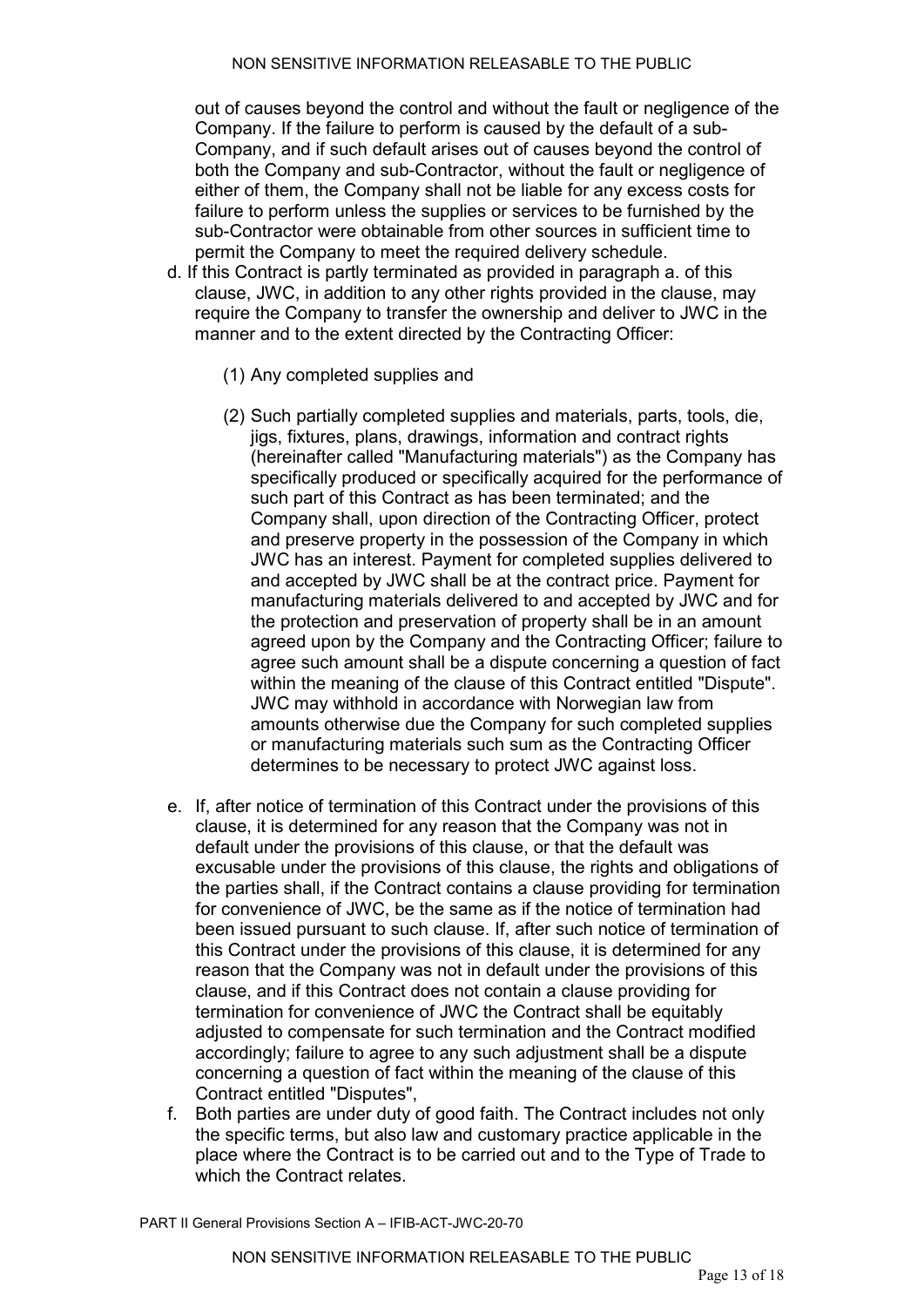### <span id="page-44-0"></span>**23. CORRUPTION AND ILLICIT GRATUITIES**

The SUPPLIER certifies that neither it nor its agents or representatives have offered or given any gratuity whatsoever to any JWC personnel, with a view to securing a Contract or favorable treatment with regard to the award, modification or execution of this Contract.

JWC may, by registered letter, terminate this Contract without notice if it is found, after an investigation instituted by JWC, that gratuities (in the form of entertainment, gifts or others) were offered or given by the SUPPLIER to JWC personnel with respect to the award of this Contract or to the taking of any decision regarding its executions.

#### <span id="page-44-1"></span>**24. INSURANCE**

The SUPPLIER is responsible for holding any required insurances under Norwegian Law at own cost.

#### <span id="page-44-2"></span>**25. INDEMNITY**

The SUPPLIER shall indemnify and hold JWC, its officers, employees and agents harmless from any and all claims, liabilities, damages, losses and expenses arising from:

- a) any personal injury or damage of any property arising out of or in any way connected with any act or omission by the SUPPLIER and/or the contractors in the provision of services under the Contract, unless it is caused from negligence on the part of JWC and/or JWC's employees;
- b) any taxes or other payments owed by the SUPPLIER and/or the contractors to any governmental agency as a result of any services provided hereunder, and any compensation owed to any employee of the SUPPLIER for services provided hereunder;
- c) any claim by any third party that the work or materials provided hereunder infringes a copyright, patent, trade secret or other intellectual property right of such third party.

#### <span id="page-44-3"></span>**26. TAXES AND CUSTOMS CHARGES**

Specifically, under Article 14-2, sub-item g) (1) of the Supplementary Agreement between the Kingdom of Norway and Headquarters Allied Command Transformation and Supreme Headquarters Allied Powers Europe, the SUPPLIER, acting on behalf of the JWC, is granted tax exemption on sales under this contract.

#### <span id="page-44-4"></span>**27. PURCHASE ORDERS**

JWC Purchase Order(s), if any, shall form an implemented part of this Contract. All Purchase Orders must be confirmed in writing by the SUPPLIER. Order confirmations stating the agreed price and delivery date shall be sent to JWC within 2 (two) days from the Purchase Order.

All JWC's Purchase Orders contains a eight-digit Purchase Order number and are duly signed by JWC's Contracting Officer. Purchase Orders which do not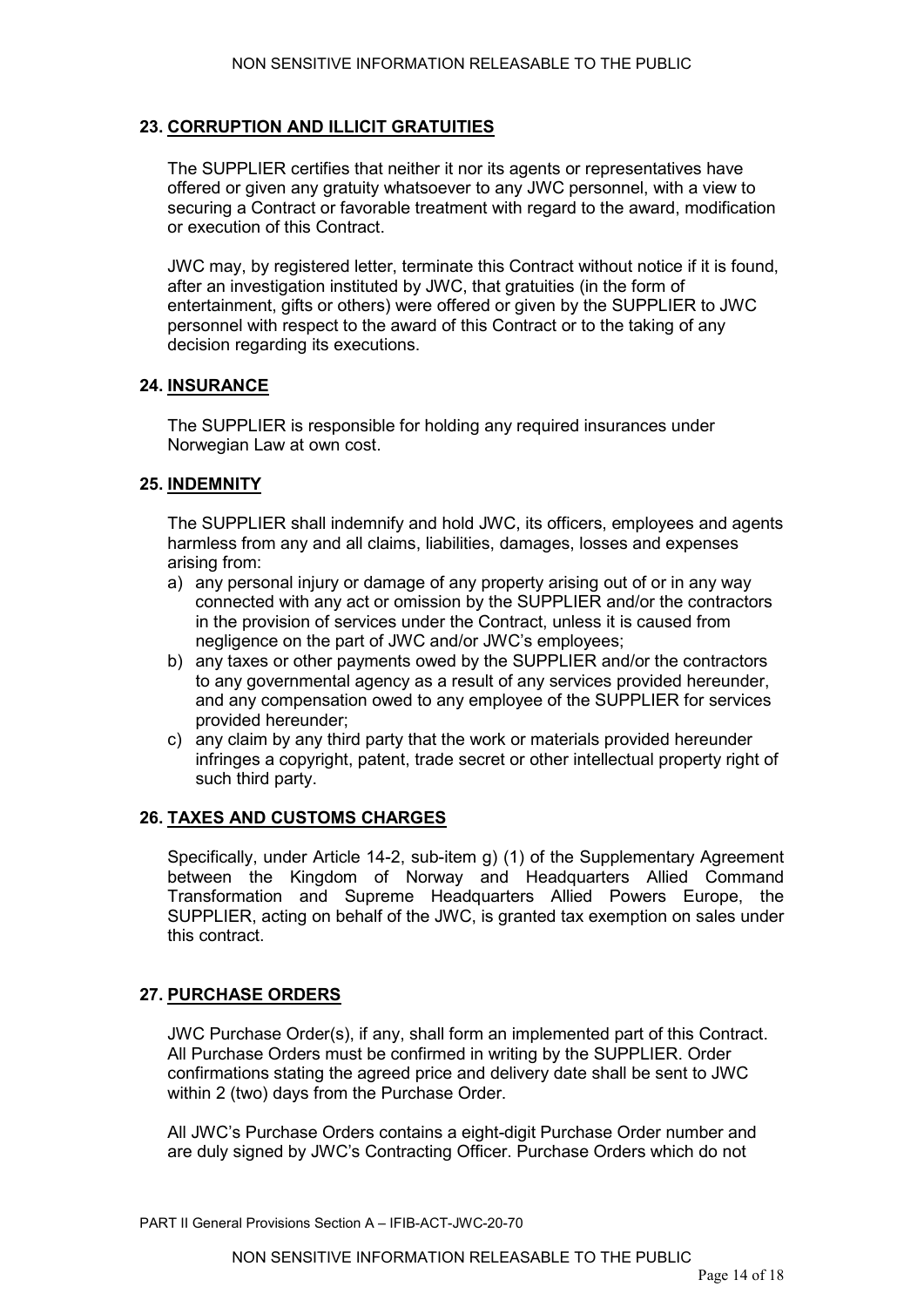contain a Purchase Order Number and/or the Contracting Officer's signature shall be refused by the SUPPLIER and promptly notified to JWC.

#### <span id="page-45-0"></span>**28. INVOICES & PAYMENTS**

- a. In order for JWC to make timely payment, the SUPPLIER will provide an original invoice, which must be exclusive of VAT and all other taxes (Article VIII of Paris Protocol, dated 28 August 1952, applies).
- b. Note; The text above is not applicable to Norwegian companies. Norwegian companies must explicitly define VAT in each invoice.
- c. All invoices must contain:
	- (1) Name and address of the Company
	- (2) Invoice Date and Number
	- (3) Description, quantity, unit of measure, unit price of the items delivered
	- (4) All relevant Banking Details including SWIFT- and/or IBAN-code
	- (5) Relevant Purchase Order number and Purchase Order or Contract line item number
	- (6) Name, title and contact details of person to be notified of any matters related to the subject invoice
- d. Invoices are to be submitted:
	- by e-mail: [invoice@jwc.nato.int,](mailto:invoice@jwc.nato.int) in pdf format, or by mail:
		- **i. Joint Warfare Centre**
		- **ii. BUDFIN, P&C Section**
		- **iii. PO Box 8080**
		- **iv. N-4068 Stavanger**
- e. Standard terms of payment are 30 days net upon completion of service and JWC receipt of invoice. All invoices must be accompanied by supporting documents. Invoice-fees and/or any other administration charges or fees will not be accepted.
- f. Electronic Fund Transfer is the prescribed method of payment for JWC. All SUPPLIERs to JWC must complete and submit a Supplier Registration Form which can be found at [www.jwc.nato.int.](http://www.jwc.nato.int/)

#### <span id="page-45-1"></span>**29. CONFIDENTIALITY**

The SUPPLIER shall keep confidential any information obtained under or in connection with the Contract and shall not divulge the same to any third party without the prior written consent by JWC. The provisions of this Paragraph shall continue in force notwithstanding the termination of this Contract regardless of the cause for termination.

#### <span id="page-45-2"></span>**30. CODE OF CONDUCT**

The SUPPLIER recognizes and agrees that the employees shall conduct themselves in a manner suitable for the purpose of the Contract and in accordance with Joint Warfare Centre's Standard of Personal Conduct. These can be made available upon request.

#### <span id="page-45-3"></span>**31. CONTRACT ADMINISTRATION AND AMENDMENTS**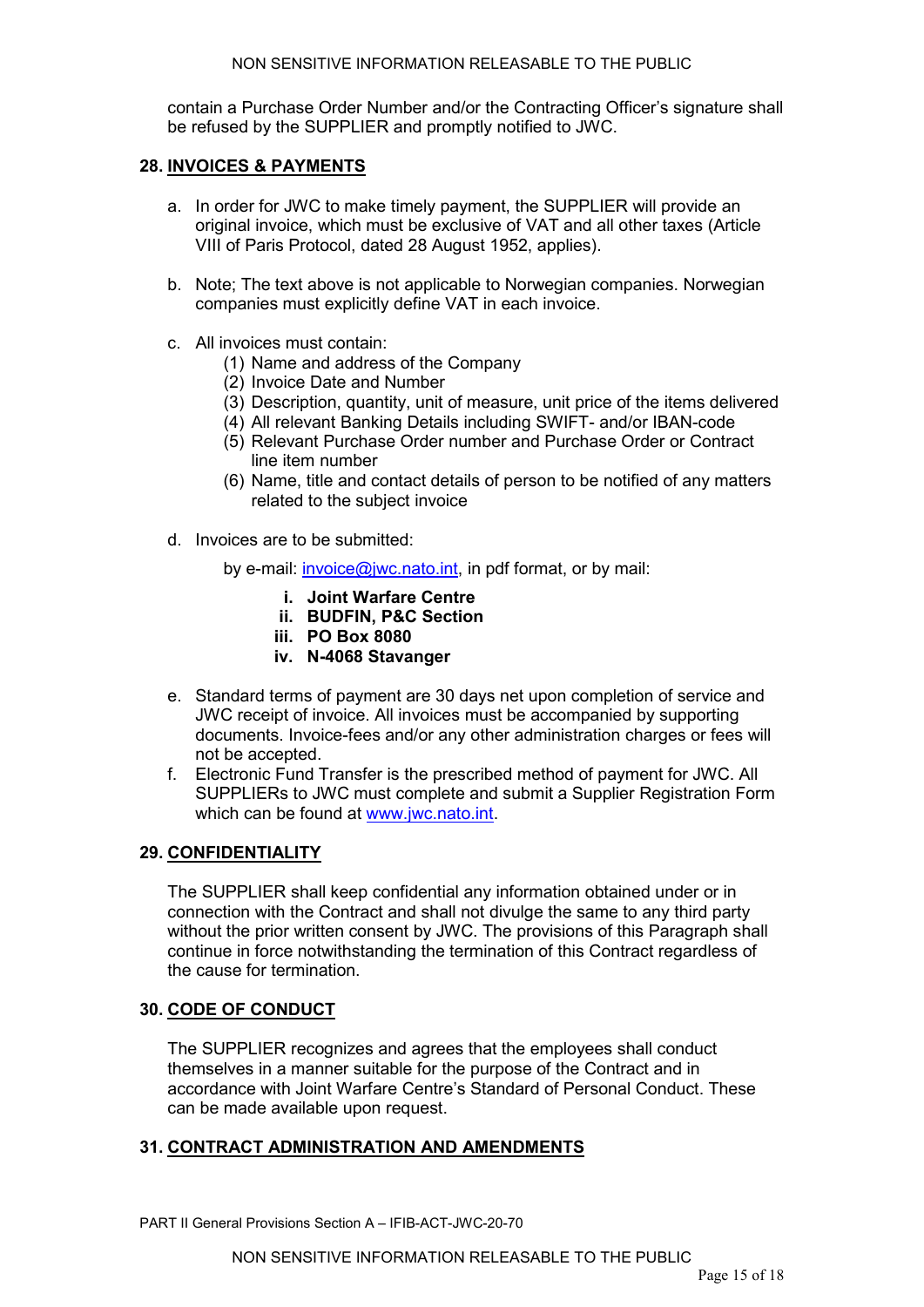All notices and communications between the Supplier and JWC shall be written in English and may be personally delivered, emailed and/or faxed to the following address:

JOINT WARFARE CENTRE BUDFIN, Purchasing & Contracting Branch P.O. Box 8080 N-4068 Stavanger Norway e-mail: [pcs@jwc.nato.int](mailto:pcs@jwc.nato.int)

Or, to any address otherwise designated in writing.

Any official discussion/negotiation between Supplier and JWC Representatives shall be recorded in Minutes, which shall be signed by authorised representatives of both Supplier and JWC. All minutes are considered to be a summary record of discussions and specific actions to be undertaken by the parties as a result of meetings. If the content of these minutes fall within the scope of the contract or specifications, an amendment will not be initiated by JWC.

If, however, it is considered by either party that certain discussions and decisions have taken place at meetings which fall outside the scope of the contract or specifications, then this fact should be recorded at the time and document amendments will be necessary prior to any succeeding action. It is very important to note that only changes or instructions given in writing by the JWC Contracting Officer shall be considered binding. ONLY A DULY APPOINTED JWC CONTRACTING OFFICER HAS THE AUTHORITY TO BIND NATO, i.e., commit the Supplier to perform work which will have financial consequences. In those instances where JWC has given agreement by letter or fax or email to proposed in-scope actions (i.e., at no additional cost) by the SUPPLIER, mentioned documents will contain, when applicable, the following note:

"The text of this letter/message does not grant nor imply permission to initiate any actions which affect price, date, and place of delivery or scope of the Contract/Specifications."

JWC shall be entitled at any time to submit a request in writing that the Contract be amended. If the effect of such request is that the financial terms of the Contract or the scale of performance therein must be changed, the SUPPLIER shall, within fourteen (14) days of receiving the request for amendment, submit a detailed, duly justified proposal for adjustment. This provision shall not however release the SUPPLIER from his obligation to perform the contract in its amended form.

The SUPPLIER shall be entitled to propose changes to the Contract should the effect of such changes be benefits in the sense that the quality or cost of the goods and services provided will be improved or made more effective.

Written notification shall be given of all changes or additions that affect the Contract in terms of changed technical content, price impact, or other contractual provisions.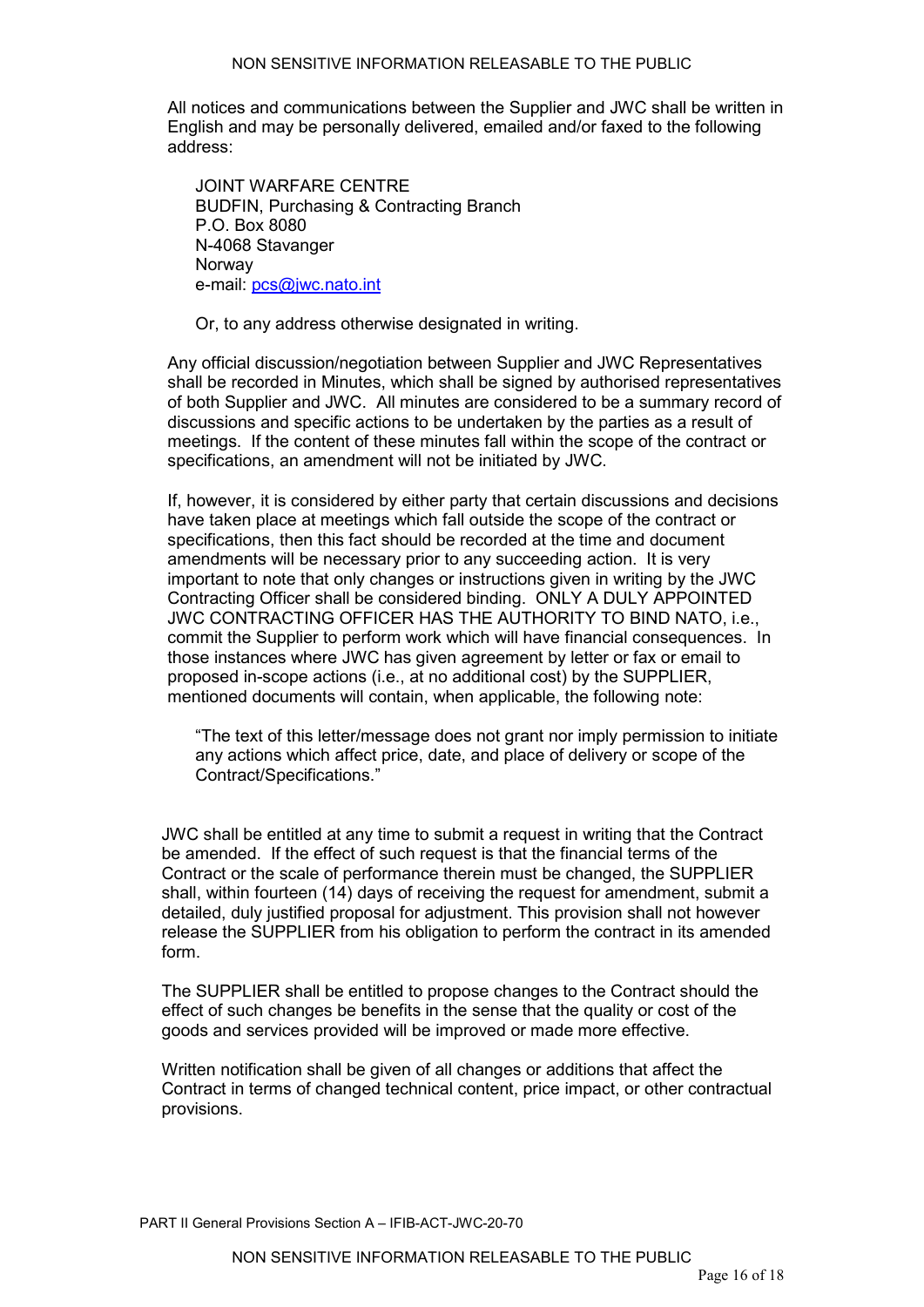Changes or additions to the scope of the Contract shall reflect the maximum obligation of JWC before, and the new obligations incumbent on JWC after they come into effect.

JWC shall not be held financially responsible for changes to the scope of the Contract that does not follow the procedure for making changes and additions to the Contract.

All changes and deviations from the requirements and descriptions laid down in the Scope of Services shall be documented and followed up by the SUPPLIER.

The SUPPLIER shall not be entitled to bill JWC for time spent in considering, estimating, following up and reporting changes, as well as other administrative action therewith connected.

Any changes, additions or deletions and instructions under this CONTRACT shall not be binding unless issued in writing by the Contacting Officer.

#### <span id="page-47-0"></span>**32. PUBLICITY AND PUBLIC RELATIONS**

The SUPPLIER shall not make any press release including but not limited to photographs and films or public statements concerning the Contract or any of its content without the prior written approval of JWC.

#### <span id="page-47-1"></span>**33. PREFERRED CUSTOMER**

The Supplier warrants that the prices set forth in this contract are as favourable as those extended to any Government, Agency, Company, etc. In the event the Supplier offers services to other customers at prices lower than those set forth herein, the Supplier shall so notify JWC and the prices of such items shall be correspondingly reduced by a modification to this contract.

#### <span id="page-47-2"></span>**34. LANGUAGE**

The Contract has only been issued in the English language.

#### <span id="page-47-3"></span>**35. INCONSISTENCY BETWEEN ENGLISH AND TRANSLATION OF CONTRACT**

In the event of inconsistency between any terms of this Contract and any translation thereof into another language, the English language meaning shall control.

#### <span id="page-47-4"></span>**36. ENFORCEMENT**

Failure by either party to enforce any provision of this Contract will not be deemed a waiver of future enforcement of that or any other provision. The invalidity or unenforceability of any provision of this Contract shall not affect the other provisions hereof, and this Contract shall be construed in all respects if such invalid or unenforceable provisions were omitted.

#### <span id="page-47-5"></span>**37. FORCE MAJEURE**

Neither of the Parties hereto shall be considered in default in the performance of its obligations to the extent that it proves that such performance has been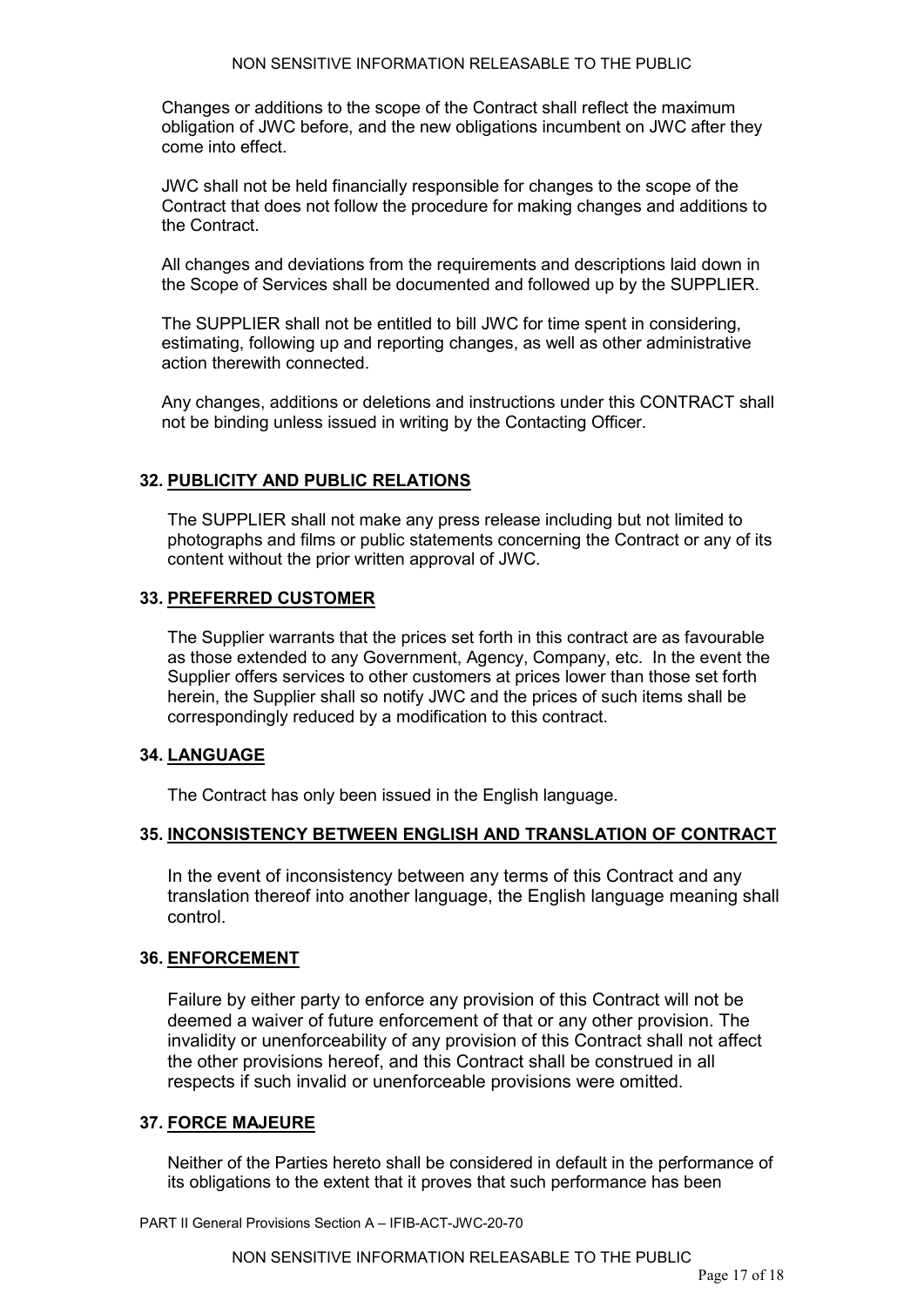prevented by a Force Majeure situation; such as, but not limited to, fire, war floods, strikes, etc. The party affected by a Force Majeure shall immediately notify the other party.

#### <span id="page-48-0"></span>**38. DISPUTES**

Both parties are under duty of good faith. The contract includes not only the specific terms, but also Norwegian law and customary practice to the type of trade to which the contract relates.

All disputes arising out of the performance of this Contract will be settled through amicable settlement between the Contracting Officer and the SUPPLIER.

Should the Contracting Officer and the SUPPLIER fail to reach an amicable settlement of the dispute, the dispute will be settled in the competent Court of Norway, unless otherwise specified in this Contract.

#### <span id="page-48-1"></span>**39. APPLICABLE LAW**

This contract shall be governed, interpreted and construed in accordance with the laws of the Kingdom of Norway. When performing at NATO Installations the SUPPLIER and his personnel (including also the sub-contractor's personnel, if any) shall comply with all applicable laws of the host nation and all relevant official NATO and local installation directives.

#### <span id="page-48-2"></span>**40. LEGAL VENUE**

The SUPPLIER and JWC accept the city courts of Stavanger, Norway as the legal venue for any disputes that may arise and that cannot be settled by mutual agreement between the parties.

#### <span id="page-48-3"></span>**41. ORDER OF PRECEDENCE**

In the event of any inconsistency in this contract, unless otherwise provided herein, the inconsistency shall be resolved giving precedence in the following descending order:

- $1<sup>st</sup>$  Special Terms and Conditions<br> $2<sup>nd</sup>$  Purchase Order Terms
- $2<sup>nd</sup>$  Purchase Order Terms<br> $3<sup>rd</sup>$  These General Provision
- $3<sup>rd</sup>$  These General Provisions (Part II)<br> $4<sup>th</sup>$  The Statement of Work (Part III)
- $4<sup>th</sup>$  The Statement of Work (Part III)<br> $5<sup>th</sup>$  The formal Bid or Proposal accel
- The formal Bid or Proposal accepted by JWC

#### <span id="page-48-4"></span>**42. ENTIRE AGREEMENT**

This Contract sets for the entire agreement between the parties with respect to the subject matter hereof, and supersedes all prior agreements or representations, oral or written, regarding such subject matter. JWC shall not be bound by, and specifically objects to any term, condition, or other provision inconsistent with or in addition to any provision of this Contract that is submitted by the Company in any correspondence or any document unless JWC specifically agrees to such provision in a written instrument signed by an authorized representative of JWC.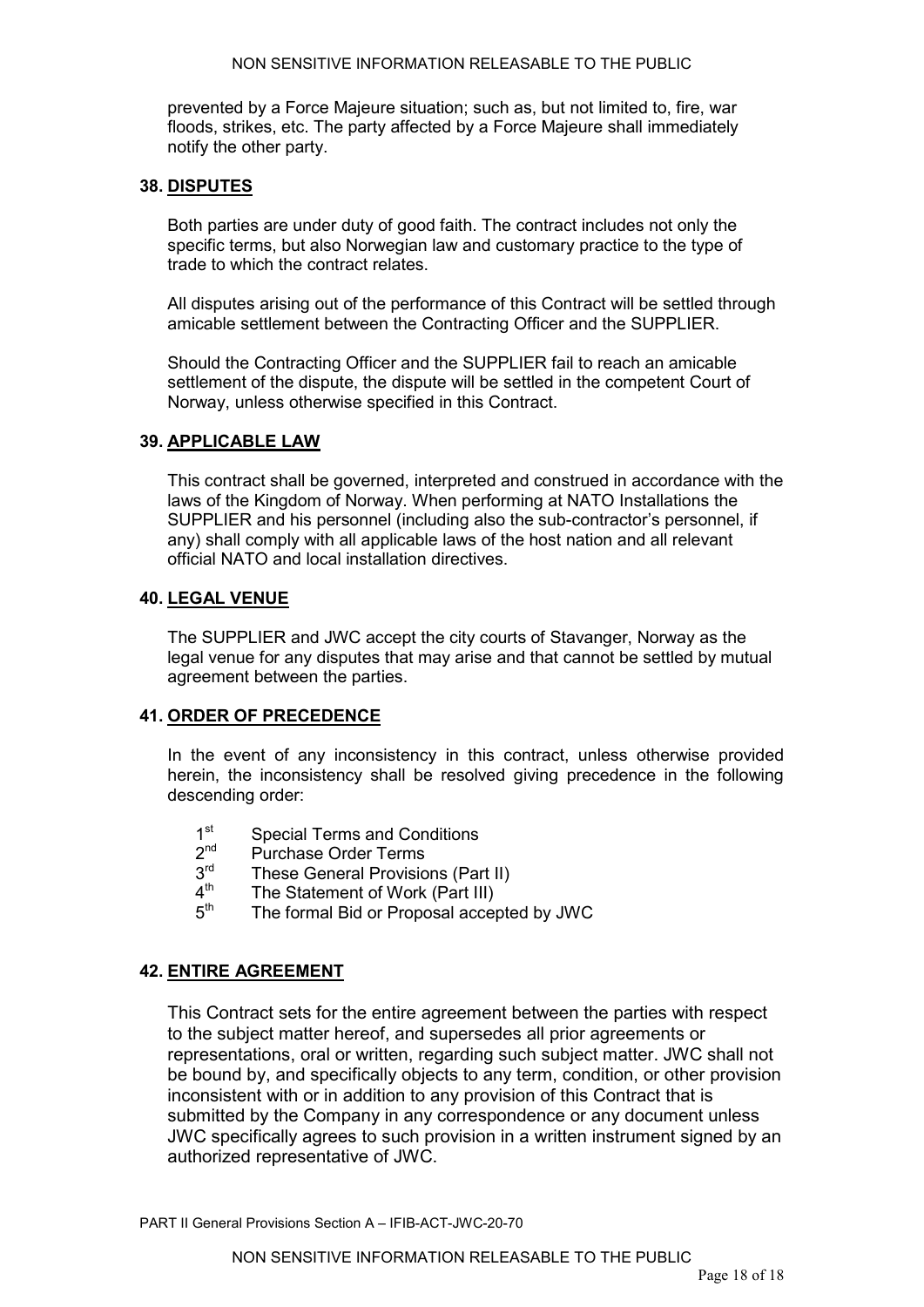

## **JOINT WARFARE CENTRE**

Postbox 8080 N-4068 Stavanger, Norway **Telephone** Direct dial: 52879291/9290



Visiting address: Gamle Eikesetvei 29.

## **ON SITE ENGINEERING SUPPORT FOR NEC CCIS UPGRADE – MAGNUM**

## **PART II – GENERAL PROVISIONS**

## **SECTION B – PER NATURE OF THE CONTRACT COMMERCIAL PERSONNEL SERVICES CONTRACTS**

## **IFIB-ACT-JWC-20-70**

# **TABLE OF CONTENTS**

| $1_{-}$ |                                                      |  |
|---------|------------------------------------------------------|--|
| $2_{-}$ |                                                      |  |
| 3.      |                                                      |  |
| 4.      |                                                      |  |
| 5.      |                                                      |  |
| 6.      |                                                      |  |
| 7.      |                                                      |  |
| 8.      |                                                      |  |
| 9.      |                                                      |  |
| 10.     |                                                      |  |
| 11.     | COMPANY RESPONSIBILITY FOR COMPANY PERSONNEL  4      |  |
| 12.     |                                                      |  |
| 13.     |                                                      |  |
| 14.     |                                                      |  |
| 15.     | INSTRUCTIONS FOR SAFETY AND MANAGEMENT OF THE JWC  5 |  |
| 16.     |                                                      |  |
| 17.     |                                                      |  |
| 18.     |                                                      |  |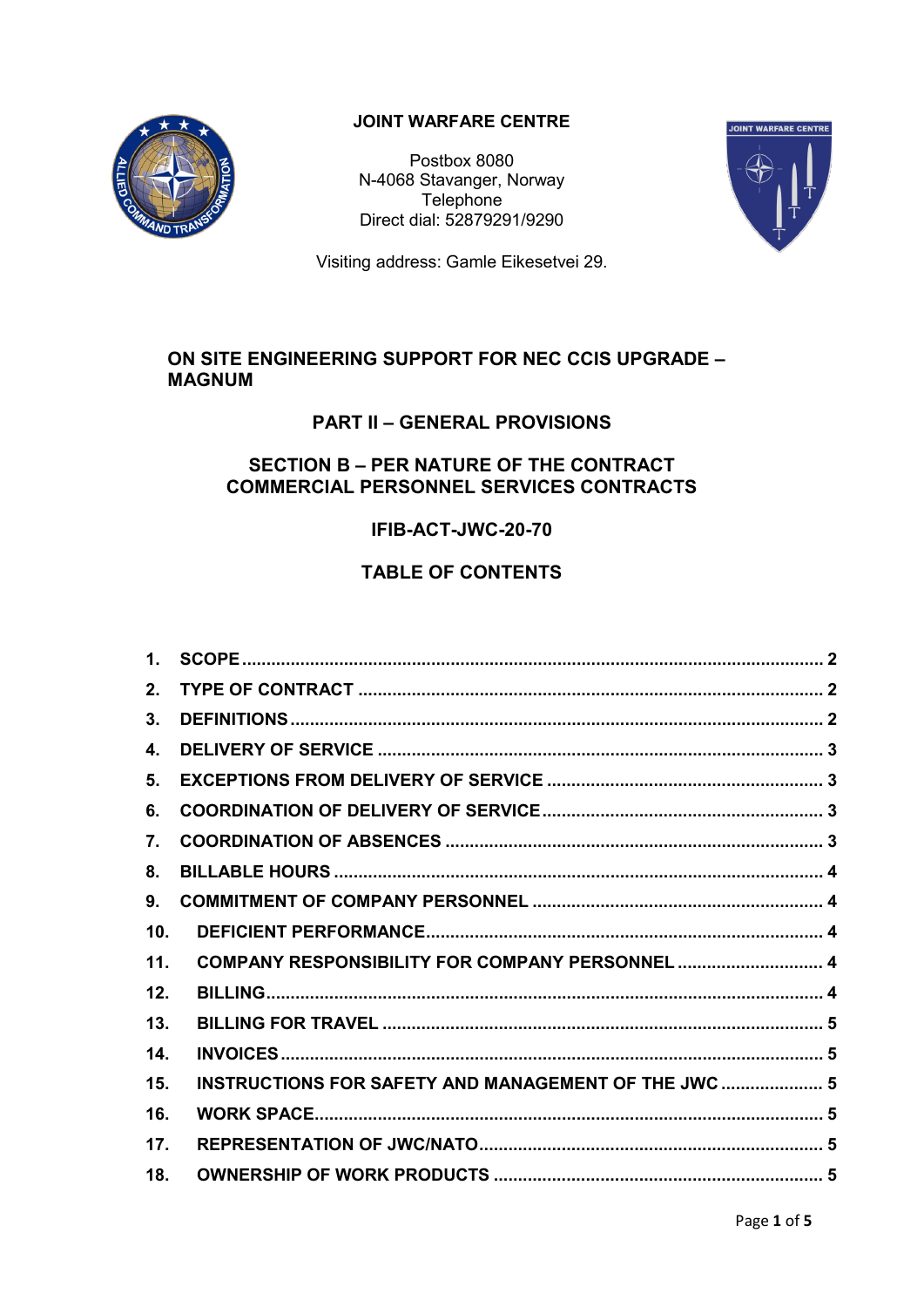## <span id="page-50-0"></span>**1. SCOPE**

These Special Terms and Conditions address all issues pertaining to Commercial Personnel Services to be rendered by the Company to JWC under this Contract, thereby taking precedence over the JWC General Terms and Conditions.

## <span id="page-50-1"></span>**2. TYPE OF CONTRACT**

As far as Commercial Personnel Services under this Contract are concerned this is a Level of Effort Firm-Fixed Price Contract with a not to exceed limit presented by the man years or fraction thereof, as provided in the SOW. This Contract establishes a contractual relationship strictly between the Company and JWC. All financial risks and liabilities undertaken by the Company for the purpose of the service provision fall with the Company. All employer responsibilities for the Company Personnel performing under this Contract shall lie with the Company. In case the Contractor is self-employed individual those Special Terms and Conditions referring to the

Company Personnel are equally applicable to him/her except for individual leave entitlement which is to be considered as period of permitted absence.

### <span id="page-50-2"></span>**3. DEFINITIONS**

a. Billable Hours

As further specified in these Special Terms and Conditions, days spent by the Company Personnel in the immediate performance of this Contract for which the Company may bill JWC at the hourly rate set out in this Contract.

- b. Commercial Personnel Services As specified in the SOW, the continuous performance to be provided by the Company Personnel. The amount of Commercial Personnel Services is calculated on the basis of Man Years or a fraction thereof.
- c. The Company Personnel An individual/individuals employed by the Company to perform the services required under this Contract for JWC.
- d. JWC Work Days Mondays through Fridays with the exception of JWC Holidays, which are listed in JWC Directive 40-23. The number of JWC Holidays may vary from year to year.
- e. JWC Operating Hours As provided for in JWC Directive 16-04.
- f. Man Year

230 days of the service to be rendered by one Company Personnel within one calendar year. The basis of this calculation is 46 weeks of contract performance assuming 5 JWC Work Days per week. As a baseline the further assumption is: 15 working days of JWC Holidays and 15 JWC Work Days as the minimum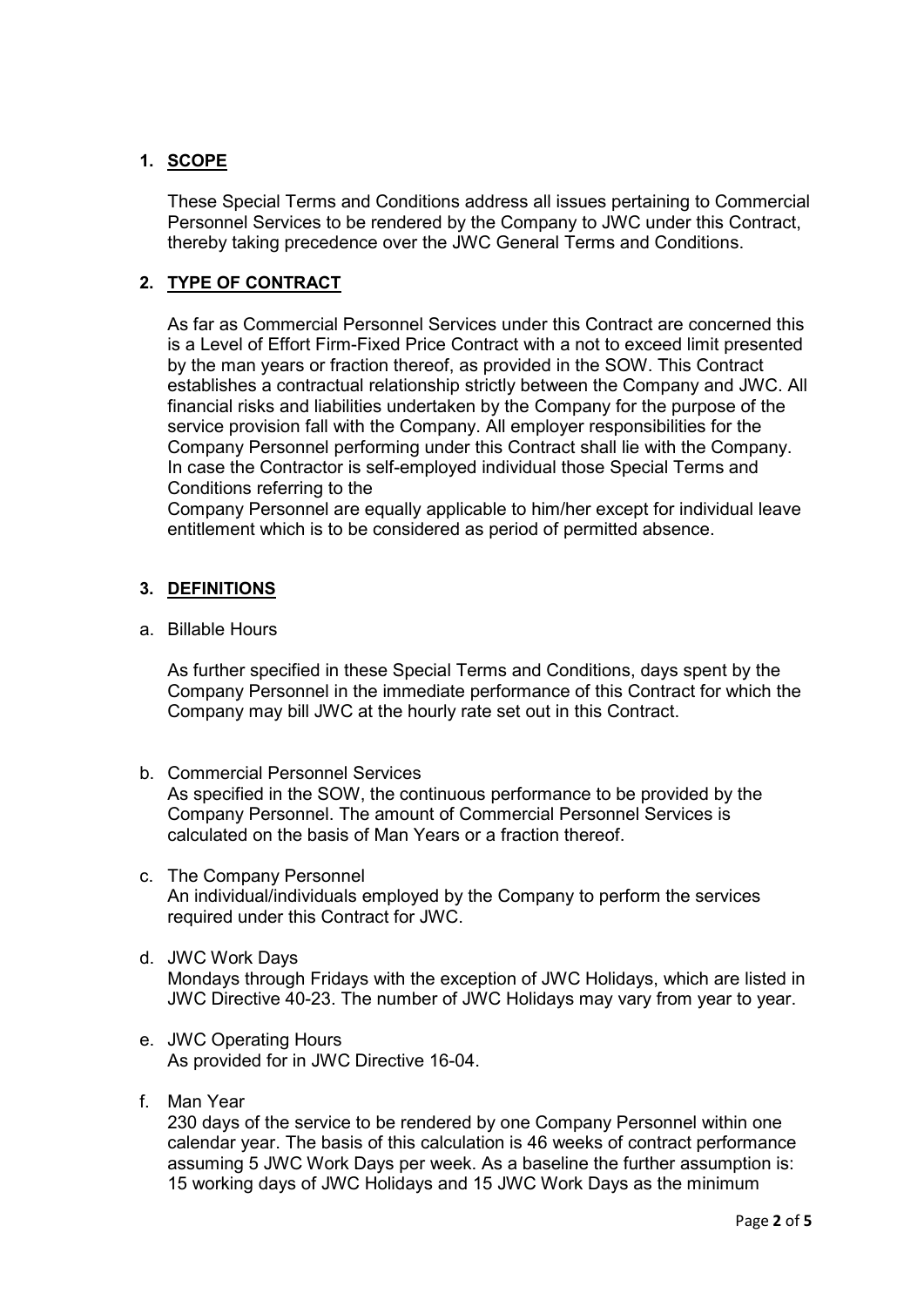individual leave. As, in particular, the number of individual leave days may be greater and the number of JWC Holidays may vary. In no event shall a ceiling of 240 days per man year or corresponding fraction thereof be exceeded.

#### g. Products

Any item, document, writing, study, briefing, data base, piece of software or any other physical or intellectual result of the performance of the commercial personnel service or the associated interaction with NATO staff which may be subject to ownership rights.

#### <span id="page-51-0"></span>**4. DELIVERY OF SERVICE**

All Commercial Personnel Services under this Contract will be performed primarily on JWC Work Days and during JWC Operating Hours.

#### <span id="page-51-1"></span>**5. EXCEPTIONS FROM DELIVERY OF SERVICE**

Under exceptionally approved circumstances, Commercial Personnel Services may be provided outside of the limitations for the Delivery of Services stated in paragraph 4. This will be directed by the respective COTR and duly supported by approved Purchase Orders.

#### <span id="page-51-2"></span>**6. COORDINATION OF DELIVERY OF SERVICE**

In order to ensure a balanced professional performance of the Company Personnel during their performance for JWC, the Company shall ensure that each

Company Personnel will take his/her applicable leave. All periods of non-delivery of services must be coordinated with the respective COTR.

#### <span id="page-51-3"></span>**7. COORDINATION OF ABSENCES**

To ensure the uninterrupted flow of JWC projects, any absence by the Company Personnel requires the earliest possible coordination with the COTR. Generally, such absence also requires the approval by the COTR.

#### a. Personal Leave

At the beginning of the Contract the Company and the COTR will establish a leave plan for each Company Personnel.

#### b. Illness

Should absences caused by illness affect the performance of a JWC project, the Company, upon request by the Contracting Officer, shall immediately replace the incapacitated Company Personnel with an equally qualified individual. JWC reserves the right to approve such substitute based on his/her suitability and qualifications.

#### c. Other Absences

Unless otherwise arranged for, the Company shall ensure the full presence of the Company Personnel in accordance with Delivery of the Service set out in paragraph 4.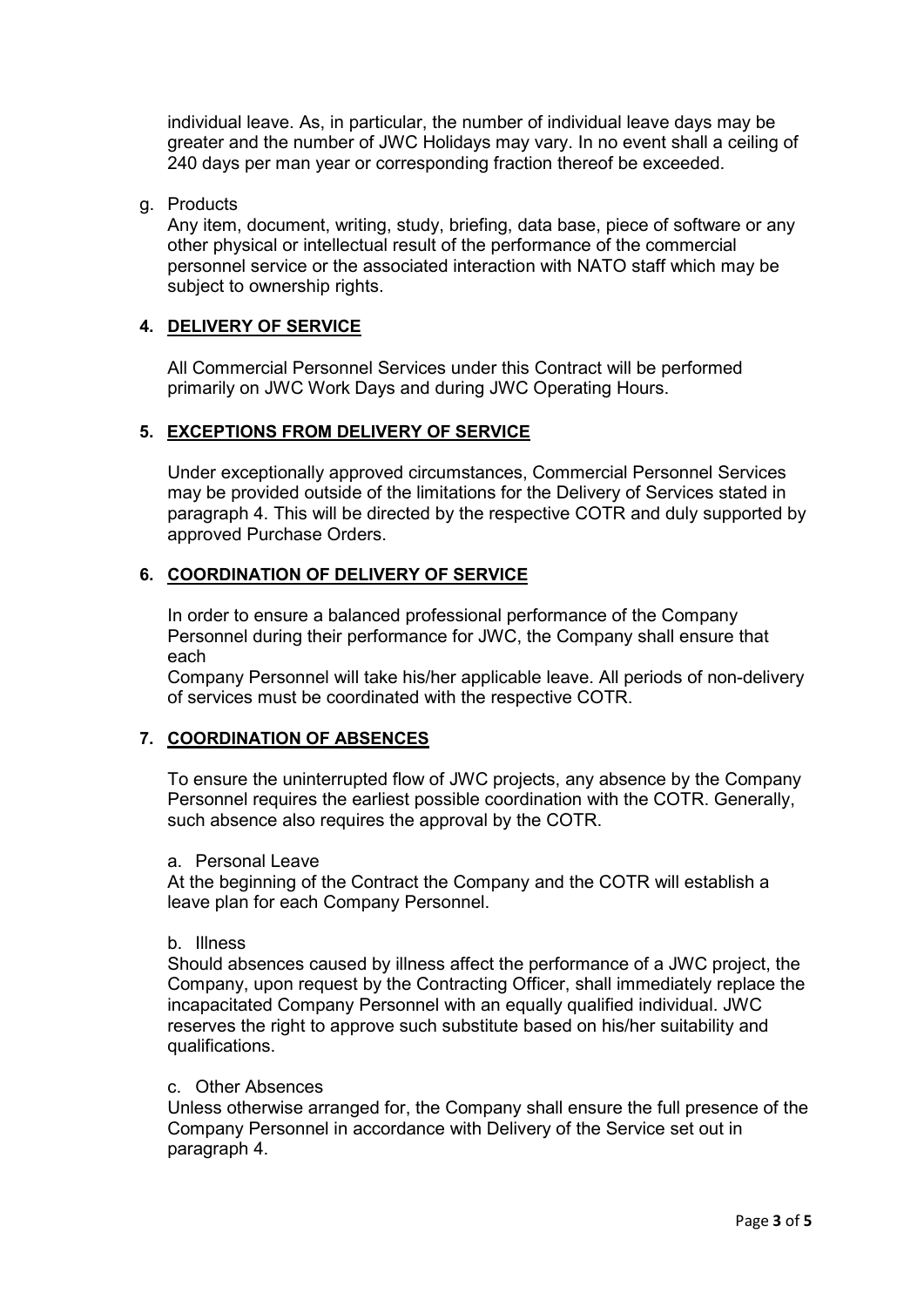### <span id="page-52-0"></span>**8. BILLABLE HOURS**

Only time spent by Contractor Personnel in the immediate performance of this Contract.

a. Billable hours on travel. Billable hours for travel performed as a service under this Contract will be any time spent away from the primary location of duty, between 0800 and 1700 hours local time up to a maximum total of 7.5 hours for any given work day at the destination of the travel.

b. Overtime. All overtime within the limit of the contracted man year or fraction thereof (total of 1800 hours for full year service) shall be billed at the normal hourly rate set out in this contract.

c. Non-performance. Personal leave, closing of the JWC, sickness, company coordination, company reports, training, lunch, breaks or any other activity not immediately related to the performance of the services required under this Contract do not constitute billable hours.

#### <span id="page-52-1"></span>**9. COMMITMENT OF COMPANY PERSONNEL**

The Company warrants that the Company Personnel initially presented for the performance of this Contract will perform this Contract for its duration. Any exchanges of the Company Personnel shall meet the requirements of the SOW and be performed only with written consent by the Contracting Officer.

#### <span id="page-52-2"></span>**10. DEFICIENT PERFORMANCE**

Should committed Company Personnel perform unsatisfactorily the Company will exchange such Company Personnel, at the request of the Contracting Officer for Company Personnel meeting the quality requirements set out in the SOW.

#### <span id="page-52-3"></span>**11. COMPANY RESPONSIBILITY FOR COMPANY PERSONNEL**

The Company, and in the case being, the sole proprietor, as the employer of the Company Personnel performing the services under this Contract shall be fully responsible for all insurances, emoluments as well as taxes and payments to the health, social security, registration fees, the contractor's running costs and any other applicable mandatory contributions. In case of duty travels to high risk areas required by JWC, the Company may be reimbursed the insurance costs by JWC, if so decided by the Contracting Officer.

#### <span id="page-52-4"></span>**12. BILLING**

The Company shall bill time for the Company Personnel at the daily rate set out in this contract ONLY for billable days on a monthly basis. The remuneration shall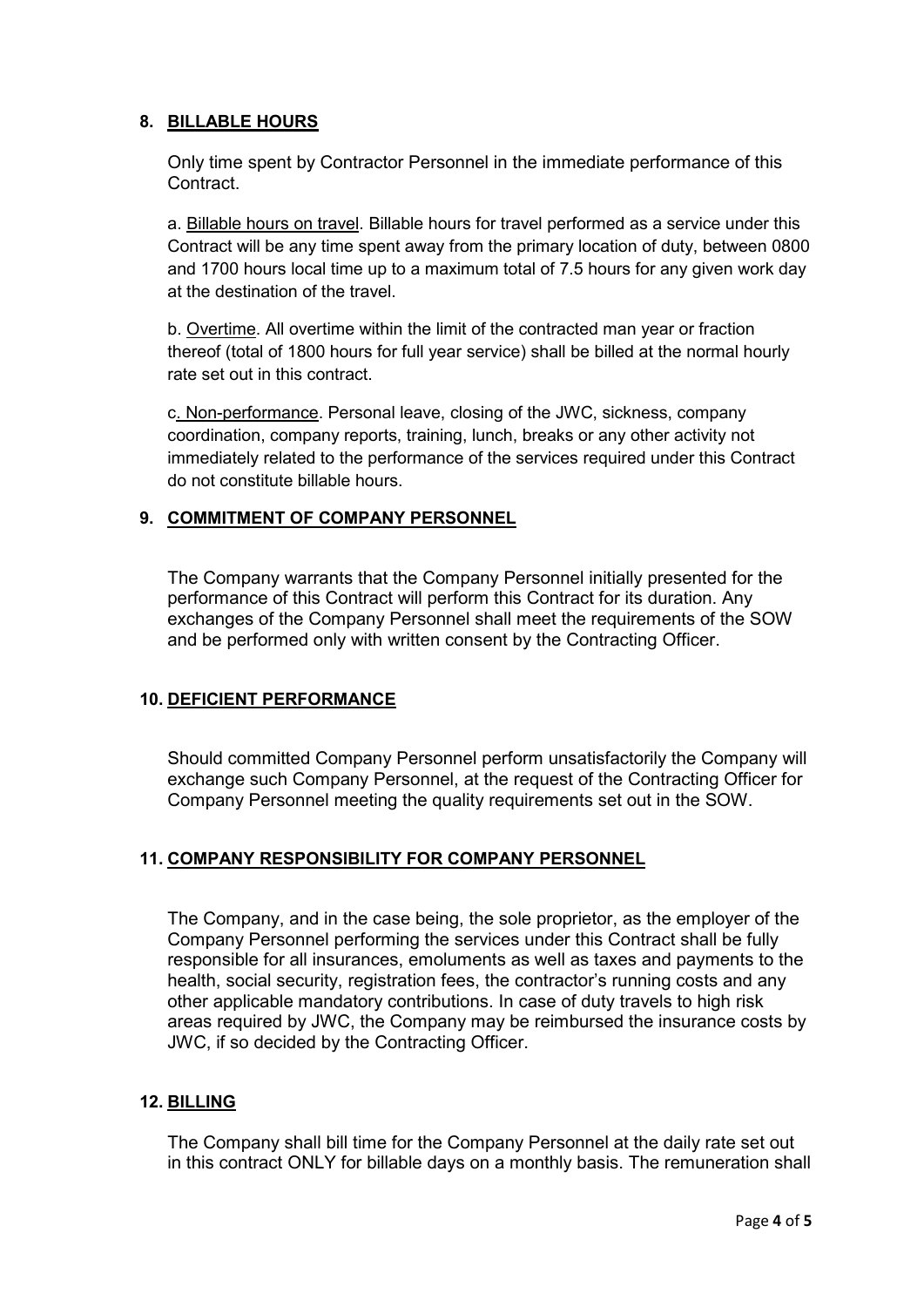cover all the Company's expenses, except for travel expenses as described in paragraph 13 below.

#### <span id="page-53-0"></span>**13. BILLING FOR TRAVEL**

Travel by the Company Personnel shall be authorized and reimbursed in accordance with ACT Financial Manual Section 24, "Contractor Travel" and JWC Directive 60-50 – Travel on International Duty.

#### <span id="page-53-1"></span>**14. INVOICES**

All invoices shall be provided by the Company in accordance with the General Terms and Conditions to this Contract. Additionally, the invoices for Commercial Personnel Services shall contain, at a minimum:

- a. A breakdown of the Company Personnel;
- b. The billable days performed by each of them; and also
- c. Indicating travel, absences and other relevant information.

#### <span id="page-53-2"></span>**15. INSTRUCTIONS FOR SAFETY AND MANAGEMENT OF THE JWC**

The Company shall ensure that the Company Personnel honor all JWC Directives and further guidance by the Chief of Staff regarding the safety and management of JWC.

#### <span id="page-53-3"></span>**16. WORK SPACE**

If provided for in the SOW, JWC will provide working spaces for the Company Personnel. Should these spaces not be considered adequate by the Company, the

Company will at its own expense ensure working spaces in the immediate vicinity of the identified location of performance.

#### <span id="page-53-4"></span>**17. REPRESENTATION OF JWC/NATO**

When dealing with third parties during the execution of this Contract, the Company

Personnel shall present themselves as representatives of the Company working under contract for JWC/NATO. Company Personnel shall not take decisions or commitments for JWC/NATO.

#### <span id="page-53-5"></span>**18. OWNERSHIP OF WORK PRODUCTS**

All Products created by the Company Personnel under this Contract are to be original and they are the property and under the copyright of JWC, unless otherwise specifically stated in this Contract.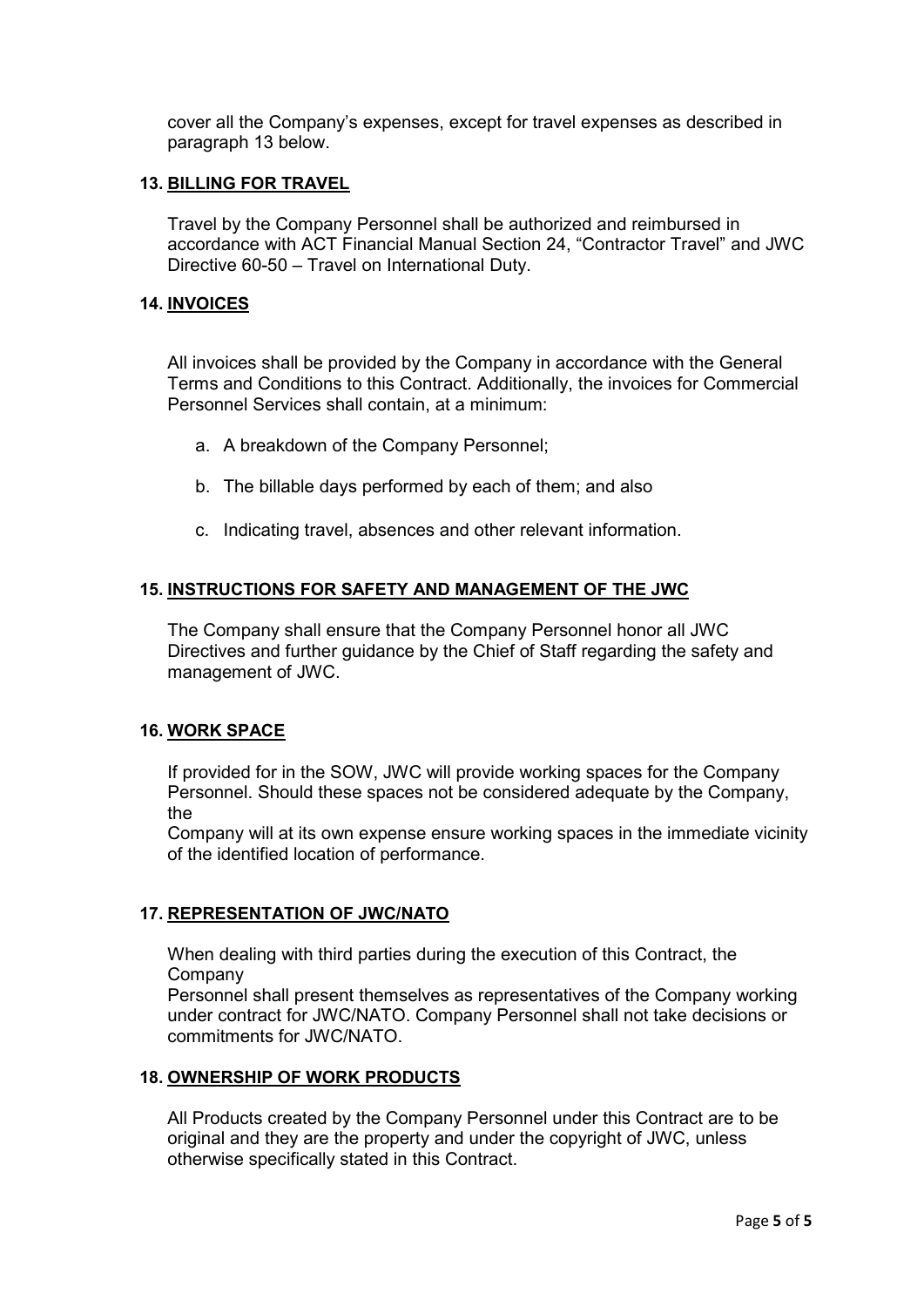

## **JOINT WARFARE CENTRE**

Postbox 8080 N-4068 Stavanger, Norway **Telephone** Direct dial: 52879291/9290



Visiting address: Gamle Eikesetvei 29.

## **ON SITE ENGINEERING SUPPORT FOR NEC CCIS UPGRADE – MAGNUM**

# **PART III – SPECIAL PROVISIONS**

# **SECTION A – CONTRACT MANAGEMENT DATA**

# **IFIB-ACT-JWC-20-70**

# **TABLE OF CONTENTS**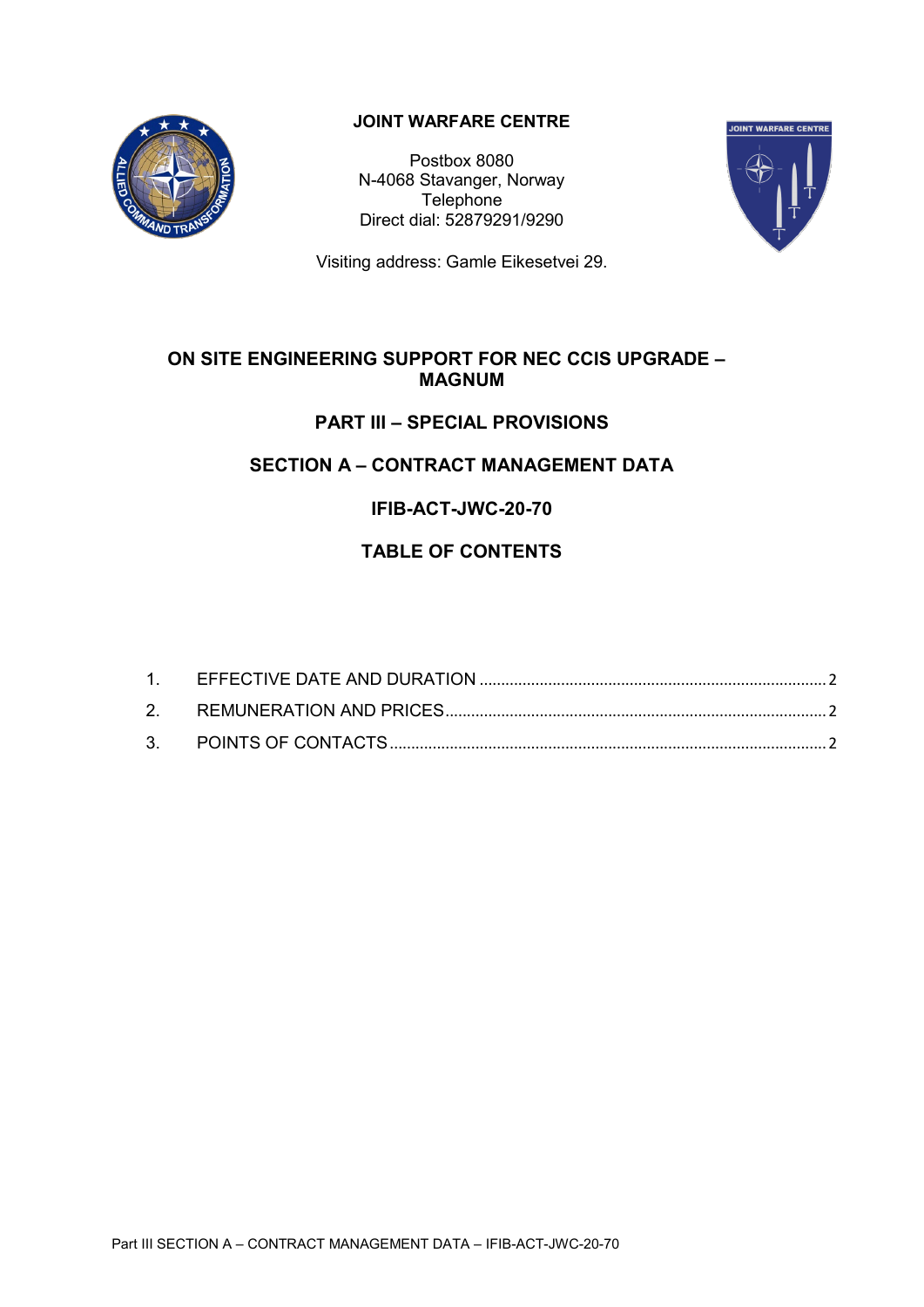# <span id="page-55-0"></span>**1. EFFECTIVE DATE AND DURATION**

The duration of this Contract is from **01-June-2021 to 31-December-2021** with possible five (5) extension-options. Notice of execution of the optional extension(s) will be provided in writing by the Contracting Officer no later than 60 (sixty) days before the contract expiration date.

This implies that the SUPPLIER is obligated to, but not entitled to, extension of the Contract on the terms and conditions stated herein.

## <span id="page-55-1"></span>**2. REMUNERATION AND PRICES**

All prices shall be in accordance with **Part I Bidding Instruction Annex B Bid Form**. All prices are in **NOK** and exclusive of Value Added Tax (VAT). The price is firm and fixed for the Contract.

## <span id="page-55-2"></span>**3. POINTS OF CONTACTS**

The SUPPLIER shall direct all inquiries, notices and communications regarding this Contract to the Contracting Officer, which may be personally delivered, mailed, or copied, to the following address:

Joint Warfare Centre, Purchasing & Contracting Branch P.O. Box 8080, 4068 Stavanger

The JWC POCs are:

Mr Kjetil Sand, Contracting Officer Tel: +47 52 87 92 90 E-mail address: kjetil.sand@jwc.nato.int

Mr. Torgeir Strand, Buyer Tel: +47 52 87 92 96 E-mail address: [torgeir.strand@jwc.nato.int](mailto:torgeir.strand@jwc.nato.int)

All correspondence is to be forwarded to group email box: **[pcs@jwc.nato.int](mailto:pcs@jwc.nato.int)** and **[torgeir.strand@jwc.nato.int](mailto:torgeir.strand@jwc.nato.int)**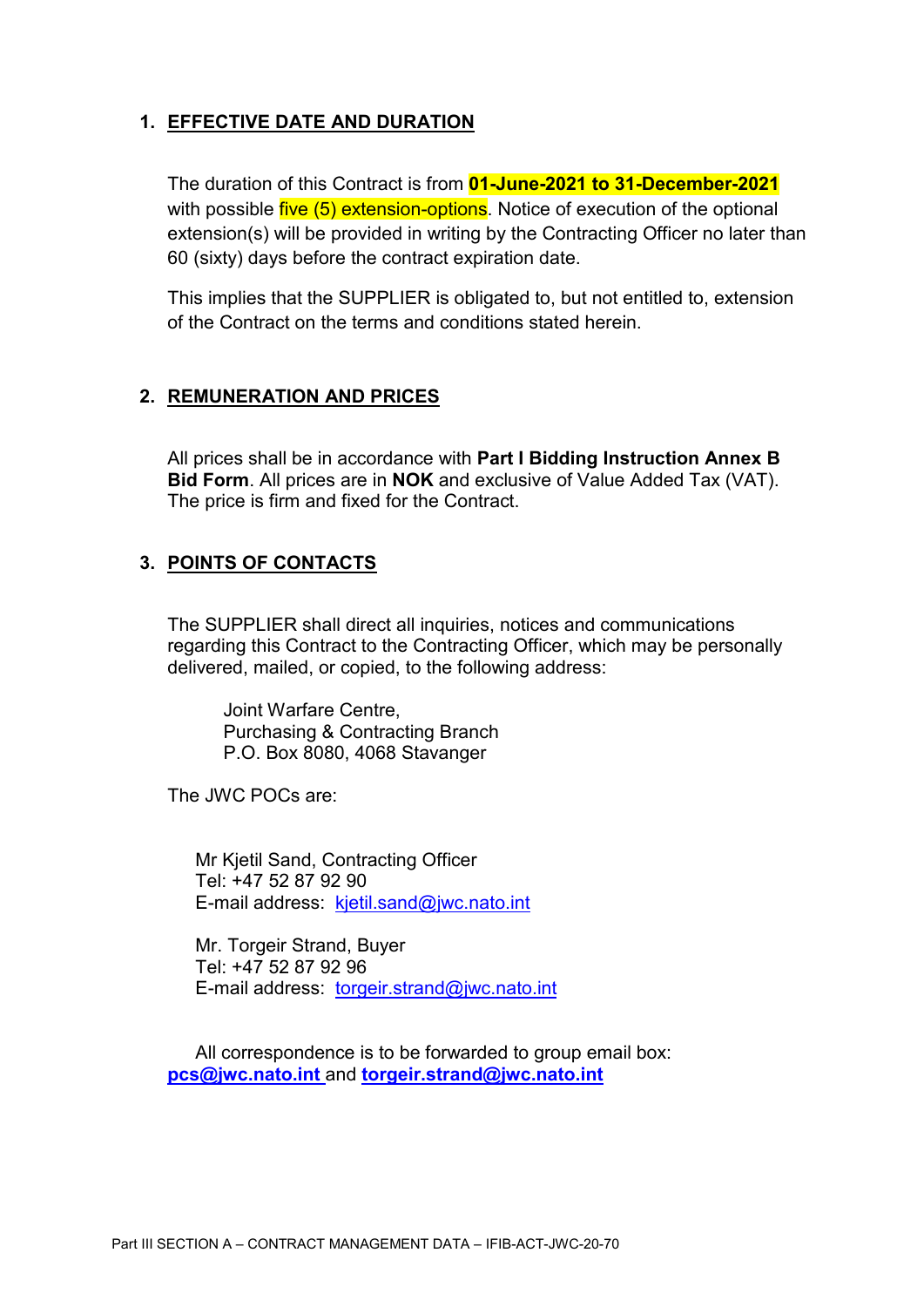

## **JOINT WARFARE CENTRE**

Post Box 8080 N-4068 Stavanger, Norway **Telephone** Direct dial: 52879291/9290



Visiting address: Gamle Eikesetvei 29

# **On-site Engineering Support for NEC CCIS upgrade – Magnum**

**PART III**

## **SECTION B – TECHNICAL SPECIFICATIONS – STATEMENT OF WORK IFIB-ACT-JWC-20-70 20201102 updated**

## **Introduction**

Northern European Command, Command and Control Information System (NEC CCIS) is a NATO owned Air Command and Control (Air C2) system. It is currently funded by Supreme Headquarters Allied Powers Europe (SHAPE), NATO Airborne Early Warning & Control Force (NAEW&C F), NATO Alliance Ground Surveillance Force (NAGSF) and Norway.

The NEC CCIS System Support Centre (SSC) is located at the Kolsås Base military facilities in Bærum, ca 20km west of Oslo, Norway.

NEC CCIS has served NATO and nations for more than two decades, adapting to constantly changing operational needs. It now supports air operations at more than 30 sites in NATO, to include the NAEW&C Force with its E-3A Component in Geilenkirchen (DEU) and the E3D Sentry at Waddington (GBR), NAGSF in Sigonella (ITA), and the nations Estonia, Iceland, Lithuania and Norway. Within the nations, NEC CCIS is used at Headquarters (HQs), Control- and Reporting Centers (CRCs) and at Air Bases. During operations, NEC CCIS can be deployed to forward operating locations using the NEC CCIS deployable kit.

The system provides a wide spectrum of Air C2 operational functionality used for planning, tasking, execution and reporting of air operations, from the Combined Air Operations Centre (CAOC) or the national equivalent NAOC, to the Wing Operation Centre (WOC), Squadron Operation Centre (SQOC) and Surface-Based Air Defence (SBAD) level. NEC CCIS is recognized for its comprehensive operational functionality and support tools.

## **NEC CCIS operational architecture**

NEC CCIS has a three-tier client/server architecture with several supporting systems on the server-side, providing a wide range of data:

- Database: Oracle 11g RDBMS on SPARC and x86 Solaris.
- Application server: WildFly application server; on SPARC and x86 Solaris.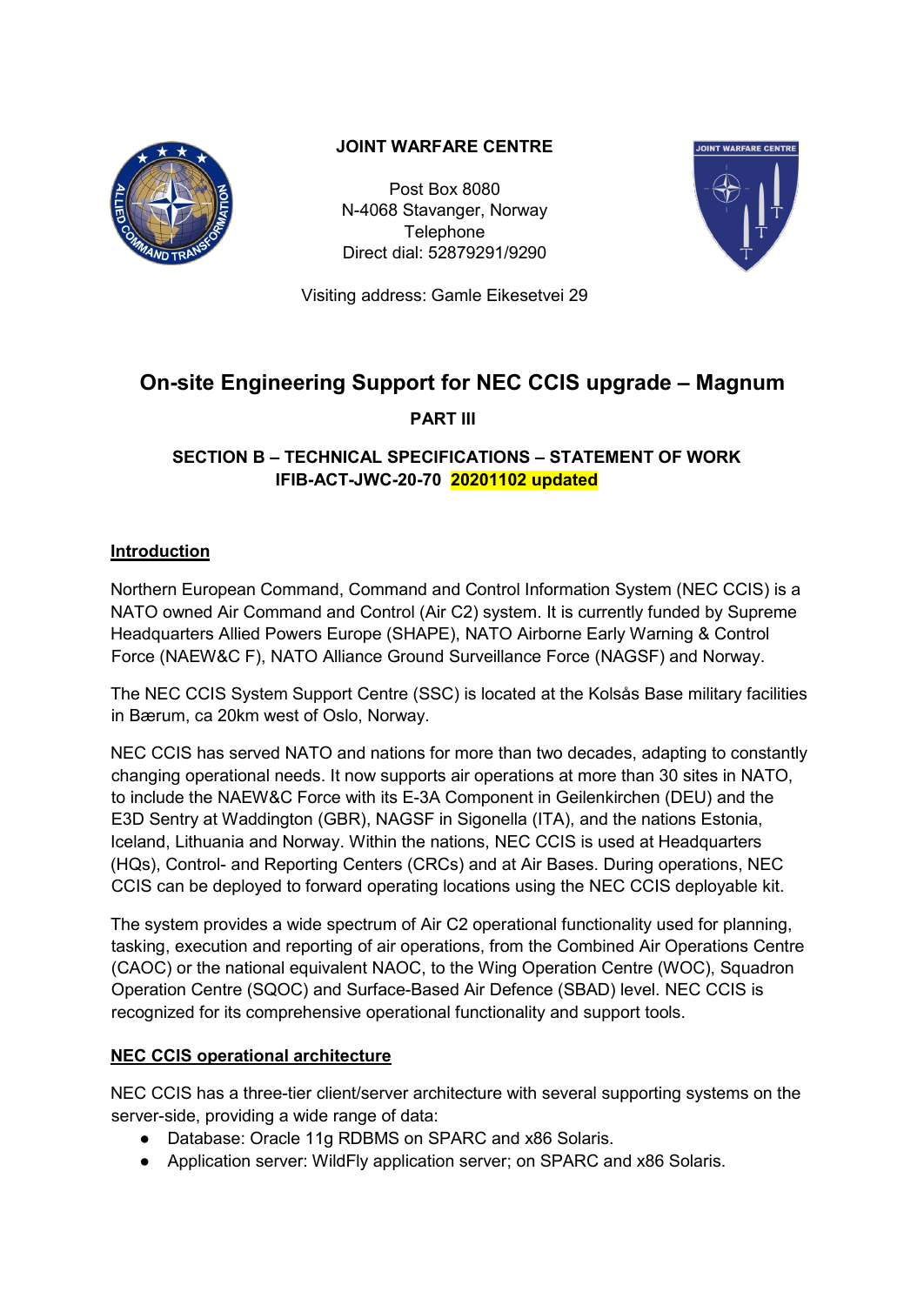● Client: Both Java and HTML5/JavaScript clients operate against the server systems, running on Windows 10 workstations.

The sites are connected via database replication between the Oracle databases, allowing for sharing data updates across sites. Each site normally contains a full configuration of servers and clients, allowing for operations even in the case of loss of network connectivity.

To ensure interoperability within the NATO Air Command & Control Structure, NEC CCIS is interfaced with other Air C2 systems, e.g. NEC CCIS – ICC gateway (NISI) used to interface with ICC at CAOC Uedem (DEU), CAOC Torrejon (ESP) and AIRCOM Ramstein (DEU), furthermore an interface with NATO ACCS.

NEC CCIS also supports a range of other interfaces, such as those providing Recognized Air and Maritime Picture monitoring, meteorology information, flight plans, missile warnings and military messaging.

### **NEC CCIS development environment description**

The software engineers developing the NEC CCIS software primarily work on an isolated network that is local to the SSC facilities at Kolsås. There is no remote access to this network. The development environment is virtualized using VMWare products. The operating systems in use are Windows servers and workstations, Solaris servers, as well as some CentOS Linux workstations. The development and support staff are the key users of this network.

There are zero-clients in the offices of each staff member at the SSC to connect to the operational networks and development networks that run inside the SSC. The SSC also supports network for Internet connection, and staff members have their laptops and/or workstations for Internet connectivity. This is the primary network for the SSC management staff.

#### **Bidder personnel**

This bid calls for development resources and support in three different areas as detailed below: Full-stack programmer, UX expert, System administrator. The Bidder shall provide names for one candidate as Full-stack programmer, two candidates as UX experts, and one candidate as System administrator. It is possible to submit the same candidate name for more than one area.

Part 1 Annex C contains template tables of required qualifications and experience for each of the three areas. We would like to receive one populated table for each candidate name put forward for each of the three positions: One table for the Full-stack programmer, two tables for the UX experts, one table for the System Administrator. This amounts to a total of four tables with candidate qualifications.

Part 1 Annex C also contains a template Application Resume. We would like to receive one such resume filled in with data for each candidate name submitted to cover one or more of the three areas of expertise. Since one candidate can be submitted for more than one area, the number of Application Resumes submitted can be less than four.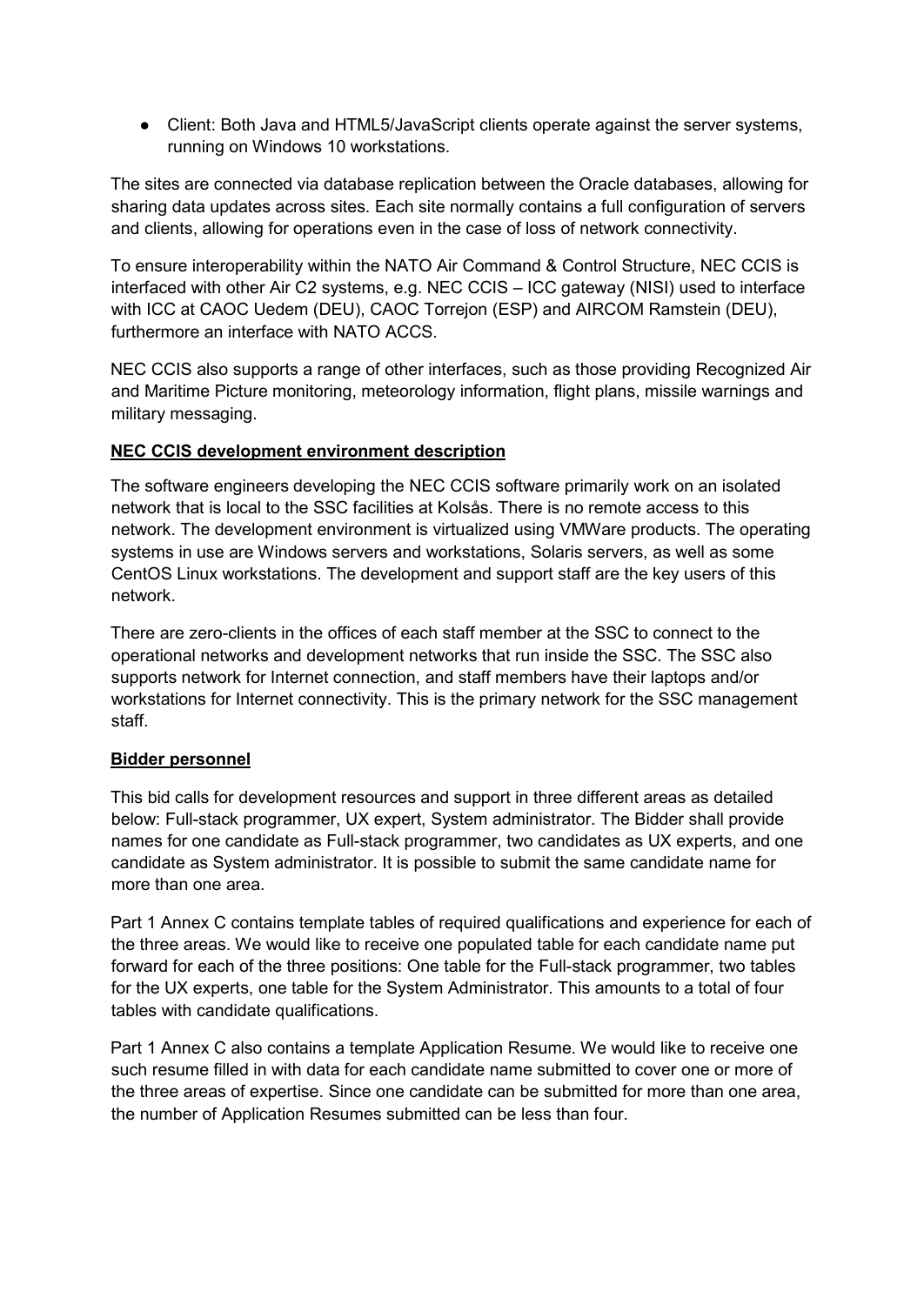### **Bidder personnel experience**

Competence requirements common to all candidates are:

- Prior experience with military Air Command and Control Systems is preferred.
- Ability to work as a part of a multinational civilian and military team.
- Collaborate with other long-term and short-term contracted personnel and military subject matter experts.
- Excellent team-building communication skills.
- English language skills Level 3 Professional, as defined in NATO STANAG 6001 (however, no need to submit STANAG test results).

JWC is seeking on-site contractors to support three different areas:

- Full-stack programming.
	- $\circ$  Maintain and extend the existing NEC CCIS client/server solution in general, using Java (EE), JavaScript, HTML, and CSS.
	- o Full-stack development for the web client, in particular the web-based GIS.
	- o Develop supporting server-side functionality using Java EE.
	- o Unit test and automated testing of web applications.
	- o Extend existing ExtJS components (or develop new), to implement requirements not met in the framework.
	- o Prior experience with:
		- **Java 8 and Java EE 7.**
		- Web technologies (HTML5, CSS, SASS, JavaScript, Websockets) and web user interaction paradigms.
		- GIS applications.
		- **ExtJS JavaScript framework.**
		- **LuciadRIA JavaScript framework.**
- User Experience (UX) experts:
	- $\circ$  Collect and establish requirements for modernization of the NEC CCIS web client through interviewing and observing users and internal subject matter experts, in addition to usability testing.
	- o Create a design system for the modernized NEC CCIS web client, which is a high-density and data-intensive enterprise web application
	- o Modernize the existing desktop Java application into a modern web application.
	- o Guiding and communicating with developers for implementation of the new design of the NEC CCIS web application.
	- o Improve the UX and design system from feedback through usability testing.
	- o The design system and all other design artifacts are expressed in the Figma design tool.
	- o Create an advanced geographic information system (GIS) features and dashboard functionality for the NEC CCIS web client.
	- o Prior experience with styling/designing with Sencha ExtJS components.
- System administration.
	- o Release management.
	- o Virtualization maintenance (both server and desktop).
	- o Veeam backup experience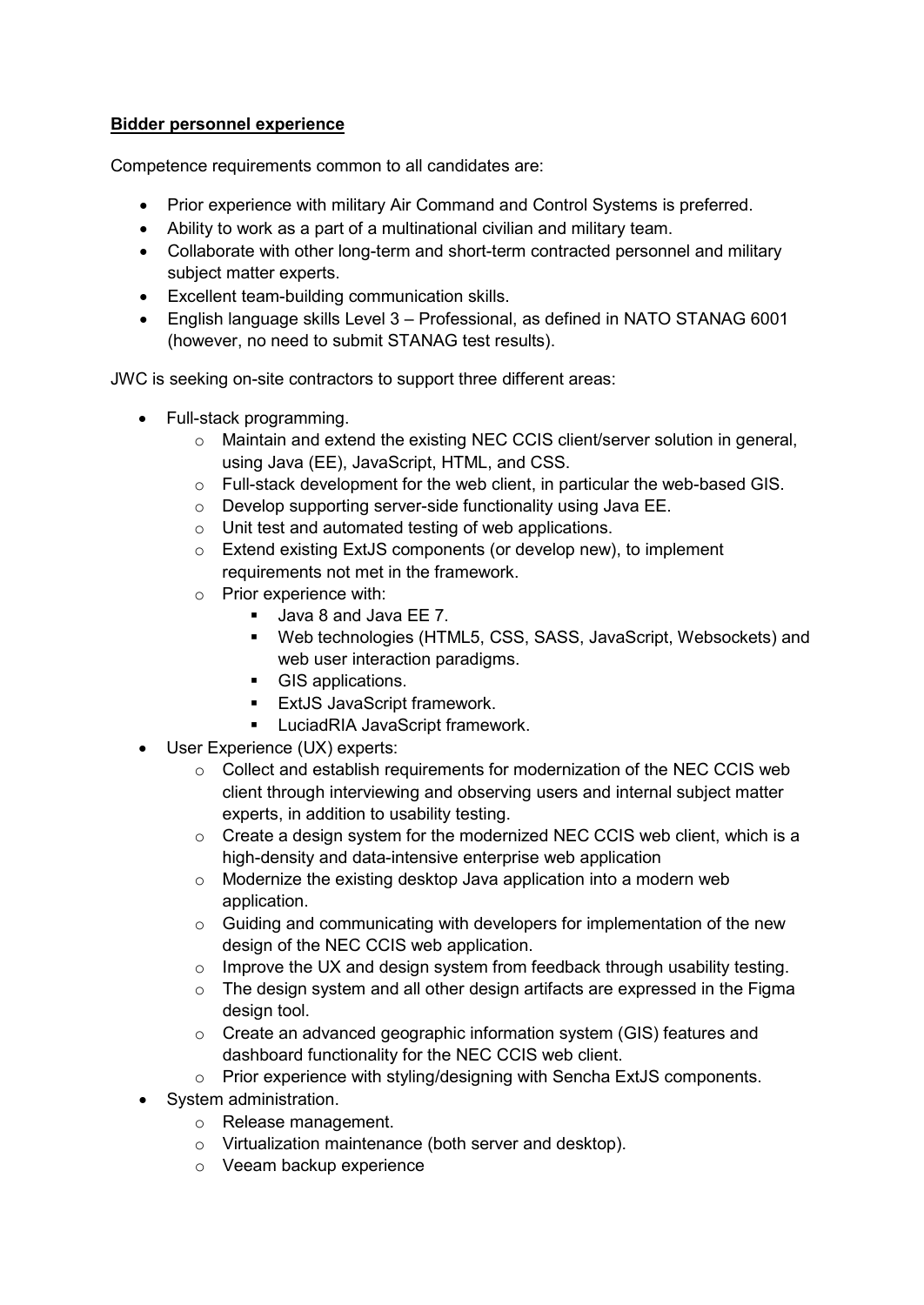- o OS platform maintenance and support.
- o Communications security.
- o LAN and WAN networking, hardware maintenance and support, and local user support.
- o Microsoft Active Directory administration, Group Policy development and deployment, Windows Server management, modern Windows deployment, configuration and management, Windows Service Update Services.
- o Troubleshoot various software and hardware issues.
- o Maintain documentation of task responsibilities.
- o Support other team members with their tasks.
- o Respond to on-site and phone support requests.
- o Develop and maintain scripts using Powershell, Bash and CMD.
- $\circ$  Develop and maintain architecture physical and logical diagrams for hardware configurations and networking environments, respectively.
- o Implement security firewall policies on networking equipment.
- o Create generic network design
- o Cisco smart license management through local license server
- o Create generic configuration for access & core switches, router & firewall
- o Create Firewall design
- o Create IP plan
- o Create access lists
- o Hardening of network environment based on security standards.
- o Prior experience with:
	- **Cisco IOS security features.**
	- VLANs.
	- **Failover and redundancy.**
	- **•** VPN/tunnelling.
	- Dynamic routing protocols.
	- **Wireless networks.**

#### **Security**

Bidder's personnel must be able to obtain, by the start date of the contract, an active NATO Personnel Security Clearance Certificate granting access to information classified up to the NATO Secret (NS) level. The candidate(s) selected to fulfil the contracting duties within each of the three areas of expertise must hold a valid NS Security Clearance Certificate that will be active from the start date of the contract through the expiration date of the contracting period in order to have access to the SSC systems and facilities.

#### **Location**

Bidder's personnel covered by the contract shall be working on-site at the NEC CCIS SSC office facilities at Kolsås. Short term assignments/travel may be required and will be covered per Part II – Section A – General Terms & Conditions paragraph 14, page 8.

#### **Continuity**

It shall be possible to reduce or increase the effort provided by the Bidder according to the requirements for support to the SSC. This means that there may be periods where no support is required and others where more personnel are required. Such periods of manning